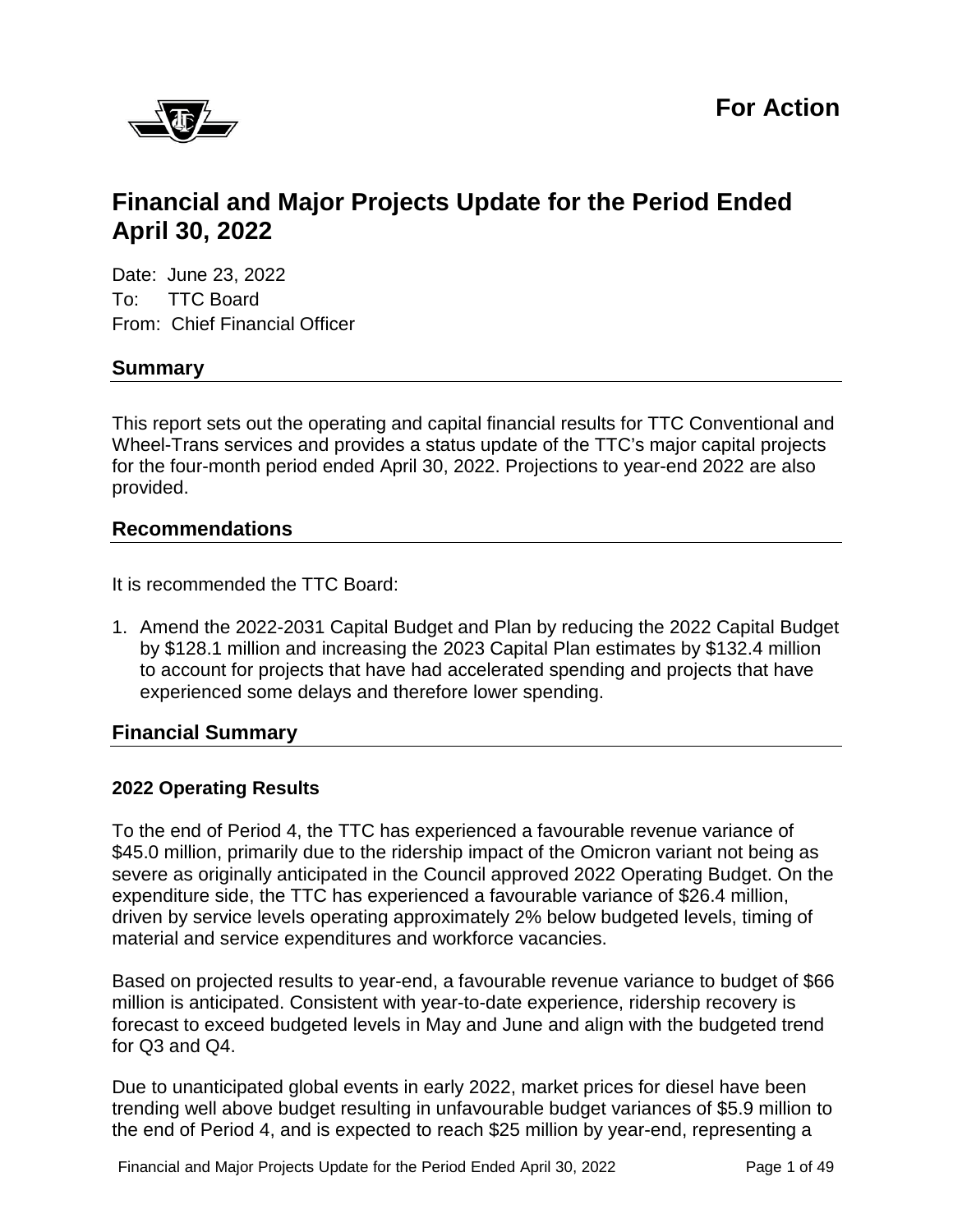30% increase over budgeted levels in 2022. It is anticipated that the unfavourable variance for diesel will be accommodated within the TTC base gross expenditure budget, due to under-expenditures experienced on a year-to-date basis, including service operating slightly below budgeted levels, as summarized in Table 1.

Notwithstanding that the 30% cost increase in diesel fuel may be accommodated in 2022 based on under-expenditures realized to date, diesel fuel will be a significant cost driver in 2023.

| <b>Operating Results and Forecast</b>       |               |                                |                 |                            |                 |                 |  |  |  |  |  |
|---------------------------------------------|---------------|--------------------------------|-----------------|----------------------------|-----------------|-----------------|--|--|--|--|--|
| <b>Description</b>                          |               | <b>Year-To-Date (4 Months)</b> |                 | <b>Year-End Projection</b> |                 |                 |  |  |  |  |  |
| (\$Millions)                                | <b>Budget</b> | <b>Actual</b>                  | <b>Variance</b> | <b>Budget</b>              | <b>Forecast</b> | <b>Variance</b> |  |  |  |  |  |
| <b>Revenue</b>                              |               |                                |                 |                            |                 |                 |  |  |  |  |  |
| <b>Total Revenue</b>                        | 160.1         | 205.1                          | 45.0            | 817.2                      | 883.2           | 66.0            |  |  |  |  |  |
| <b>Expenditures</b>                         |               |                                |                 |                            |                 |                 |  |  |  |  |  |
| <b>TTC Conventional</b>                     |               |                                |                 |                            |                 |                 |  |  |  |  |  |
| Departmental Labour & Benefits              | 497.3         | 482.0                          | (15.3)          | 1,533.3                    | 1,514.7         | (18.6)          |  |  |  |  |  |
| Departmental Non-Labour                     | 78.8          | 66.7                           | (12.1)          | 271.7                      | 270.7           | (1.0)           |  |  |  |  |  |
| <b>Diesel</b>                               | 26.3          | 32.2                           | 5.9             | 82.0                       | 107.0           | 25.0            |  |  |  |  |  |
| <b>Traction Power &amp; Corporate Costs</b> | 61.0          | 61.0                           |                 | 212.2                      | 210.3           | (1.9)           |  |  |  |  |  |
| <b>Wheel-Trans</b>                          | 38.0          | 34.9                           | (3.1)           | 133.5                      | 133.0           | (0.5)           |  |  |  |  |  |
| <b>Subtotal Base Expenditures</b>           | 701.4         | 676.8                          | (24.6)          | 2,232.7                    | 2,235.7         | 3.0             |  |  |  |  |  |
| <b>COVID Incremental Costs</b>              | 18.1          | 16.3                           | (1.8)           | 51.4                       | 39.8            | (11.6)          |  |  |  |  |  |
| <b>Total Expenditures</b>                   | 719.5         | 693.1                          | (26.4)          | 2,284.1                    | 2,275.5         | (8.6)           |  |  |  |  |  |
| <b>Net Expenditure (Funding Required)</b>   | 559.4         | 488.0                          | (71.4)          | 1,466.9                    | 1,392.3         | (74.6)          |  |  |  |  |  |
| <b>Operating Funding</b>                    |               |                                |                 |                            |                 |                 |  |  |  |  |  |
| <b>COVID Impact Funding</b>                 | 276.1         | 231.4                          | (44.7)          | 561.2                      | 486.6           | (74.6)          |  |  |  |  |  |
| <b>Base Operating Funding</b>               | 283.3         | 256.6                          | (26.7)          | 905.7                      | 905.7           | (0.0)           |  |  |  |  |  |
| <b>Total Operating Funding</b>              | 559.4         | 488.0                          | (71.4)          | 1,466.9                    | 1,392.3         | (74.6)          |  |  |  |  |  |

Funding of the TTC's 2022 Operating Budget of \$2.233 billion, approved by City Council on February 17, 2022, included \$905.7 million in Base City Funding and \$561.1 million in anticipated COVID relief funding to offset expected COVID financial impacts. Base operating funding requirements are expected to be on budget, as the higher price of diesel fuel for the balance of the year is expected to be offset by under-expenditures realized on year-to-date basis.

The COVID financial impact is comprised of lost passenger and ancillary revenues relative to pre-pandemic levels, as well as incremental COVID response expenses. Based on favourable passenger revenue results to date and a forecast of continued ridership recovery, the \$561.1 million COVID financial impact anticipated in the Council approved 2022 Operating Budget is now forecasted to be to \$486.5 million, as summarized in Table 2.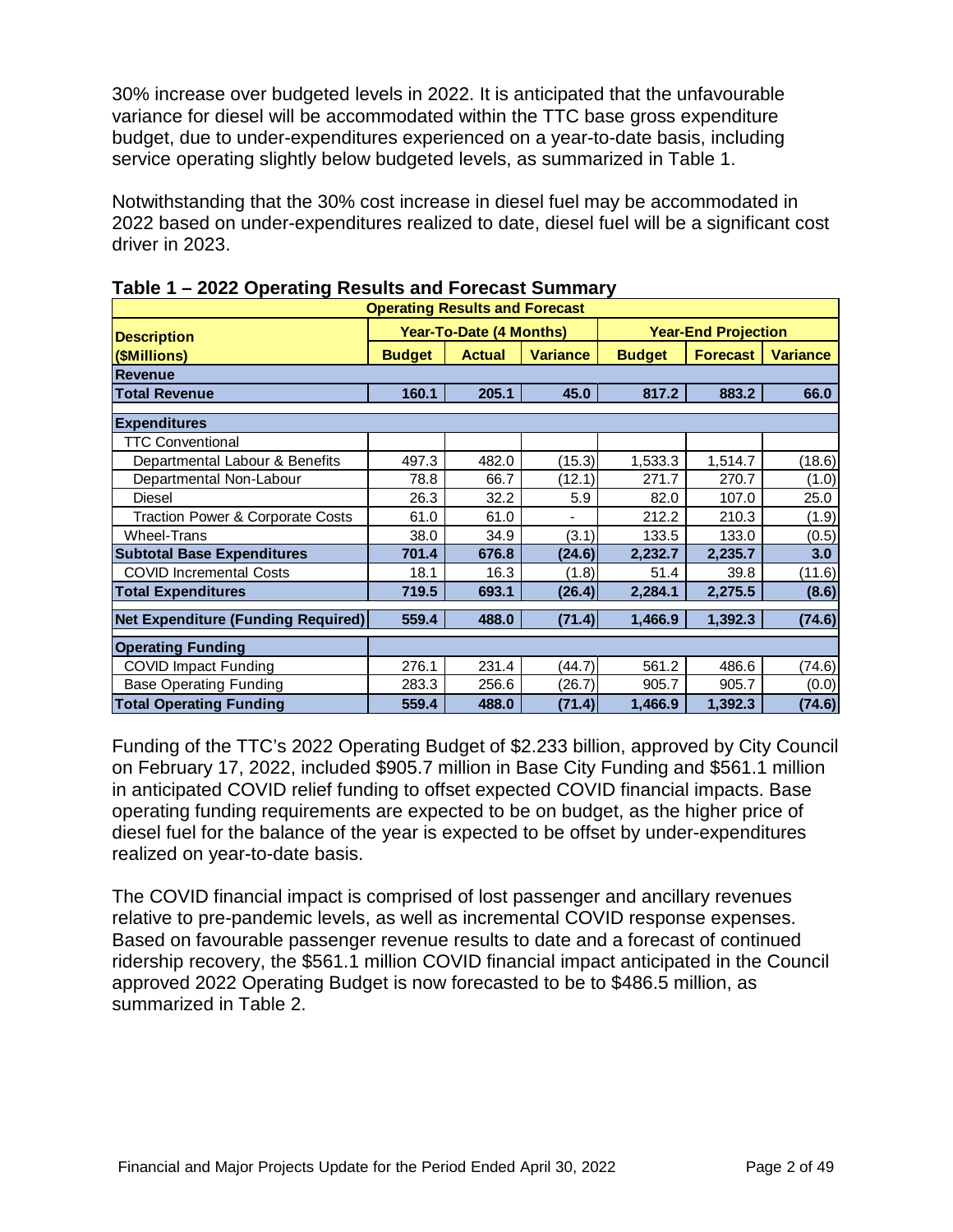| 2022 COVID Financial Impact                                                                    |                  |                              |                                       |                          |       |        |  |  |  |  |  |  |
|------------------------------------------------------------------------------------------------|------------------|------------------------------|---------------------------------------|--------------------------|-------|--------|--|--|--|--|--|--|
|                                                                                                |                  | <b>Year-To-Date Period 4</b> |                                       | <b>Year-End Forecast</b> |       |        |  |  |  |  |  |  |
| in \$ Millions                                                                                 | <b>Budget</b>    | Forecast<br><b>Budget</b>    | <b>Variance</b><br><b>Over/(Under</b> |                          |       |        |  |  |  |  |  |  |
| <b>COVID-19 Financial Impact</b>                                                               |                  |                              |                                       |                          |       |        |  |  |  |  |  |  |
| Lost Passenger revenue,                                                                        |                  |                              |                                       |                          |       |        |  |  |  |  |  |  |
| net of PRESTO Commissions                                                                      | 250.0            | 205.7                        | (44.3)                                | 487.1                    | 424.1 | (63.0) |  |  |  |  |  |  |
| Lost Ancillary Revenues                                                                        | 8.0 <sub>1</sub> | 9.4                          | 1.4                                   | 22.6                     | 22.6  | 0.0    |  |  |  |  |  |  |
| Incremental COVID-19 Expenses                                                                  | 18.1             | 16.3                         | (1.8)                                 | 51.4                     | 39.9  | (11.5) |  |  |  |  |  |  |
| <b>Total COVID-19 Financial Impact</b><br>(74.6)<br>231.4<br>486.5<br>276.1<br>(44.8)<br>561.1 |                  |                              |                                       |                          |       |        |  |  |  |  |  |  |

### **Table 2 – 2022 COVID-19 Financial Impact**

The favourable change of \$74.6 million in the anticipated COVID financial impact is contingent on the achievement of forecasted ridership recovery for the balance of the year. As of the end of May, ridership recovery has reached 60% of pre-pandemic levels, and consistent with the budget, is forecasted to reach 81% of pre-pandemic levels by year-end. The forecast assumes public health restrictions that would impact ridership will not be required for the balance of the year.

# *COVID-19 Relief Funding*

Of the projected \$486.6 million 2022 COVID financial impact, \$67.2 million in funding relief through Safe Restart Agreement Phase 3 Top-Up funding has been received, leaving a remaining funding requirement of \$419.4 million.

On February 17, 2022, the Federal government announced up to \$750 million in funding to support municipalities facing transit operating shortfalls. This funding was conditional on Provincial matching contributions and, on April 28, 2022, the Province of Ontario announced \$316.2 million in matching funding for its share, resulting in total COVID relief funding of \$632.4 million for Ontario municipalities.

Of the announced relief funding, the specific amount available for the TTC has not been confirmed at this time, as program terms and conditions have not been announced. TTC staff continue to work with the City and staff from the other orders of government to secure the remaining projected COVID relief funding requirement of \$419.4 million.

Taking into account the \$67.2 million received for January 2022, the TTC has received a total of \$1.453 billion in funding relief from the other orders of government, which recognizes the importance of public transit as an essential service and the critical role it plays in the city's environmental, social and economic well-being and vitality, particularly in post-COVID recovery.

Looking forward, ridership recovery is expected to continue in Q3 and Q4 2022. However, ridership is expected to remain below pre-pandemic levels and is currently forecasted to average 83% in 2023, as the rate of recovery is anticipated to slow given the structural change in ridership patterns due to the adoption of hybrid work arrangements. In addition to continuing advocacy for a more sustainable funding model for transit, TTC staff continue its ridership reacquisition efforts with campaigns to attract riders back to transit and the resetting of the 5-year Service Plan. The 5-year Service Plan reset will closely examine ridership patterns; review service levels to ensure that capacity aligns with post-pandemic travel patterns; work with City staff to advance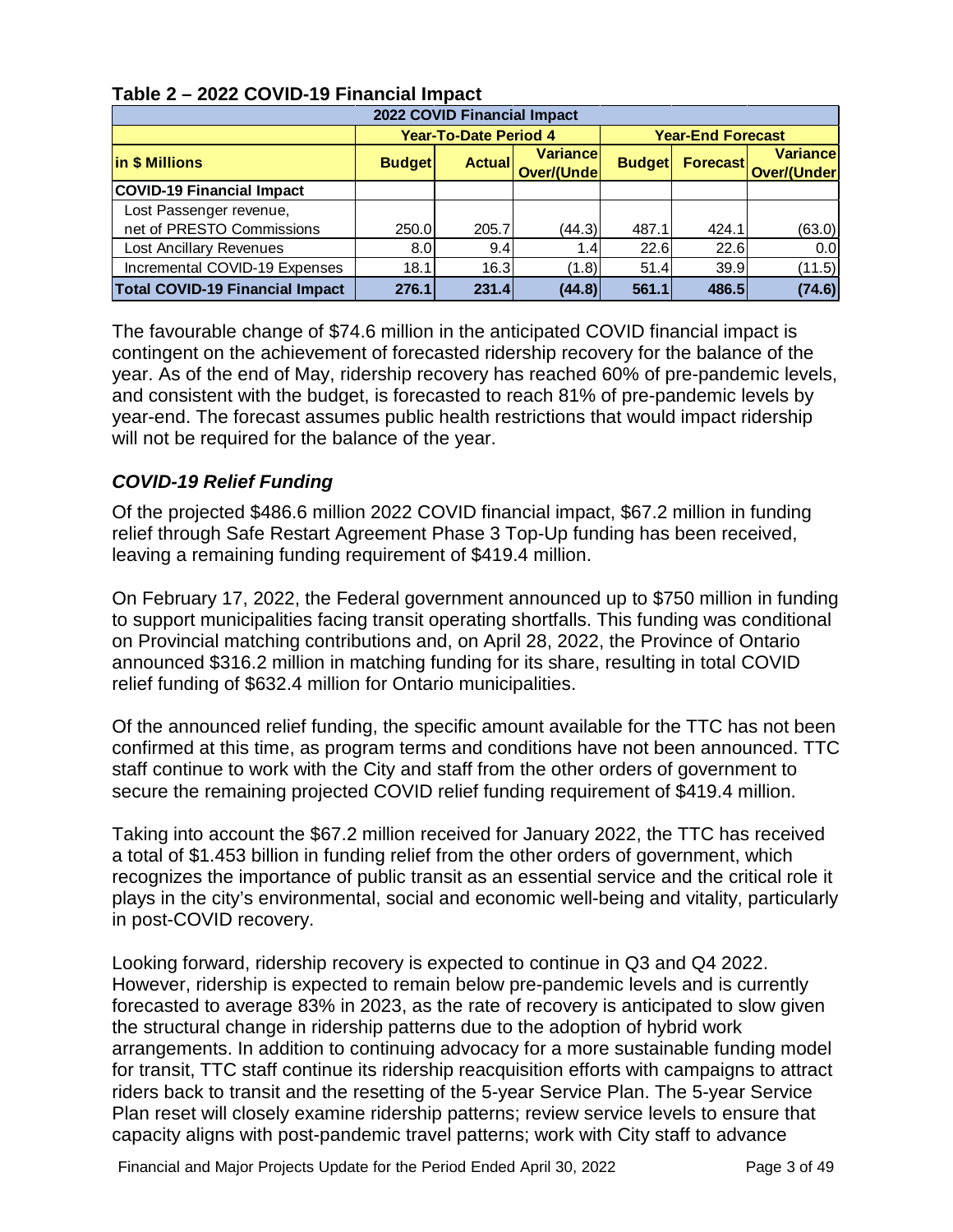RapidTO initiatives to improve customer travel times; and explore other innovative opportunities, such as microtransit, to better serve customer needs.

## **2022 Capital Results**

As of April 30, 2022, the TTC incurred \$214.4 million in capital expenditures, reflecting a spend rate of 13.8% for the TTC's base capital program and \$4.4 million or 6.8% for transit expansion-related projects. Combined, a total of \$218.8 million was spent at the end of Period 4, representing a 13.5% overall spend rate.

By year-end, the TTC's overall capital spending is projected to be in the order of \$1.369 billion, representing an 84.7% spend rate, split between the TTC's base capital program (\$1.309 billion or 84.4%) and transit expansion-related capital works (\$59.6 million or 91.6%), as summarized in Table 3 below.

The projected underspending at year-end is the result of various drivers, including but not limited to, resourcing and supply chain constraints; protracted negotiations for complex projects; adjustments to project schedules due to dependencies with thirdparties; and property acquisition delays.

| <b>Description</b>           | 2022          | <b>Year-to-Date Actuals</b> |       |         | <b>Year-End Projection</b> |
|------------------------------|---------------|-----------------------------|-------|---------|----------------------------|
| $(S$ Millions)               | <b>Budget</b> |                             | $\%$  |         | $\%$                       |
| <b>TTC Base Capital</b>      | 1.551.0       | 214.4                       | 13.8% | 1,309.2 | 84.4%                      |
| <b>TTC Transit Expansion</b> | 65.0          | 4.4                         | 6.8%  | 59.6    | 91.6%                      |
| Total                        | 1,616.0       | 218.8                       | 13.5% | 1,368.8 | 84.7%                      |

#### **Table 3 – 2022 Capital Results and Forecast Summary**

The year-to-date and year-end projections summarized in Table 3 above, and outlined in Appendix 1, reflect adjustments made to the 2022 Capital Budget to account for projects that have had accelerated spending and projects that have experienced some delays and therefore lower spending.

These budget adjustments, summarized below and detailed in Appendix 2 are before the Board for approval and will be submitted for City Council approval with the City's Period 4 Capital Variance Report.

| <b>Description</b>                              | 2022     | 2023    | 2024                  | 2025     | 2026     | 2027     | 2028   | 2029                | 2030   | 2031   | 10-Year   |
|-------------------------------------------------|----------|---------|-----------------------|----------|----------|----------|--------|---------------------|--------|--------|-----------|
| Total Approved Budget & Plan                    | 1,744.07 | .960.02 | 1,639.50              | 1,347.63 | 1,206.70 | 1,018.80 | 962.56 | 1,029.51            | 736.35 | 710.49 | 12,355.64 |
| Budget & Plan Amendments                        | '128.12  | 132.44  |                       |          |          |          |        |                     |        |        | 4.32      |
| <b>Revised Total Approved Budget &amp; Plan</b> | 1,615.95 |         | $2,092.45$   1,639.50 | 1,347.63 | 1,206.70 | 1,018.80 |        | $962.56$   1,029.51 | 736.35 | 710.49 | 12,359.95 |

It should be noted that the TTC will be submitting a subsequent budget adjustment to the 2022 Capital Budget and Capital Plan at the first opportunity post Council recess to account for the hybrid bus procurement delays, as a result of supply chain issues.

Based on the 2022 COVID-19 Intergovernmental Funding Update and the Federal/Provincial COVID-19 backstop funding plan that was presented to City Council at its meeting on April 5, 2022, the TTC is also finalizing a list of capital projects that are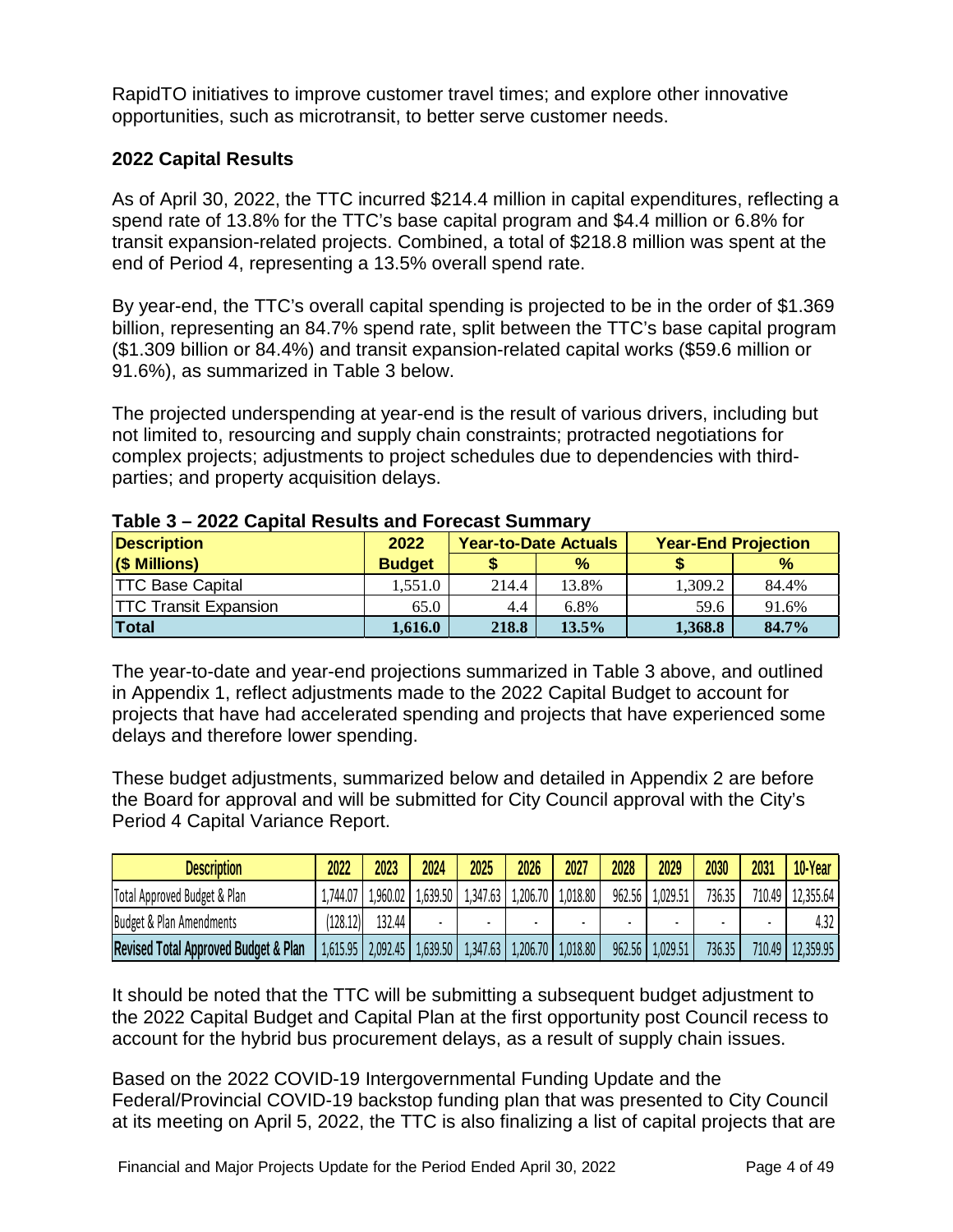at risk of a permanent budget reduction of \$87 million to the 2022 Capital Budget to help address the City of Toronto's COVID-19 related funding gap.

# **Equity/Accessibility Matters**

The TTC is strongly committed to making Toronto's transit system barrier-free and accessible to all. We believe all customers should enjoy the freedom, independence and flexibility to travel anywhere on the public transit system.

In addition to ongoing efforts to address accessibility, diversity and inclusion, the 2022 TTC Operating Budget funds new investments totalling \$0.7 million to support implementation of the Embrace Diversity Action Plan, including the provision of employee training and anti-racism initiatives consistent with Ombudsman Toronto recommendations, and to expand outreach initiatives.

The 2022-2031 Capital Budget and Plan includes \$107.7 million in 2022 and \$630.2 million over the 10 years for the TTC's Easier Access Program, which is underway to make all subway stations accessible by 2025 with elevators, wide fare gates and automatic sliding doors. With reduced ridership demands due to COVID-19, the TTC is accelerating Easier Access construction activities.

# **Decision History**

At its meeting on December 20, 2021, the TTC Board approved the 2022-2031 TTC Capital Budget and Plan of \$11.902 billion in funding over the 10-year period, with \$1.698 billion approved in the 2022 Capital Budget. [TTC 15-Year Capital Investment Plan, Real Estate Investment](https://ttc-cdn.azureedge.net/-/media/Project/TTC/DevProto/Documents/Home/Public-Meetings/Board/2021/Dec-20/Decisions/3TTC15YearCapitalInvestmentPlanRealEstateInvestmentPlanand2.pdf?rev=3101fa99b6d348dca3a61cac968ff6f2&hash=AE8DB06071D207D3070E1F2F709B60B7)

At its meeting on December 20, 2021, the TTC Board approved the 2022 Operating Budgets of \$2.102 billion gross and \$1.185 billion net for TTC Conventional Service;\$133.4 million gross and \$127.2 million net for Wheel-Trans Service for a total \$2.235 billion gross and \$1.312 billion net; and a 2022 total year-end workforce complement of 16,467 positions.

[2022 TTC Conventional and Wheel-Trans Operating Budgets](https://ttc-cdn.azureedge.net/-/media/Project/TTC/DevProto/Documents/Home/Public-Meetings/Board/2021/Dec-20/Decisions/2_2022_TTC_Conventional_and_Wheel-Trans_Operating_Budgets_Decision.pdf?rev=5db94dfe6f0441ebb8997d34058180c6&hash=7DF7B503375902771BAAEF56E15EF25B)

At its meeting on February 10, 2022, the TTC Board approved an increase to the TTC's 2022-2031 Capital Budget and Plan to reflect the updated cost required to undertake the Queen Streetcar Infrastructure work for the Ontario Line Project by \$4.3 million and amend the number of temporary capital positions from four to 16 positions to perform the capital work. The total cost is to be fully recovered from Metrolinx.

The budget adjustment is incorporated in the recommended list of adjustments in Appendix 2 to reflect this approval. [Transit Network Expansion Update](https://ttc-cdn.azureedge.net/-/media/Project/TTC/DevProto/Documents/Home/Public-Meetings/Board/2022/February-10/Decisions/2062_13_Transit_Network_Expansion_Update.pdf?rev=5865f63984cc4610be5b8bca81ba75f8&hash=378E46161FDB0E18C4214FEB1C5B83BA)

Subsequently on February 17, 2022, City Council approved an amended 2022 TTC Operating Budget to reflect the anticipated ridership impact from the Omicron variant.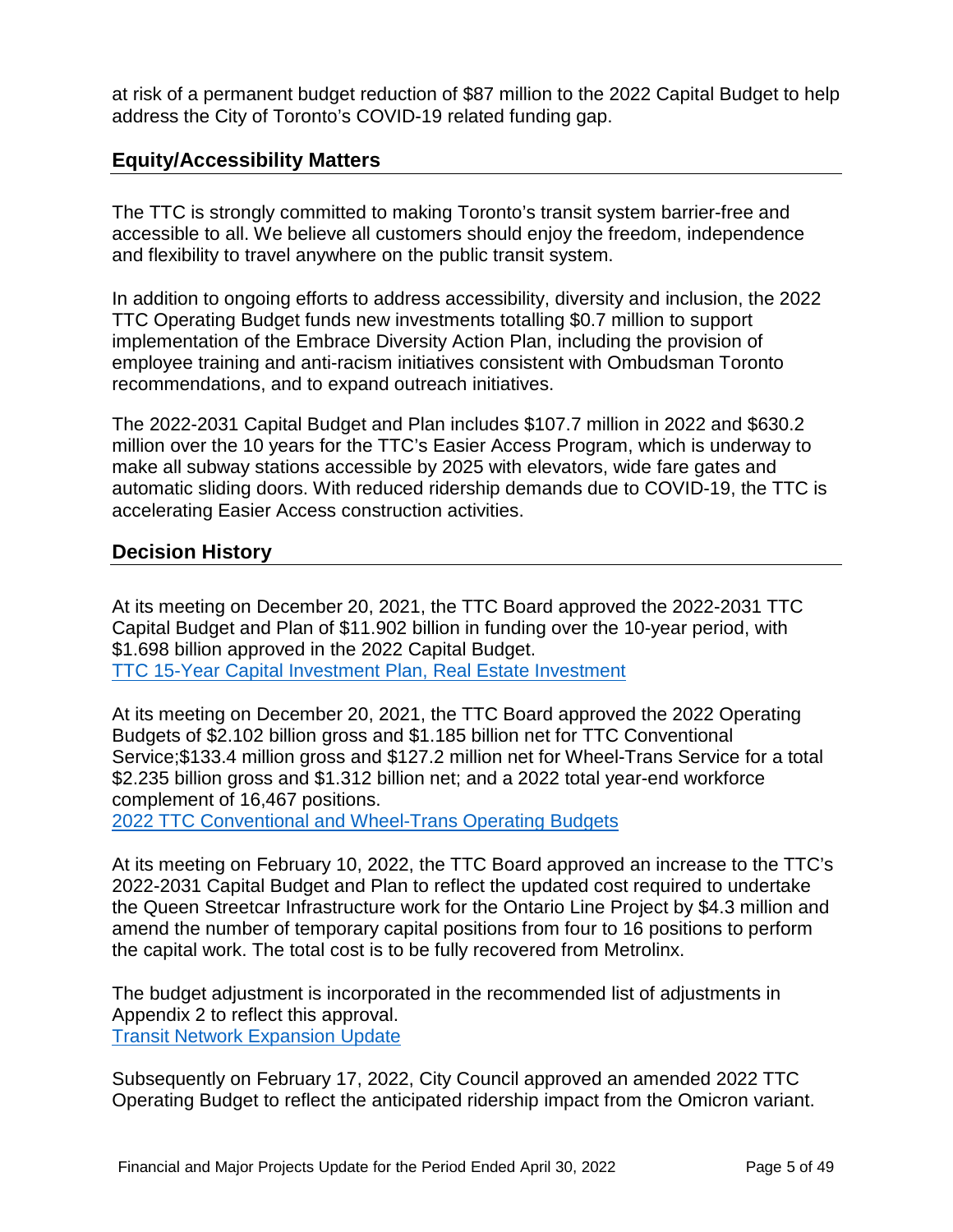The budget for the TTC conventional service was increased by \$99.9 million net to \$1.285 billion net reflecting the estimated impact from the Omicron variant. [City of Toronto 2022 Capital and Operating Budgets.](http://app.toronto.ca/tmmis/viewAgendaItemHistory.do?item=2022.EX30.2)

At its meeting on May 11, 2022, City Council approved additional carry-forward funding of \$45.998 million to the 2022 Capital Budget and \$258.2 million added to the 2023 cashflow estimates based on unspent capital project funding in 2021 for the TTC. [Adjustments to Capital Budget, Carry Forward Funding and Future Year Commitments](http://app.toronto.ca/tmmis/viewAgendaItemHistory.do?item=2022.EX32.9)

At the same meeting on May 11, 2022, City Council approved an increase in taxicab fares of \$1 per trip in response to rise in gas prices, with corresponding impact on Wheel-Trans sedan taxi trips.

[Ensuring Accessibility and Equity for Toronto Taxi Drivers](https://www.toronto.ca/legdocs/mmis/2022/gl/bgrd/backgroundfile-224628.pdf)

# **Comments**

### **Key Operating Budget Indicators**

The TTC's net operating results are primarily driven by six key indicators. These indicators impact year-to-date spending and revenues, as well as provide the basis for estimated year-end spending projections.

The key indicators include TTC and Wheel-Trans ridership and average fare, and market prices for diesel fuel and electric power, which affect a combined fuel and utilities budget of \$170.3 million. The final and most significant driver of expenses relates to service hours, which impact labour expenses (\$1.154 billion) and non-labour expenses (\$303 million), such as parts and maintenance, as well as fuel and utility consumption.

Table 4 details the TTC's key operating indicators, which are discussed below:

|                                              |               | <b>Year-To-Date Actuals</b> |                 | <b>Year-End Projection</b> |                 |                 |                      |
|----------------------------------------------|---------------|-----------------------------|-----------------|----------------------------|-----------------|-----------------|----------------------|
| <b>Item</b>                                  | <b>Budget</b> | <b>Actual</b>               | <b>Variance</b> | <b>Budget</b>              | <b>Forecast</b> | <b>Variance</b> | <b>Status</b>        |
| <b>TTC Ridership</b>                         | 66.5M         | 83.5M                       | 16.9M           | 325.2M                     | 351.0M          | 25.8M           | ✔                    |
| <b>TTC Average Fare</b>                      | 2.19          | 2.30                        | 0.11            | 2.28                       | 2.30            | 0.02            | $\blacktriangledown$ |
| <b>TTC Actual Operating</b><br>Service Hours | 2.961M        | 2.897M                      | (0.064)         | 9.285M                     | 9.059M          | (0.226)         | Ø                    |
| Price of Fuel (\$/litre)                     | 1.11          | 1.39                        | 0.27            | 1.13                       | 1.48            | 0.35            |                      |
| <b>Price of Electric Power</b><br>(\$/kwH)   | 0.14          | 0.15                        | 0.01            | 0.15                       | 0.15            | 0.00            |                      |
| <b>WT Passengers</b>                         | 0.6M          | 0.6M                        | (0.0M)          | 2.7M                       | 2.7M            | (0.0M)          |                      |

|  |  |  |  |  | Table 4 – Summary of Key Operating Budget Indicators |
|--|--|--|--|--|------------------------------------------------------|
|--|--|--|--|--|------------------------------------------------------|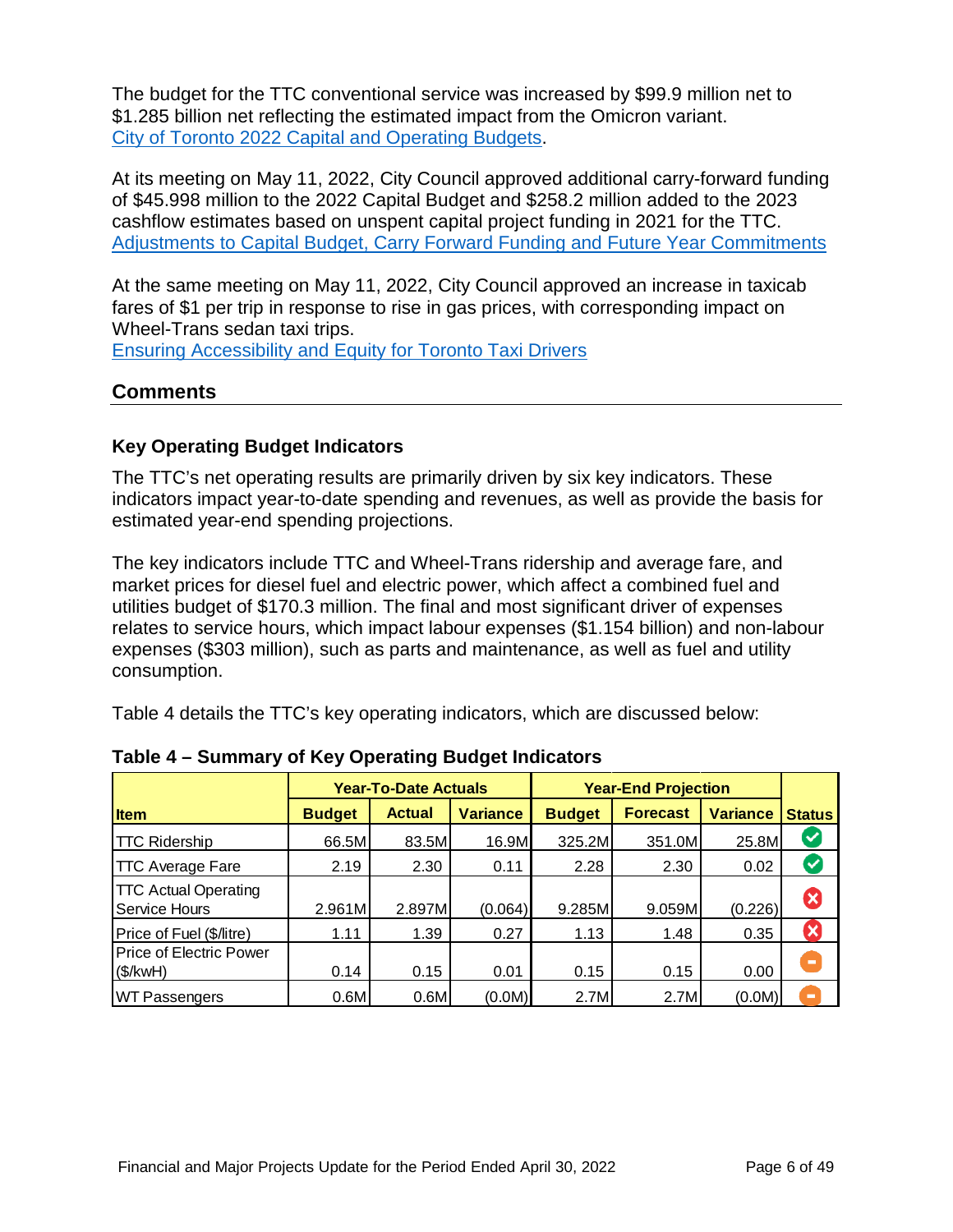### *Revenue Ridership*

With the emergence of the Omicron variant and the return to a Modified Step 2 reopening as of January 5, the 2022 Board approved revenue budget was revised through the City's 2022 Budget process to account for the Omicron impact, decreasing the 2022 passenger revenue by \$99.9 million, net of PRESTO commissions. This budget amendment assumed restrictions continued throughout Q1 before recovery would recommence in Q2.

In actual experience, the Omicron impact on ridership was limited to the month of January. While January ridership results were broadly consistent with the amended budget, ridership recovery has exceeded levels forecasted in the budget since February, driven by the accelerated Provincial reopening plan. Starting January 31, the Province gradually eased public health restrictions with the majority of measures lifted by March. Since then, ridership recovery has continued, driven by resumption of special events and festivals, an increase in post-secondary in-person learning and a gradual hybrid return to office workplaces.

The return of special events and festivals has been the key catalyst in the ridership recovery achieved to date in 2022, growing from 37% of pre-pandemic normal levels in January to 60% in May. Revenue ridership is expected to exceed budgeted levels for May and June, and are forecasted to align with budgeted levels of an average of 75% of pre-pandemic normal for Q3, 79% for Q4 and 81% by year-end. Key drivers impacting ridership and passenger revenue are discussed in further detail below.

### *Service Hours*

Service hours have trended 2.2% below budget on a year-to-date basis due to reduced operator availability during the Omicron wave and the impact of the Mandatory Vaccination Policy. Several actions have been taken, and remain ongoing, to mitigate service impacts on customers. These include accelerated operator hiring and training, targeted use of overtime to address spikes in absenteeism, and the use of Run-as-Directed vehicles. Vehicle occupancy levels are regularly monitored and available resources are deployed to routes with the highest demand.

### *Diesel Fuel*

Due to unanticipated global events in early 2022, and including partial mitigation achieved through diesel price hedging, average realized prices for diesel have been 24% above budget year-to-date. While available future market prices indicate that diesel fuel prices are expected to moderate from current levels later in the year, diesel prices are forecasted to average 30% higher than budgeted levels for the year as a whole. As a result, the cost of diesel fuel is expected to be a key cost driver for 2023.

### **TTC Operating Results**

The favourable revenue variance experienced to date is primarily due to actual ridership impact of the Omicron variant not being as severe as originally anticipated. Favourable revenue variances to budget are expected to continue until July, and thereafter, revenue levels are anticipated to align with the budgeted recovery trajectory for the balance of the year.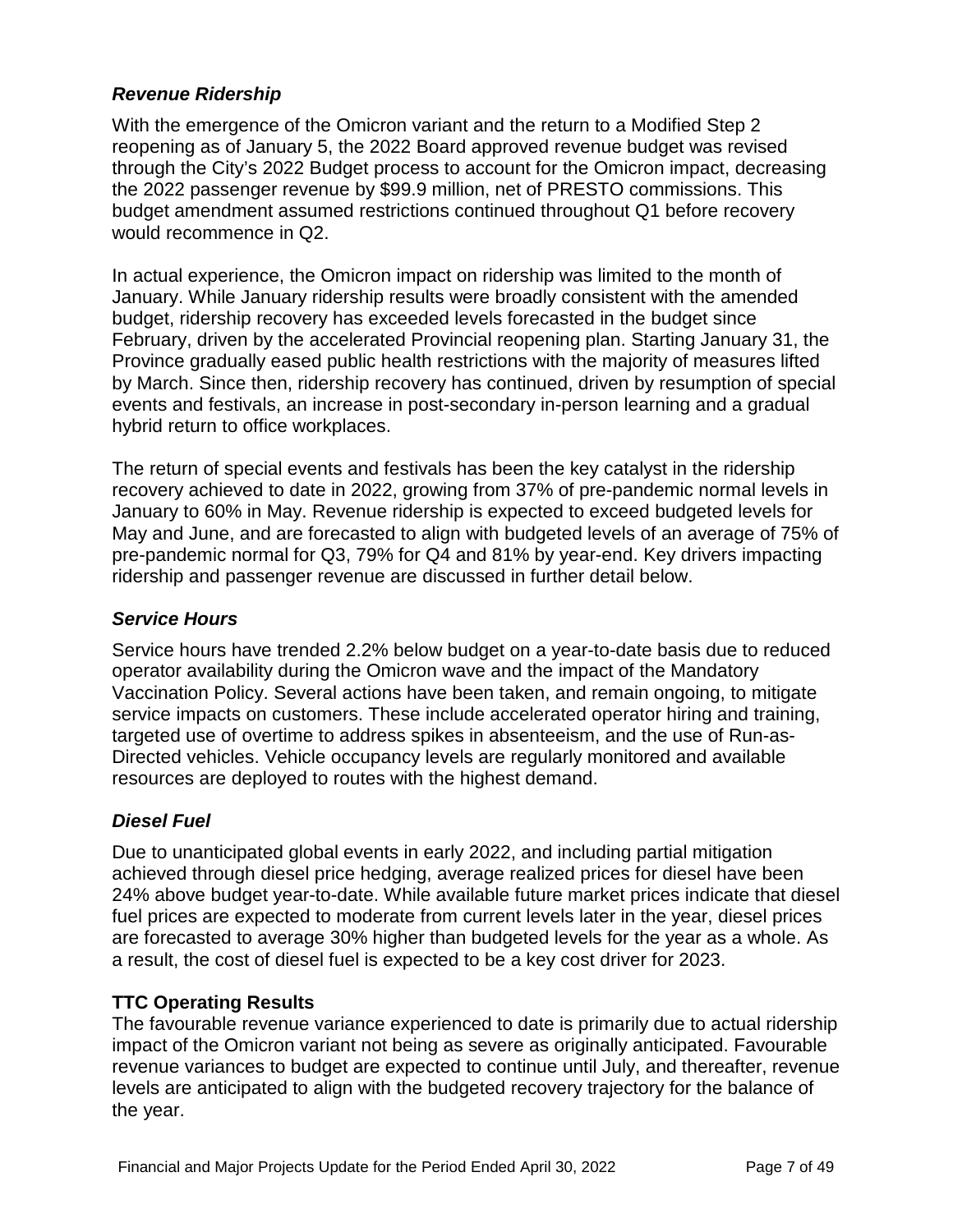Under-expenditures experienced to date are driven by service levels operating approximately 2% below budgeted levels, timing of material and service expenditures and other workforce vacancies. Year-to-date under-expenditures are expected to be offset by unfavourable expenditure variances anticipated in the second half of the year.

Due to unanticipated global events in early 2022, market prices for diesel have been trending well above budget resulting in unfavourable budget variances, which are expected to reach \$25 million by year-end. Combined with year-to-date underexpenditures and excluding COVID-related financial impacts, the TTC and Wheel-Trans budgets are expected to be on budget at the end of the year on a net basis, as shown in Table 5 below.

| <b>Operating Results and Forecast</b>     |               |                                |                 |               |                            |                 |  |  |  |  |  |  |
|-------------------------------------------|---------------|--------------------------------|-----------------|---------------|----------------------------|-----------------|--|--|--|--|--|--|
| <b>Description</b>                        |               | <b>Year-To-Date (4 Months)</b> |                 |               | <b>Year-End Projection</b> |                 |  |  |  |  |  |  |
| (\$Millions)                              | <b>Budget</b> | <b>Actual</b>                  | <b>Variance</b> | <b>Budget</b> | <b>Forecast</b>            | <b>Variance</b> |  |  |  |  |  |  |
| <b>Revenue &amp; Recoveries</b>           |               |                                |                 |               |                            |                 |  |  |  |  |  |  |
| <b>TTC Conventional</b>                   |               |                                |                 |               |                            |                 |  |  |  |  |  |  |
| Passenger Revenue                         | 145.6         | 192.0                          | 46.4            | 741.0         | 807.0                      | 66.0            |  |  |  |  |  |  |
| <b>Ancillary Revenue</b>                  | 13.1          | 11.7                           | (1.4)           | 49.5          | 49.5                       |                 |  |  |  |  |  |  |
| Wheel-Trans Passenger Revenue             | 1.4           | 1.4                            |                 | 6.0           | 6.0                        |                 |  |  |  |  |  |  |
| <b>Subtotal Revenue</b>                   | 160.1         | 205.1                          | 45.0            | 796.5         | 862.5                      | 66.0            |  |  |  |  |  |  |
| Reserve Draw                              |               |                                |                 | 20.7          | 20.7                       |                 |  |  |  |  |  |  |
| <b>Total Revenue &amp; Recoveries</b>     | 160.1         | 205.1                          | 45.0            | 817.2         | 883.2                      | 66.0            |  |  |  |  |  |  |
| <b>Expenditures</b>                       |               |                                |                 |               |                            |                 |  |  |  |  |  |  |
| <b>TTC Conventional</b>                   |               |                                |                 |               |                            |                 |  |  |  |  |  |  |
| Departmental Labour & Benefits            | 497.3         | 482.0                          | (15.3)          | 1,533.3       | 1,514.7                    | (18.6)          |  |  |  |  |  |  |
| Departmental Non-Labour                   | 78.8          | 66.7                           | (12.1)          | 271.7         | 270.7                      | (1.0)           |  |  |  |  |  |  |
| Diesel                                    | 26.3          | 32.2                           | 5.9             | 82.0          | 107.0                      | 25.0            |  |  |  |  |  |  |
| <b>Traction Power &amp; Utilities</b>     | 29.2          | 28.5                           | (0.7)           | 88.3          | 84.5                       | (3.8)           |  |  |  |  |  |  |
| <b>PRESTO Commissions</b>                 | 6.2           | 8.2                            | 2.0             | 31.4          | 34.4                       | 3.0             |  |  |  |  |  |  |
| <b>Other Corporate Costs</b>              | 25.6          | 24.3                           | (1.3)           | 92.5          | 91.4                       | (1.1)           |  |  |  |  |  |  |
| <b>Wheel-Trans</b>                        | 38.0          | 34.9                           | (3.1)           | 133.5         | 133.0                      | (0.5)           |  |  |  |  |  |  |
| <b>Subtotal Base Expenditures</b>         | 701.4         | 676.8                          | (24.6)          | 2,232.7       | 2,235.7                    | 3.0             |  |  |  |  |  |  |
| <b>COVID Incremental Costs</b>            | 18.1          | 16.3                           | (1.8)           | 51.4          | 39.8                       | (11.6)          |  |  |  |  |  |  |
| <b>Total Expenditures</b>                 | 719.5         | 693.1                          | (26.4)          | 2,284.1       | 2,275.5                    | (8.6)           |  |  |  |  |  |  |
| <b>Net Expenditure (Funding Required)</b> | 559.4         | 488.0                          | (71.4)          | 1,466.9       | 1,392.3                    | (74.6)          |  |  |  |  |  |  |
| <b>Operating Funding</b>                  |               |                                |                 |               |                            |                 |  |  |  |  |  |  |
| <b>COVID Impact Funding</b>               | 276.1         | 231.4                          | (44.7)          | 561.2         | 486.6                      | (74.6)          |  |  |  |  |  |  |
| <b>Base Operating Funding</b>             | 283.3         | 256.6                          | (26.7)          | 905.7         | 905.7                      | (0.0)           |  |  |  |  |  |  |

**Table 5 – TTC and Wheel-Trans Operating Results and Year-End Forecast**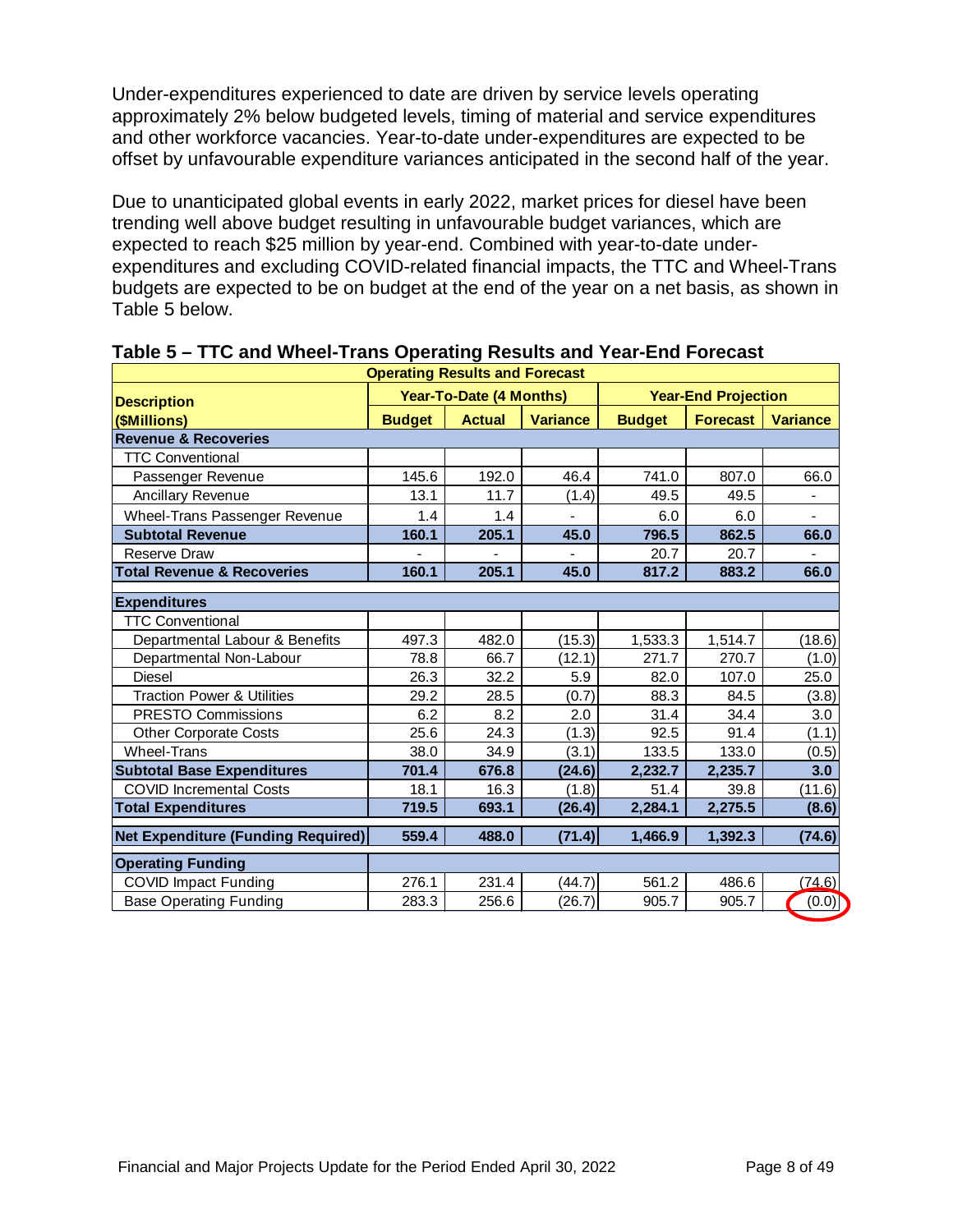# **COVID-19 Financial Impact**

Table 6 summarizes the year-to-date financial impacts of COVID-19 and the projected year-end impact to the 2022 Operating Budget.

| 2022 COVID Financial Impact            |               |                              |                    |                                                                            |       |        |  |  |  |  |  |  |
|----------------------------------------|---------------|------------------------------|--------------------|----------------------------------------------------------------------------|-------|--------|--|--|--|--|--|--|
|                                        |               | <b>Year-To-Date Period 4</b> |                    | <b>Year-End Forecast</b>                                                   |       |        |  |  |  |  |  |  |
| in \$ Millions                         | <b>Budget</b> | <b>Actual</b>                | <b>Over/(Undel</b> | <b>Variancel</b><br><b>Forecast</b><br><b>Budget</b><br><b>Over/(Under</b> |       |        |  |  |  |  |  |  |
| <b>COVID-19 Financial Impact</b>       |               |                              |                    |                                                                            |       |        |  |  |  |  |  |  |
| Lost Passenger revenue,                |               |                              |                    |                                                                            |       |        |  |  |  |  |  |  |
| net of PRESTO Commissions              | 250.0         | 205.7                        | (44.3)             | 487.1                                                                      | 424.1 | (63.0) |  |  |  |  |  |  |
| <b>Lost Ancillary Revenues</b>         | 8.0           | 9.4                          | 1.4                | 22.6                                                                       | 22.6  | 0.0    |  |  |  |  |  |  |
| Incremental COVID-19 Expenses          | 18.1          | 16.3                         | (1.8)              | 51.4                                                                       | 39.9  | (11.5) |  |  |  |  |  |  |
| <b>Total COVID-19 Financial Impact</b> | 276.1         | 231.4                        | (44.8)             | 561.1                                                                      | 486.5 | (74.6) |  |  |  |  |  |  |

# *TTC Conventional Passenger Revenue*

The year-end passenger revenue is forecast to be approximately \$66.0 million (or \$63.0 million net of PRESTO commissions) above budget. As shown below in Chart 1, this favourable budget variance is driven by the faster than expected recovery from the Omicron variant, and assumes substantial alignment to budgeted levels, and corresponding continued ridership recovery in the second half of the year barring COVID-imposed Public Health restrictions that would impact ridership.



**Chart 1 – Weekly Passenger Revenue as Percentage of Pre-Pandemic Normal**

The continuation of ridership recovery for the balance of the year is substantially based on the continued transition to return-to-office utilizing a hybrid working model that has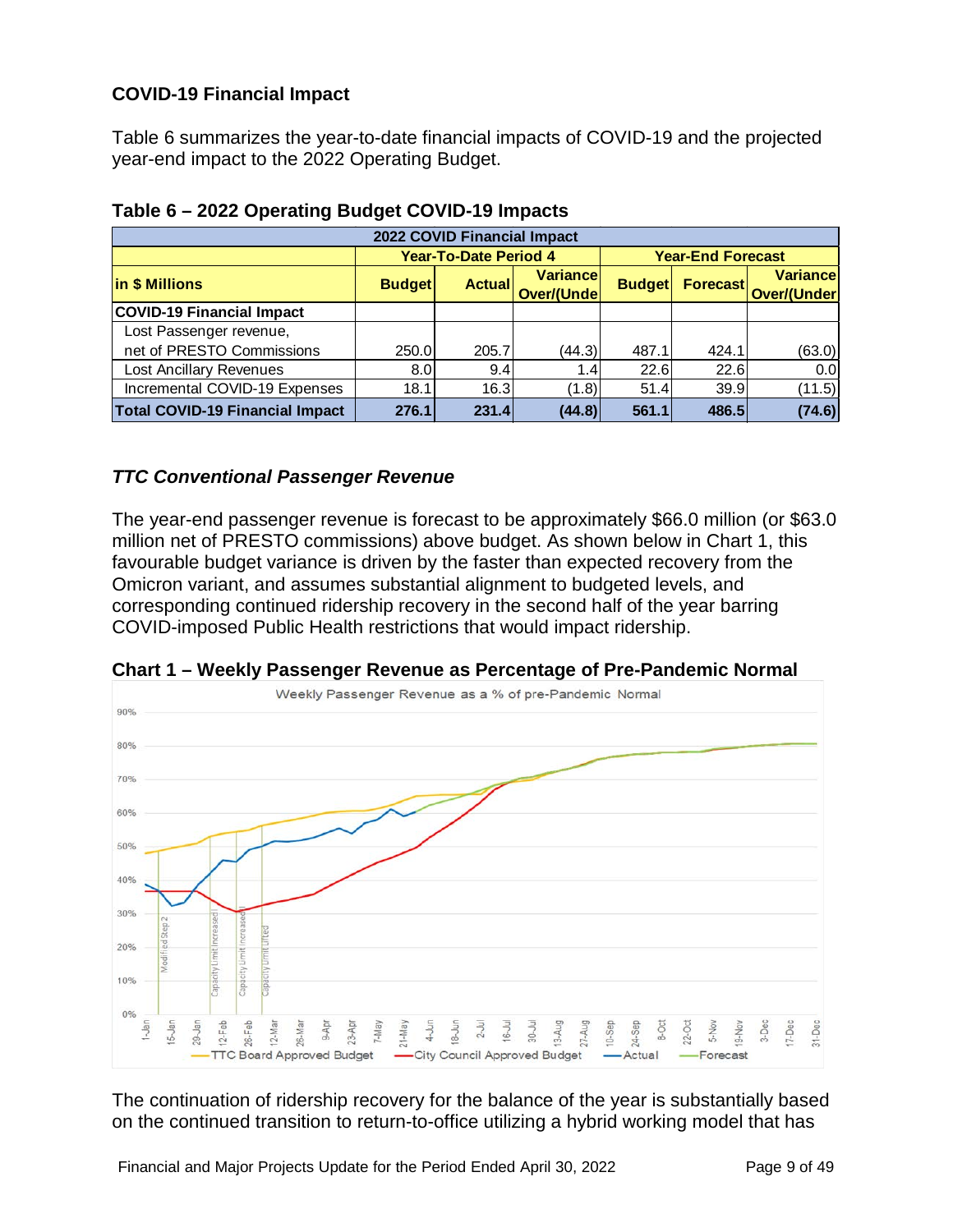been announced by many major employers. Passenger revenue reached approximately 60% of pre-COVID normal for May, and is projected to continue to grow to an average of 74% for Q3 and 79% for Q4 and reaching 81% of pre-COVID normal levels by yearend. Achievement of this forecasted ridership recovery is dependent on a return to inoffice work as the major driving factor. The key assumptions incorporated into this projection include: an increase in passenger return due to increased in-office work, as well as ridership relating to events and festivals returning to pre-pandemic levels over the summer months; and an increase in post-secondary in-person learning expected in the fall/winter months.

However, some uncertainty remains on whether budgeted passenger revenue levels in the second half of the year will be achieved should there be potential future COVID waves that may required employers to revise their return-to-office arrangements. The TTC will continue to monitor ridership trends and recovery and will update forecasts as new information becomes available.

### *COVID-19 Expenses*

The COVID-19 financial impact incorporated into the 2022 Operating Budget included \$51.4 million in COVID-19 response expenses to protect customer and employee safety. As outlined in Table 7, actual expenses to the end of Period 4 are \$1.8 million below planned spending, and the TTC anticipates an \$11.5 million favourable variance to budget by year-end, primarily due to the suspension of employee screening as of May 7, 2022 and revised vehicle disinfecting requirements.

| <b>COVID-19 Expenses</b>                  |               |                     |                 |                            |                        |                 |  |  |  |  |  |  |
|-------------------------------------------|---------------|---------------------|-----------------|----------------------------|------------------------|-----------------|--|--|--|--|--|--|
|                                           |               | <b>Year-To-Date</b> |                 | <b>Year-End Projection</b> |                        |                 |  |  |  |  |  |  |
| <b>Item (\$Millions)</b>                  | <b>Budget</b> | <b>Actual</b>       | <b>Variance</b> |                            | <b>Budget</b> Forecast | <b>Variance</b> |  |  |  |  |  |  |
| <b>Safety and Other Required Measures</b> |               |                     |                 |                            |                        |                 |  |  |  |  |  |  |
| <b>Vehicle Disinfection</b>               | 3.9           | 2.1                 | (1.8)           | 11.6                       | 7.5                    | (4.1)           |  |  |  |  |  |  |
| <b>Personal Protective Equipment</b>      | 1.9           | 1.4                 | (0.5)           | 6.0                        | 4.9                    | (1.1)           |  |  |  |  |  |  |
| <b>Vehicle Ventiliation Filters</b>       | 0.6           | 0.0                 | (0.6)           | 1.7                        | 1.7                    | 0.0             |  |  |  |  |  |  |
| Facility Disinfection, Decals and Other   | 1.7           | 0.4                 | (1.3)           | 4.4                        | 2.6                    | (1.8)           |  |  |  |  |  |  |
| <b>Hand Sanitizer for Customers</b>       | 0.5           | 0.3                 | (0.2)           | 1.6                        | 1.0                    | (0.6)           |  |  |  |  |  |  |
| <b>Employee Screening Costs</b>           | 2.6           | 2.0                 | (0.7)           | 8.0                        | 2.1                    | (5.9)           |  |  |  |  |  |  |
| <b>Managing Resourcing</b>                |               |                     |                 |                            |                        |                 |  |  |  |  |  |  |
| <b>Incremental Labour Costs</b>           | 0.6           | 1.4                 | 0.8             | 1.7                        | 1.9                    | 0.2             |  |  |  |  |  |  |
| <b>WSIB Claims</b>                        | 3.4           | 3.4                 | 0.0             | 10.2                       | 10.2                   | 0.0             |  |  |  |  |  |  |
| Sick Benefit Payment Impact               | 3.0           | 5.4                 | 2.4             | 6.2                        | 8.1                    | 1.9             |  |  |  |  |  |  |
| <b>Total COVID-19 Expense</b>             | 18.1          | 16.3                | (1.8)           | 51.4                       | 39.9                   | (11.5)          |  |  |  |  |  |  |

### **Table 7 – Period 4 COVID-19 Expenses and Year-End Forecast**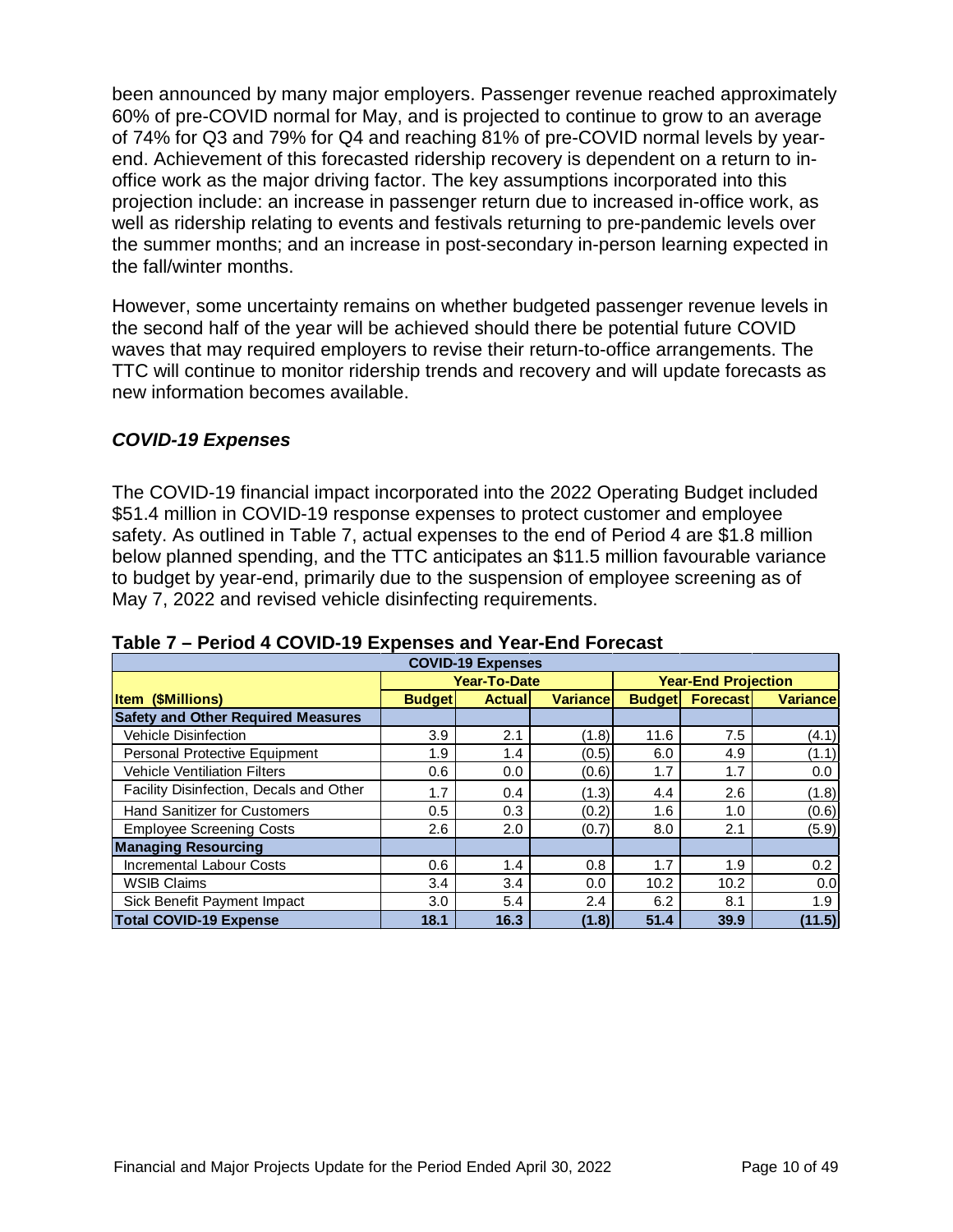# **Year-End Results and Projections to Year-End by Service**

### *TTC Conventional Service***:** *2022 Operating Results by Key Account Grouping*

As of April 30, 2022, the TTC Conventional Service base budget is \$23.6 million net below budget due to the following key drivers of underspending:

- Service hours delivered being 2.2% below budget. Labour and benefit underexpenditures resulting from vacancies due to the competitive employment market to hire and retain skilled workforce.
- **Timing of material and service expenditures.**

For the full year, the base budget is anticipated to be substantially on budget on a net expenditure basis. This reflects an expectation that year-to-date under-expenditures will be offset by higher than budgeted expenditures for the balance of the year due to the continued impact of higher than anticipated diesel fuel prices and accelerated hiring to fill current vacancies. The unfavourable base budget variance of \$0.5 million from TTC Conventional Service will be offset by the \$0.5 million favourable base budget variance projected by year-end for the Wheel-Trans Service.

Favourable actual and projected year-end variances to budget for passenger revenue and COVID incremental expenses itemized in Table 8 below reflect the key drivers outlined in the COVID Financial Impact discussion above.

| <b>TTC Conventional Service</b>           |                                                   |                             |        |               |                 |                |                            |  |  |  |  |
|-------------------------------------------|---------------------------------------------------|-----------------------------|--------|---------------|-----------------|----------------|----------------------------|--|--|--|--|
| <b>Item</b>                               |                                                   | <b>Year-To-Date Actuals</b> |        |               | <b>Year-End</b> |                |                            |  |  |  |  |
| (\$Millions)                              | <b>Budget</b><br><b>Variance</b><br><b>Actual</b> |                             |        | <b>Budget</b> | <b>Status</b>   |                |                            |  |  |  |  |
| <b>Revenues</b>                           |                                                   |                             |        |               |                 |                |                            |  |  |  |  |
| Passenger Revenue                         | 145.6                                             | 192.0                       | 46.4   | 741.0         | 807.0           | 66.0           | Ø                          |  |  |  |  |
| Other Ancillary Revenue                   | 13.1                                              | 11.7                        | (1.4)  | 49.5          | 49.5            |                |                            |  |  |  |  |
| <b>Reserve Draw</b>                       |                                                   | ٠                           |        | 20.7          | 20.7            | $\blacksquare$ | $\blacksquare$             |  |  |  |  |
| <b>Total Revenue</b>                      | 158.7                                             | 203.7                       | 45.0   | 811.2         | 877.2           | 66.0           | $\checkmark$               |  |  |  |  |
| <b>Expenses</b>                           |                                                   |                             |        |               |                 |                |                            |  |  |  |  |
| Departmental Labour & Benefits            | 497.3                                             | 482.0                       | (15.3) | 1,533.3       | 1,514.7         | (18.6)         | $\boldsymbol{\heartsuit}$  |  |  |  |  |
| Departmental Non-Labour                   | 78.8                                              | 66.7                        | (12.1) | 271.7         | 270.7           | (1.0)          | Ø                          |  |  |  |  |
| Diesel                                    | 26.3                                              | 32.2                        | 5.9    | 82.0          | 107.0           | 25.0           | ೞ                          |  |  |  |  |
| <b>Traction Power &amp; Utilities</b>     | 29.2                                              | 28.5                        | (0.7)  | 88.3          | 84.5            | (3.8)          | Ø                          |  |  |  |  |
| <b>PRESTO Commissions</b>                 | 6.2                                               | 8.2                         | 2.0    | 31.4          | 34.4            | 3.0            | Ø                          |  |  |  |  |
| <b>Other Corporate Costs</b>              | 25.6                                              | 24.3                        | (1.3)  | 92.5          | 91.4            | (1.1)          | Ø                          |  |  |  |  |
| <b>Subtotal Base Expenses</b>             | 663.4                                             | 641.9                       | (21.5) | 2,099.2       | 2,102.7         | 3.5            | ظ                          |  |  |  |  |
| COVID-19 Costs                            | 17.4                                              | 16.2                        | (1.2)  | 49.5          | 38.5            | (11.0)         | Ø                          |  |  |  |  |
| <b>Total Expenses</b>                     | 680.8                                             | 658.1                       | (22.7) | 2,148.7       | 2,141.2         | (7.5)          | $\blacktriangledown$       |  |  |  |  |
| <b>Net Expenditure (Funding Required)</b> | 522.1                                             | 454.4                       | (67.7) | 1,337.5       | 1.264.0         | (73.5)         | $\boldsymbol{\mathcal{S}}$ |  |  |  |  |
| <b>Operating Funding</b>                  |                                                   |                             |        |               |                 |                |                            |  |  |  |  |
| COVID Funding Impact                      | 275.4                                             | 231.3                       | (44.1) | 559.3         | 485.3           | (74.0)         | $\checkmark$               |  |  |  |  |
| <b>Base City Funding</b>                  | 246.7                                             | 223.1                       | (23.6) | 778.2         | 778.7           | 0.5            | X)                         |  |  |  |  |
| <b>Total Operating Funding</b>            | 522.1                                             | 454.4                       | (67.7) | 1,337.5       | 1,264.0         | (73.5)         | $\checkmark$               |  |  |  |  |

**Table 8 – Passenger Revenue Variances and COVID-19 Expenses Summary**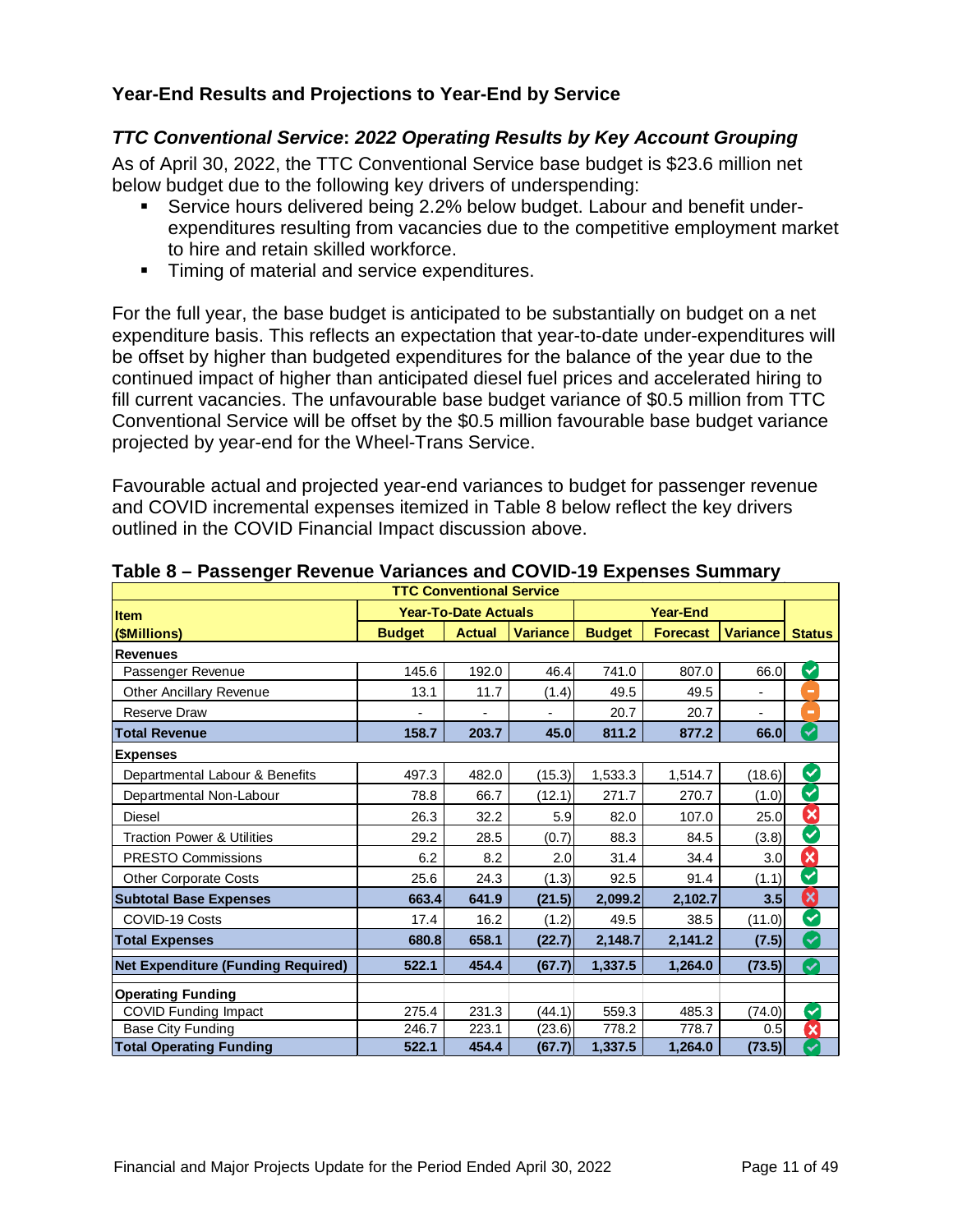# *TTC Conventional Service***:** *2022 versus 2021 Results Comparison*

Year-end passenger revenue is projected to be \$354.4 million higher in 2022 than 2021, largely reflecting the impact of the anticipated ridership recovery over the course of 2022. Year-to-date 2022 ridership has averaged 48.4% of pre-pandemic levels up from 27.9% for the same time period in 2021. For the full year, ridership is expected to average 66% of pre-pandemic levels, up from 37% achieved in 2021.

Other year-over-year revenue changes include lower ancillary revenue in 2022, due to the impact of one-time settlement proceeds on 2021 results and the budgeted 2022 stabilization reserve draw, with no comparable amount drawn in 2021.

Year-end base expenditures excluding PRESTO commissions is estimated to be \$211.9 million (11.2%) higher in 2022 than 2021, prior to the TTC Stabilization Reserve contribution. Key drivers of this net increase include:

- **Increased service costs as service is gradually restored to pre-pandemic levels.**
- **Increased diesel cost in 2022 due to higher market prices.**
- **IMPACT OF LOCAL ATU 113 Collective Agreement arbitrated settlement and staff ILM** economic increase.
- Onboarding and training to prepare for the start of Line 5 revenue service.
- **Employee benefits inflation and utilization increase.**

COVID expenditures are projected to be \$6.8 million (15.0%) lower in 2022 primarily due to the suspension of employee screening as of May 2022.

|                                           | <b>TTC Conventional Service</b> |                                |               |                 |                            |               |
|-------------------------------------------|---------------------------------|--------------------------------|---------------|-----------------|----------------------------|---------------|
|                                           |                                 | <b>Period 4 (Year-To-Date)</b> |               |                 | <b>Year-End Projection</b> |               |
| <b>Item</b>                               | 2022                            | 2021                           |               | 2022            | 2021                       |               |
| (\$Millions)                              | <b>Actuals</b>                  | <b>Actuals</b>                 | <b>Change</b> | <b>Forecast</b> | <b>Actuals</b>             | <b>Change</b> |
| <b>Revenues</b>                           |                                 |                                |               |                 |                            |               |
| Passenger Revenue                         | 192.0                           | 108.9                          | 83.1          | 807.0           | 452.6                      | 354.4         |
| <b>Other Ancillary Revenue</b>            | 11.7                            | 13.3                           | (1.6)         | 49.5            | 64.9                       | (15.4)        |
| <b>Reserve Draw</b>                       |                                 |                                |               | 20.7            |                            | 20.7          |
| <b>Total Revenue</b>                      | 203.7                           | 122.2                          | 81.5          | 877.2           | 517.5                      | 359.7         |
| <b>Expenses</b>                           |                                 |                                |               |                 |                            |               |
| Departmental Labour & Benefits            | 482.0                           | 474.5                          | 7.5           | 1,514.7         | 1,405.7                    | 109.0         |
| Departmental Non-Labour                   | 66.7                            | 66.3                           | 0.4           | 270.7           | 223.7                      | 47.0          |
| Diesel                                    | 32.2                            | 21.2                           | 11.0          | 107.0           | 68.8                       | 38.2          |
| <b>Traction Power &amp; Utilities</b>     | 28.5                            | 26.4                           | 2.1           | 84.5            | 72.5                       | 12.0          |
| <b>PRESTO Commissions</b>                 | 8.2                             | 4.6                            | 3.6           | 34.4            | 19.0                       | 15.4          |
| <b>Other Corporate Costs</b>              | 24.3                            | 24.2                           | 0.1           | 91.4            | 96.2                       | (4.8)         |
| <b>Subtotal Base Expenses</b>             | 641.9                           | 617.2                          | 24.7          | 2,102.7         | 1,885.8                    | 216.9         |
| COVID-19 Costs                            | 16.2                            | 14.7                           | 1.5           | 38.5            | 45.3                       | (6.8)         |
| <b>Base Expenses incl. COVID</b>          | 658.1                           | 631.9                          | 26.2          | 2,141.2         | 1,931.1                    | 210.1         |
| <b>Reserve Contribution</b>               |                                 |                                |               |                 | 75.1                       | (75.1)        |
| <b>Total Expenses</b>                     | 658.1                           | 631.9                          | 26.2          | 2,141.2         | 2,006.2                    | 135.0         |
| <b>Net Expenditure (Funding Required)</b> | 454.4                           | 509.7                          | (55.3)        | 1,264.0         | 1,488.7                    | (224.7)       |
| <b>Operating Funding</b>                  |                                 |                                |               |                 |                            |               |
| <b>COVID Impact Funding</b>               | 231.3                           | 305.2                          | (73.9)        | 485.3           | 795.3                      | (310.0)       |
| <b>Base City Funding</b>                  | 223.1                           | 204.5                          | 18.6          | 778.7           | 693.4                      | 85.3          |
| <b>Total Operating Funding</b>            | 454.4                           | 509.7                          | (55.3)        | 1,264.0         | 1,488.7                    | (224.7)       |

# **Table 9 – 2022 versus 2021 Results Comparison**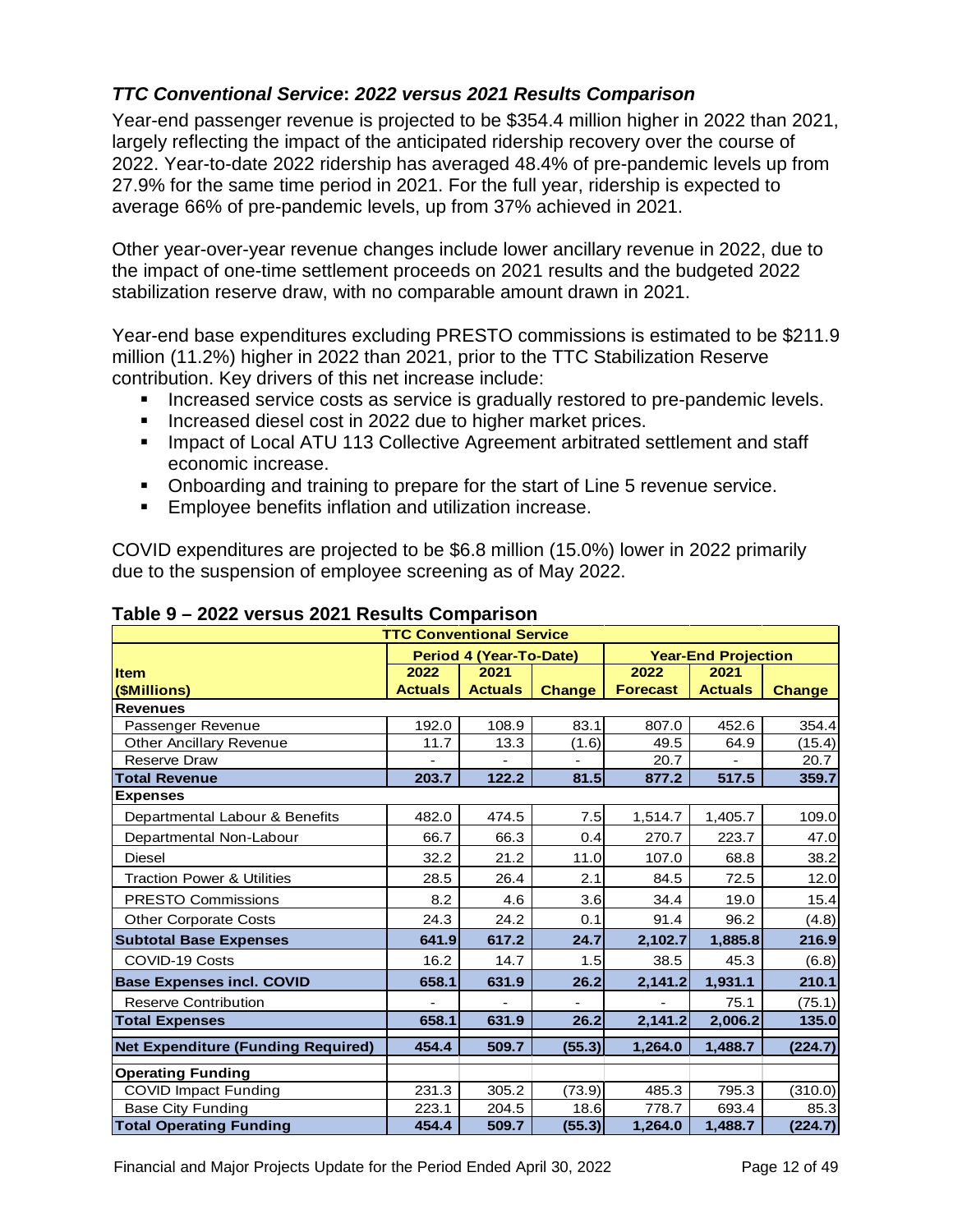# *Wheel-Trans Service***:** *2022 Operating Results by Key Account Grouping*

On a year-to-date basis, Wheel-Trans expenses are \$3.7 million or 10.5% below budget with under-expenditures in all expense categories, including workforce vacancies, and shorter than budgeted average trip lengths on contracted taxi services. Revenue and ridership levels are currently aligned with budgeted levels and this trend is expected to continue for the remainder of the year.

This year-end projection incorporates \$0.4 million in unanticipated taxi rate increase approved by City Council on May 12, which impacts sedan taxi services, offset by lower taxi trip length experienced. In addition, expenditures are expected to increase as vacancies are filled, along with the expectation that diesel fuel prices will continue to exceed budget.

| <b>Wheel-Trans Service</b>                |               |                             |                  |               |                            |                 |                      |  |
|-------------------------------------------|---------------|-----------------------------|------------------|---------------|----------------------------|-----------------|----------------------|--|
| <b>Item</b>                               |               | <b>Year-To-Date Actuals</b> |                  |               | <b>Year-End Projection</b> |                 |                      |  |
| (\$Millions)                              | <b>Budget</b> | <b>Actual</b>               | <b>Variance</b>  | <b>Budget</b> | <b>Forecast</b>            | <b>Variance</b> | <b>Status</b>        |  |
| <b>Passenger Revenues</b>                 | 1.4           | 1.4                         | 0.0 <sub>l</sub> | 6.0           | 6.0                        | 0.0             |                      |  |
| <b>Expenses</b>                           |               |                             |                  |               |                            |                 |                      |  |
| <b>Bus Service</b>                        | 15.4          | 14.2                        | (1.2)            | 52.0          | 50.9                       | (1.1)           | $\checkmark$         |  |
| <b>Vehicle Fuel</b>                       | 0.9           | 1.1                         | 0.2              | 3.1           | 4.2                        | 1.1             | ×                    |  |
| <b>Contracted Taxi</b>                    | 10.4          | 9.8                         | (0.6)            | 45.3          | 45.3                       | 0.0             | ٠                    |  |
| <b>Employee Benefits</b>                  | 6.0           | 5.1                         | (0.9)            | 17.5          | 17.5                       | 0.0             |                      |  |
| Administration/Management                 | 5.3           | 4.7                         | (0.6)            | 15.6          | 15.1                       | (0.5)           | $\blacktriangledown$ |  |
| <b>Subtotal Base Expenses</b>             | 38.0          | 34.9                        | (3.1)            | 133.5         | 133.0                      | (0.5)           | $\checkmark$         |  |
| COVID-19 Costs                            | 0.7           | 0.1                         | (0.6)            | 1.9           | 1.4                        | (0.5)           | ✓                    |  |
| <b>Total Expenses</b>                     | 38.7          | 35.0                        | (3.7)            | 135.4         | 134.4                      | (1.0)           | $\checkmark$         |  |
| <b>Net Expenditure (Funding Required)</b> | 37.3          | 33.6                        | (3.7)            | 129.4         | 128.4                      | (1.0)           |                      |  |
| <b>Operating Funding</b>                  |               |                             |                  |               |                            |                 |                      |  |
| COVID Impact Funding                      | 0.7           | 0.1                         | (0.6)            | 1.9           | 1.4                        | (0.5)           | $\blacktriangledown$ |  |
| <b>Base City Funding</b>                  | 36.6          | 33.5                        | (3.1)            | 127.5         | 127.0                      | (0.5)           | ✓                    |  |
| <b>Total Operating Funding</b>            | 37.3          | 33.6                        | (3.7)            | 129.4         | 128.4                      | (1.0)           | $\checkmark$         |  |

### **Table 10 – 2022 Wheel-Trans Operating Results and Forecast**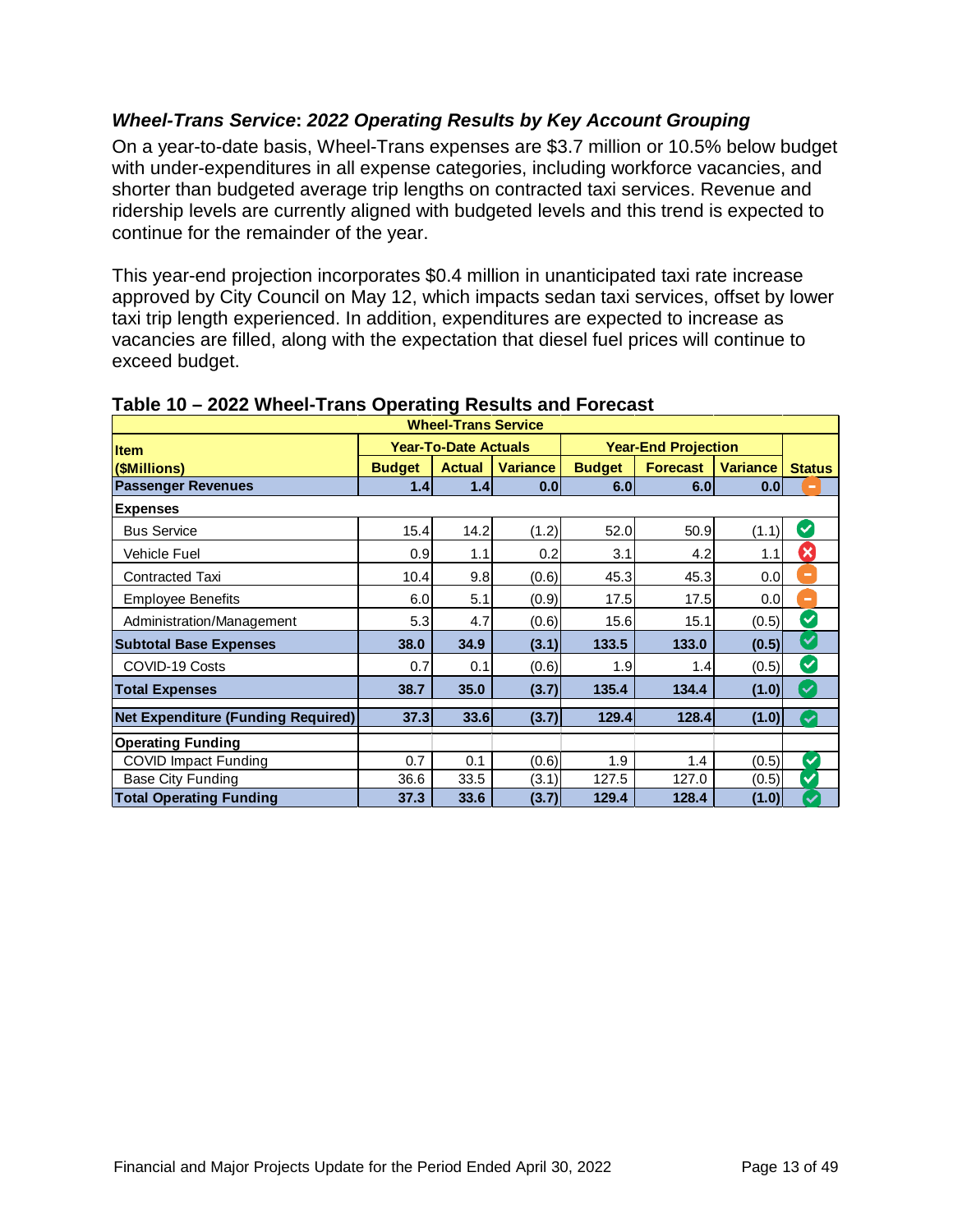# *Wheel-Trans Service 2022 versus 2021 Results Comparison*

As noted in Table 11, expenses and revenue are higher on a year-to-date basis in 2022 versus 2021, primarily due to a gradual return in ridership demand and the resultant requirements for contracted taxi services, workforce and vehicle maintenance costs.

| <b>Wheel-Trans Service</b>                |                |                                |               |                 |                 |               |  |  |
|-------------------------------------------|----------------|--------------------------------|---------------|-----------------|-----------------|---------------|--|--|
|                                           |                | <b>Period 4 (Year-To-Date)</b> |               |                 | <b>Year-End</b> |               |  |  |
| <b>Item</b>                               | 2022           | 2021                           |               | 2022            | 2021            |               |  |  |
| (\$Millions)                              | <b>Actuals</b> | <b>Actuals</b>                 | <b>Change</b> | <b>Forecast</b> | <b>Actuals</b>  | <b>Change</b> |  |  |
| <b>Passenger Revenues</b>                 | 1.4            | 0.9                            | 0.5           | 6.0             | 3.5             | 2.5           |  |  |
| <b>Expenses</b>                           |                |                                |               |                 |                 |               |  |  |
| <b>Bus Service</b>                        | 14.2           | 14.0                           | 0.2           | 50.9            | 43.2            | 7.7           |  |  |
| <b>Vehicle Fuel</b>                       | 1.1            | 0.8                            | 0.3           | 4.2             | 2.6             | 1.6           |  |  |
| Contracted Taxi                           | 9.8            | 5.4                            | 4.4           | 45.3            | 23.8            | 21.5          |  |  |
| <b>Employee Benefits</b>                  | 5.1            | 4.8                            | 0.3           | 17.5            | 15.6            | 1.9           |  |  |
| Administration/Management                 | 4.7            | 4.3                            | 0.4           | 15.1            | 14.1            | 1.0           |  |  |
| <b>Subtotal Base Expenses</b>             | 34.9           | 29.3                           | 5.6           | 133.0           | 99.3            | 33.7          |  |  |
| COVID-19 Costs                            | 0.1            | 0.5                            | (0.4)         | 1.4             | 1.1             | 0.3           |  |  |
| <b>Base Expenses incl. COVID</b>          | 35.0           | 29.8                           | 5.2           | 134.4           | 100.4           | 34.0          |  |  |
| <b>Reserve Contribution</b>               |                | $\blacksquare$                 |               |                 | 18.2            | (18.2)        |  |  |
| <b>Total Expenses</b>                     | 35.0           | 29.8                           | 5.2           | 134.4           | 118.6           | 15.8          |  |  |
| <b>Net Expenditure (Funding Required)</b> | 33.6           | 28.9                           | 4.7           | 128.4           | 115.1           | 13.3          |  |  |
| <b>Operating Funding</b>                  |                |                                |               |                 |                 |               |  |  |
| <b>COVID Funding Impact</b>               | 0.1            | 0.5                            | (0.4)         | 1.4             | 1.1             | 0.3           |  |  |
| <b>Base City Funding</b>                  | 33.5           | 28.4                           | 5.1           | 127.0           | 114.0           | 13.0          |  |  |
| <b>Total Operating Funding</b>            | 33.6           | 28.9                           | 4.7           | 128.4           | 115.1           | 13.3          |  |  |

### **Table 11 – 2022 versus 2021 Wheel-Trans Results Comparison**

### **Overtime Management**

The management of overtime expenses continues to be a key area of focus for the TTC, one that contributes to meeting the TTC's service objective of enhancing its financial sustainability. Overtime expenditures are required to meet both operating and capital needs. Operating requirements are driven by the need to address incident response and absence coverage, and capital requirements support efforts to maximize productivity, while minimizing disruption during capital project delivery.

Excluding overtime required for scheduled service, Chart 2 shows that average weekly overtime spending (operating and capital combined) increased from 2021 levels, and is currently broadly in line with 2019 levels. The increase in overtime requirements in 2022, relative to 2021, was primarily driven by temporary measures to ensure service continuity. Overtime was required as a means to address increased absence coverage during the fourth wave of COVID-19 (Omicron variant) from December to March. This was especially required in January, at the height of the Omicron wave, where absenteeism amongst operators spiked by as much as 35% over December 2021 and as much as 60% over the average of 2021. In addition, the TTC implemented the Mandatory Vaccination Policy in November, which resulted in a reduction of available operators, and therefore it was necessary for the TTC to rely on overtime to mitigate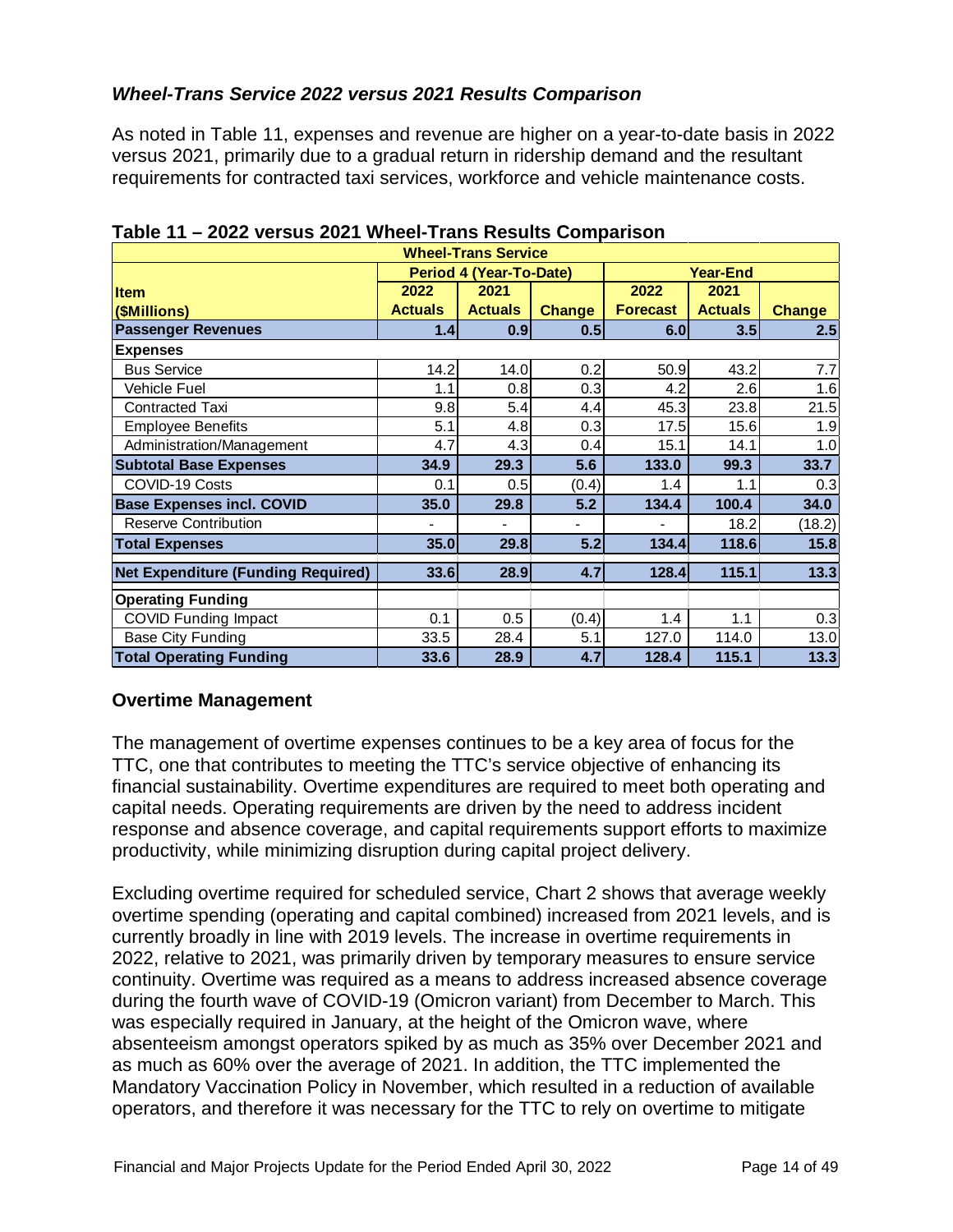service impacts. Filling this open work on overtime was a last resort and a temporary measure to ensure service continuity.



# *Operating Overtime*

Consistent with key 2022 events in Q1 and the overall trend noted above, operating overtime in 2022 increased relative to the 2021 experience and is now in line with prepandemic levels from 2019. To maintain service continuity, higher levels of overtime were incurred in the Operations Group for operator overtime relative to 2021, particularly due to the fourth wave and the implementation of the Mandatory Vaccination Policy, as noted above.

As shown in Chart 3 below, operating overtime for the Vehicles Group was also slightly higher than 2021 levels given the need to mitigate service impacts and maintain vehicle availability. Overtime levels in the remaining groups remained relatively unchanged. It is important to note that while overtime spending is temporarily higher than budgeted levels, total labour spending is still below budget as noted earlier in the report.



**Chart 3 – Operating Average Weekly Overtime Spending**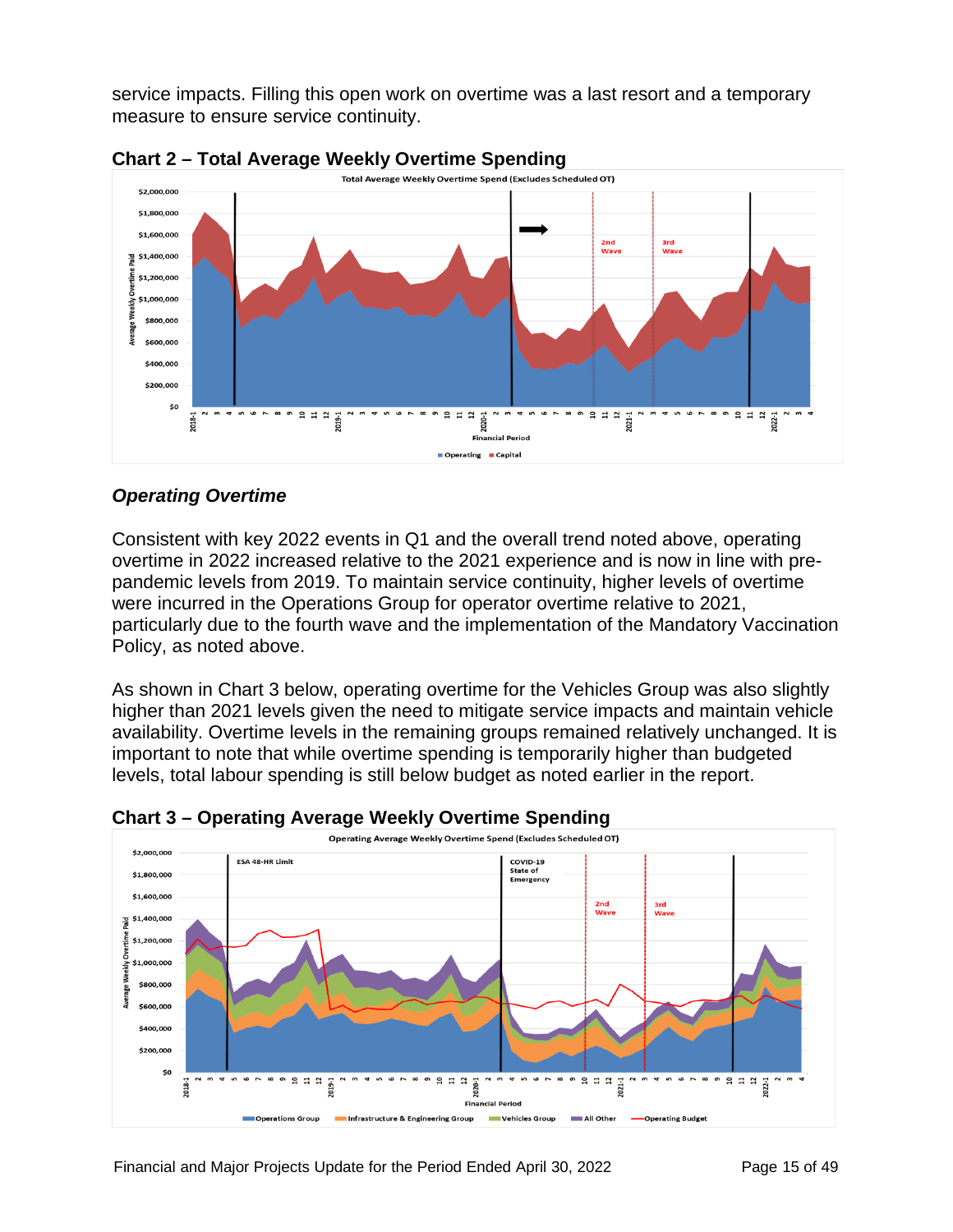Overtime spending trends are actively being monitored by departments. Action plans to reduce overtime include ongoing work to accelerate operator hiring and other vacant positions, and the ongoing review of potential schedule adjustments to reduce overtime requirements.

### **TTC Financial Update – Capital**

# *Adjustments to the 2022-2031 Capital Budget and Plan*

At its meeting on February 10, 2022, the TTC Board approved an increase to the TTC's 2022-2031 Capital Budget and Plan to reflect the updated costs required to undertake the Queen Streetcar Infrastructure work for the Ontario Line Project by \$4.3 million and amended the number of temporary capital positions from four to 16 positions to perform the capital work. The total cost is to be fully recovered from Metrolinx.

At its meeting on April 14, 2022, the TTC Board was presented with the Preliminary Financial and Major Projects Update for the Period Ending December 31, 2021. Based on the year-end results, there was a total of \$46 million of 2021 unspent funding that was carried forward and added to the 2022 Capital Budget, and another \$258.2 million added to the 2023 Capital Plan estimates. These adjustments were approved by City Council at its meeting on May 11, 2022.

Due to the increased complexity surrounding planned property acquisitions that will not be finalized this year, and the acceleration of projects ahead of schedule with projects experiencing delays, a total of \$128.1 million is being reduced in 2022 and a total of \$132.4 million is being deferred to 2023, as summarized in Table 12 below and itemized in Appendix 2 of this report.

| <b>Description</b>                              | 2022     | 2023     | 2024                             | 2025     | 2026     | 2027     | 2028   | 2029                | 2030   | 203'   | 10-Year   |
|-------------------------------------------------|----------|----------|----------------------------------|----------|----------|----------|--------|---------------------|--------|--------|-----------|
| Total Approved Budget & Plan                    | 1,744.07 | 1,960.02 | 1,639.50                         | 1,347.63 | 1,206.70 | 1,018.80 | 962.56 | 1,029.51            | 736.35 | 710.49 | 12,355.64 |
| Budget & Plan Amendments                        | (128.12) | 132.44   |                                  |          |          |          |        |                     |        |        | 4.32      |
| <b>Revised Total Approved Budget &amp; Plan</b> |          |          | $1,615.95$   2,092.45   1,639.50 | 1,347.63 | 1,206.70 | 1,018.80 |        | $962.56$   1,029.51 | 736.35 | 710.49 | 12,359.95 |

### **Table 12 – Revised 10-Year Capital Budget and Plan**

The year-end projections based on the above amendments to the 2022 Capital Budget are reflected in the Financial Update Report presented here, and will be included in the TTC's submission for the City's Period 4 2022 Capital Variance Report to the Budget Committee and for City Council's approval at its meeting in July 2022.

The TTC will be submitting a subsequent adjustment to the 2022 Capital Budget and Capital Plan at the first opportunity post Council recess to account for the hybrid bus procurement delays as a result of supply chain issues.

Based on the 2022 COVID-19 Intergovernmental Funding Update and the Federal/Provincial COVID-19 backstop funding plan that was presented to City Council at its meeting on April 5, 2022, the TTC is also finalizing a list of capital projects that are at risk of a permanent budget reduction of \$87 million to the 2022 Capital Budget to help address the City of Toronto's COVID-19-related funding gap.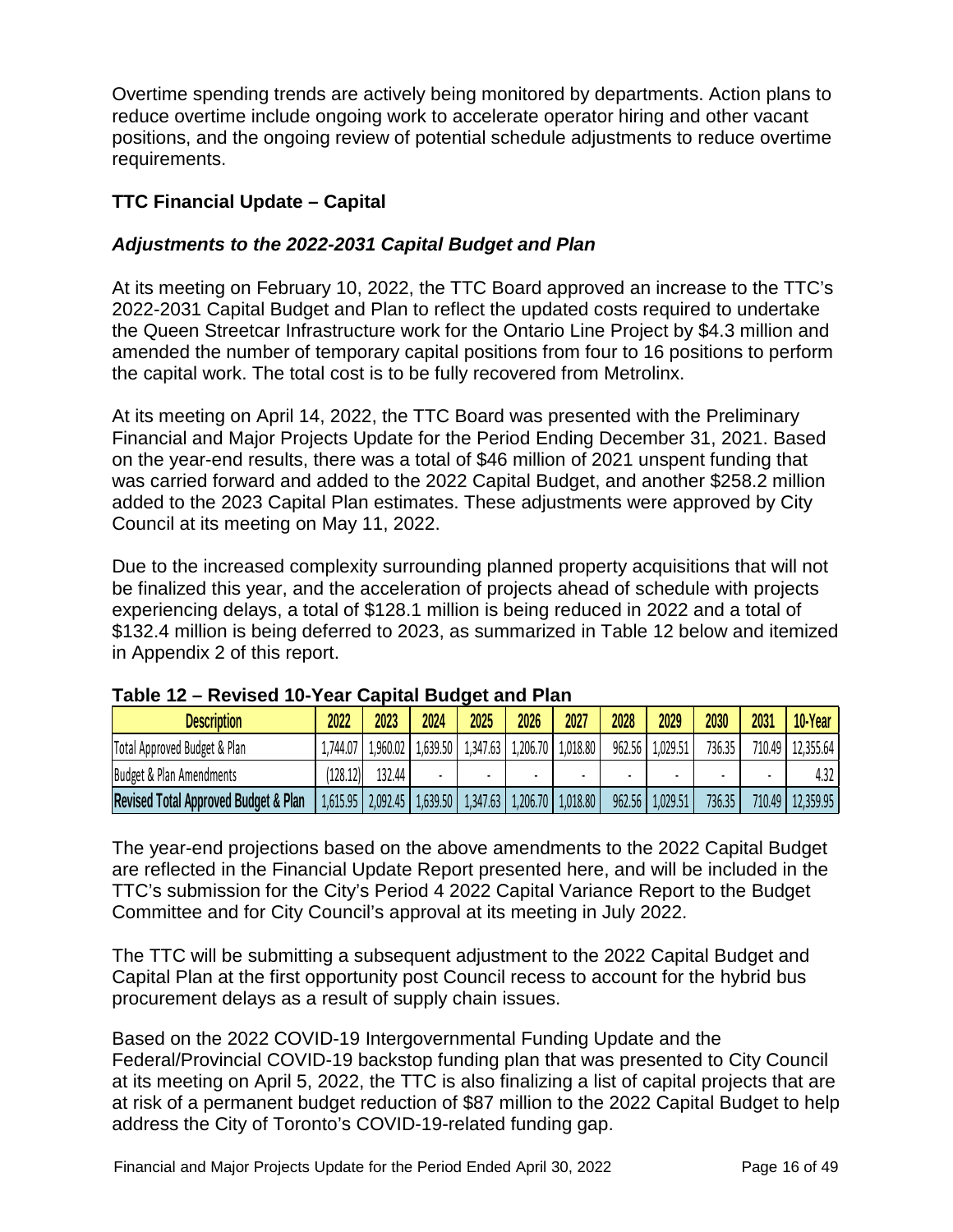# *TTC 2022 Capital Results*

As of April 30, 2022, the TTC incurred \$214.4 million in capital spending, reflecting a year-to-date spending rate of 13.8% for the TTC base capital program and \$4.4 million or 6.8% for transit expansion projects, resulting in an overall spending rate of 13.5% at the end of Period 4.

By year-end, the TTC is projected to spend \$1.369 billion, representing an overall spending rate of 84.7% of the 2022 approved Capital Budget, split between the TTC's base capital program (\$1.309 billion or 84.4%) and transit expansion-related projects (\$59.6 million or 91.6%).Table 13 summarizes the year-to-date and projected year-end results by key project type.

| <b>Description</b>               | 2022                    | <b>Year-to-Date Actuals</b> |         | <b>Year-End Projection</b> |        |
|----------------------------------|-------------------------|-----------------------------|---------|----------------------------|--------|
| (\$ Millions)                    | <b>Budget</b>           | \$                          | ℅       | \$                         | %      |
|                                  | <b>TTC Base Capital</b> |                             |         |                            |        |
| Infrastructure Projects          | 1,038.5                 | 124.4                       | 12.0%   | 982.9                      | 94.6%  |
| <b>Vehicle Related Projects</b>  | 512.5                   | 90.0                        | 17.6%   | 326.3                      | 63.7%  |
| <b>Total - Base Capital</b>      | 1,551.0                 | 214.4                       | 13.8%   | 1,309.2                    | 84.4%  |
|                                  |                         |                             |         |                            |        |
| <b>TTC Transit Expansion</b>     |                         |                             |         |                            |        |
| Toronto York Spadina Subway      |                         |                             |         |                            |        |
| Extension                        | 38.0                    | 2.3                         | 6.1%    | 38.0                       | 100.0% |
| Scarborough Rapid Transit Life   |                         |                             |         |                            |        |
| Extension                        | 22.5                    | 1.4                         | 6.2%    | 17.5                       | 77.8%  |
| Waterfront Transit - Design      | 4.5                     | 0.7                         | 15.6%   | 4.1                        | 90.0%  |
|                                  |                         |                             |         |                            |        |
| <b>Total - Transit Expansion</b> | 65.0                    | 4.4                         | $6.8\%$ | 59.6                       | 91.7%  |
| Total                            | 1,616.0                 | 218.8                       | 13.5%   | 1,368.8                    | 84.7%  |

#### **Table 13 – 2022 Capital Budget Results and Forecast**

# *Key Highlights*

The TTC's capital spending projected to year-end will be impacted by factors, including but not limited to, resourcing and supply chain constraints; protracted negotiations for complex projects; adjustments to project schedules due to dependencies with third parties; and scope/schedule deferrals.

The TTC's 2022 year-to-date and projected year-end capital results are primarily driven by the purchase of vehicle-related projects. Underspending in infrastructure programs is primarily attributable to various Buildings and Structures programs as well as various Service Planning projects, while delays related to the SRT Life Extension capital work plans contribute to underspending in the Transit Expansion-related programs.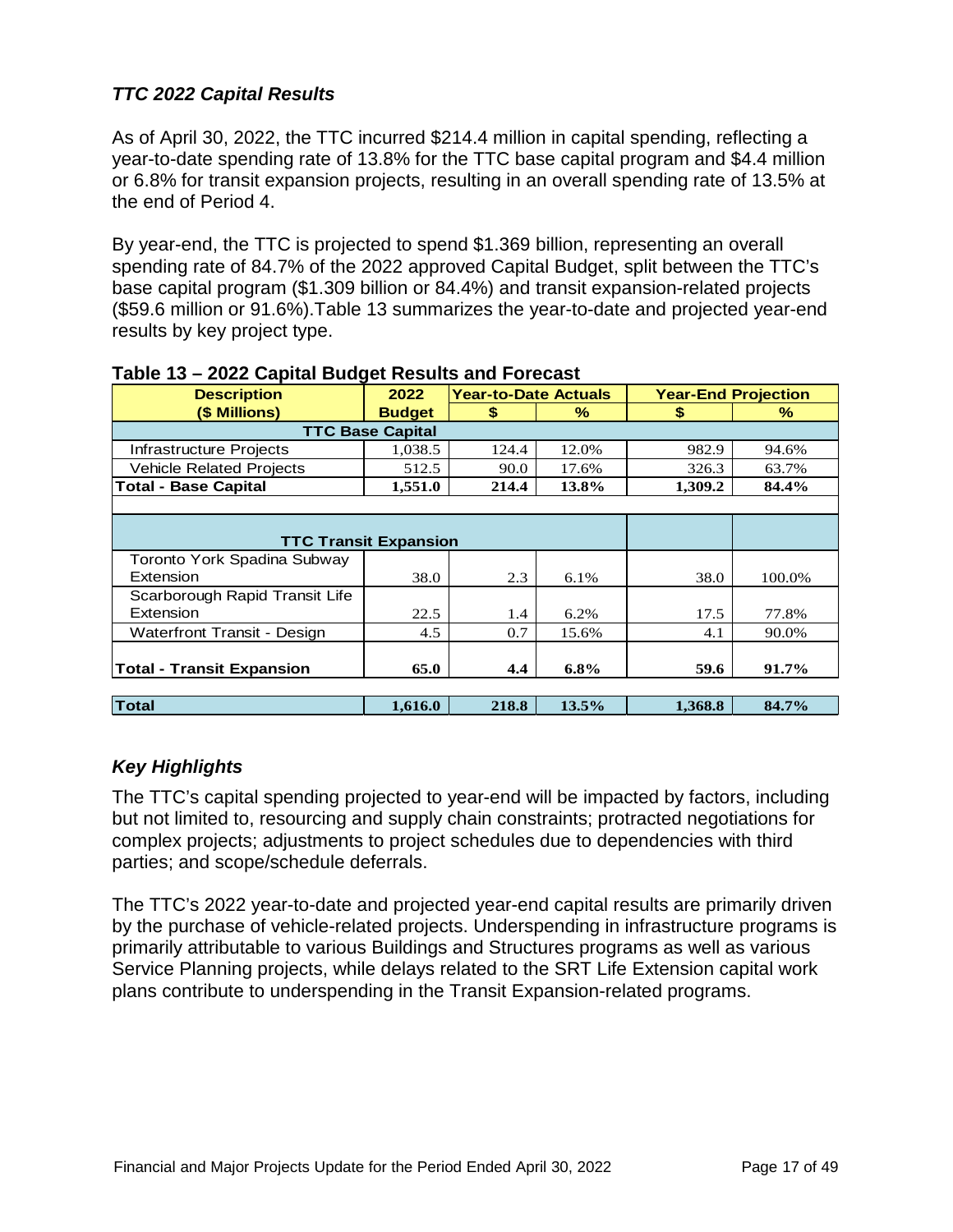# **Vehicle-related Projects**

# **Purchase of Buses**

\$49.4 million or 17% of the 2022 Approved Capital Budget of \$284.1 million was spent as of Period 4. In February, the TTC awarded a contract for the purchase of 334 hybridelectric buses. As a result of supply chain issues with critical microprocessors, the vehicle delivery schedule for hybrid-electric buses has been impacted. As such, the 2022 Approved Budget of \$284.1 million will be adjusted at the first opportunity to reflect the revised payment milestones and updated bus delivery schedule. Currently, the 2022 year-end spending projection is estimated at \$133.8 million or 47% of the 2022 Approved Capital Budget.

# **Purchase of Wheel-Trans Buses**

\$3.0 million or 12% of the 2022 Approved Capital Budget of \$25.4 million was spent as of Period 4. It is anticipated that the TTC will spend \$25.2 million or 99% of the 2022 Approved Capital Budget by the end of this fiscal year. To date, 19 seven-metre units have been delivered. It is expected that the remaining 67 seven-metre units will be delivered in 2022 and 52 seven-metre units will be delivered in 2023.

# **Rail Non-Revenue Vehicle Overhaul**

\$0.4 million or 8% of the 2022 Approved Capital Budget of \$4.2 million was spent as of Period 4 and projected year-end spending is projected to be \$2.9 million or 69% of the 2022 Approved Capital Budget. The underspending is mainly due to the lower-thananticipated expenditure in the Work Car Overhaul Program, due to supply chain delays for parts to complete the work as planned.

### **Purchase Rail Non-Revenue Vehicles**

\$0.2 million or 5% of the 2022 Approved Capital Budget of \$4.4 million was spent as of Period 4. It is anticipated that TTC will spend \$2.7 million or 61% of the 2022 Approved Capital Budget. The underspending is mainly due to supply chain issues. As a result, the TTC is taking steps to address these issues with standing order procurements.

### *Infrastructure Projects*

# **Automatic Train Control (ATC) Resignalling**

\$9.2 million or 17% of the 2022 Approved Capital Budget of \$55.3 million has been spent as of Period 4. The projected year-end spending is anticipated to be \$38.9 million or 70% of the 2022 Approved Capital Budget. Some of construction works were completed earlier than anticipated, which resulted in savings from 2022 TTC Installation Forecast. These construction savings are permanent, but will be used to fund Phase 6 requirements. Additionally, with the completion of Phase 6 coming in 2023, some capital activities will be deferred to align with the timing of the Eglinton Platform Relocation and the co-ordination with third parties.

### **Finishes**

\$3.7 million or 14% of the 2022 Approved Capital Budget of \$27.4 million has been spent as of Period 4. The projected year-end spending is anticipated to be \$19.8 million or 72% of the 2022 Approved Capital Budget. The underspending is primarily driven by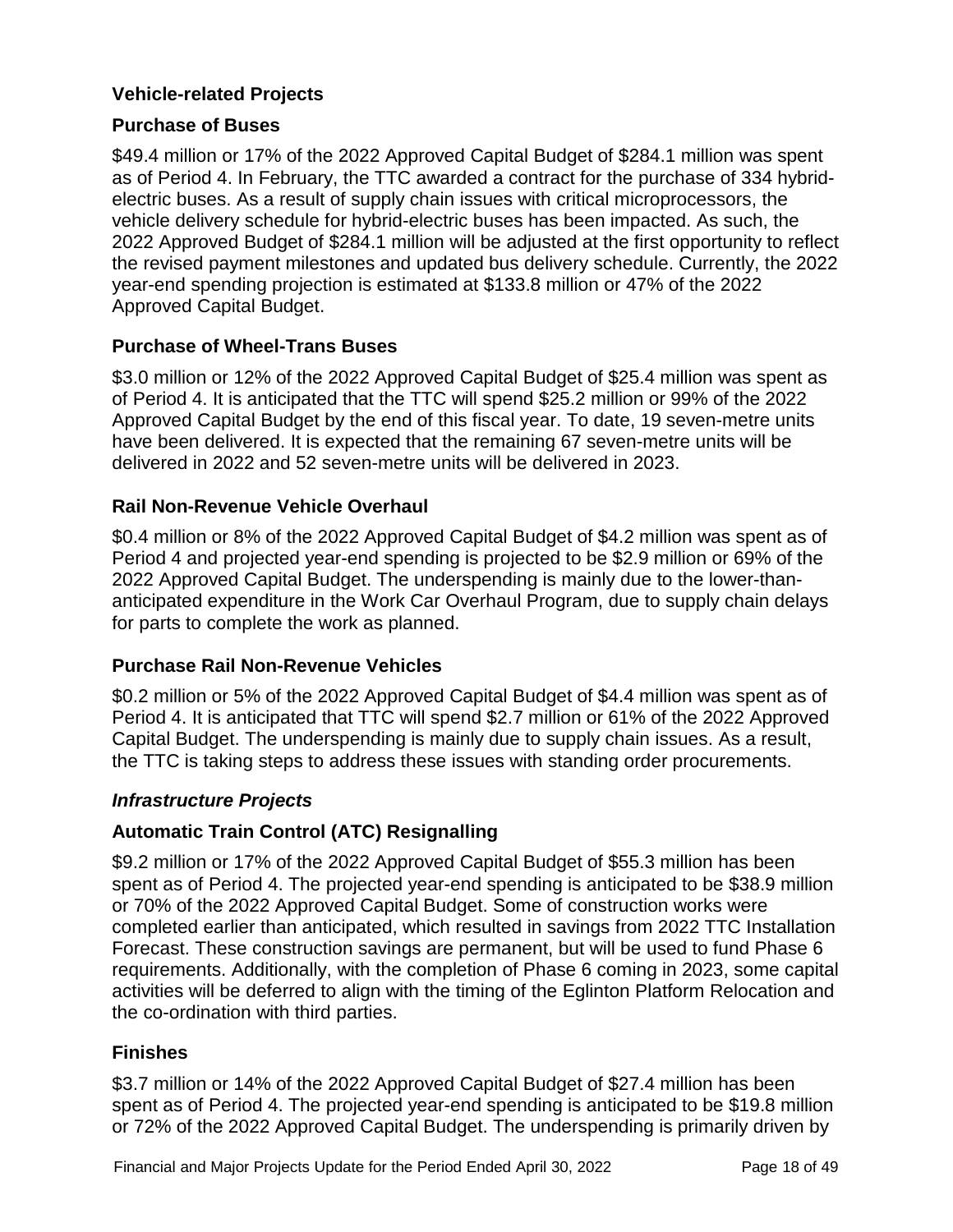the revised construction phasing and staging for Queen's Park and St Patrick stations (Finish Renewal project) due to interdependencies with third parties.

### **Streetcar Network Upgrades**

It is anticipated that the year-end spending is projected to be \$0.6 million or 43% of the 2022 Approved Capital Budget of \$1.5 million. The projected underspending is a result of the work package for High Park Loop coming in lower than estimated, resulting in permanent savings.

# **Line 1 Capacity Enhancement**

\$3.8 million or 13% of the 2022 Approved Capital Budget of \$30.7 million has been spent as of Period 4. The projected year-end spending is anticipated to be \$18.3 million or 60% of the 2022 Approved Capital Budget. The lower-than-anticipated expenditure is mainly due to the review of the property purchase, realignment of design works and implementation works that are being deferred to 2023.

### **Service Planning**

\$1.4 million or 5% of the \$27.9 million has been spent as of Period 4. The projected year-end spending is anticipated to be \$16.9 million or 61% of the 2022 Approved Capital Budget. The underspending is due to a lower-than-planned contract award price for the Bus Stop Improvements for Accessibility project and Platform Modification project. Construction and design works have been postponed to 2023 based on the City of Toronto's revised schedule.

### **Computer Equipment and Software**

\$12.0 million or 12% of the 2022 Approved Capital Budget of \$96.2 million has been spent as of Period 4. The projected year-end spending is anticipated to be \$80.5 million or 84% of the 2022 Approved Capital Budget. The underspending is due to the delays in the start dates of the contractors dedicated to the SAP project and timing of invoices. Progress in the Vision Project has been impacted due to delays in receiving Smart Yard re-designs from Clever Devices. Design changes are required to address vehicle location accuracy issues in TTC carhouses and bus garages, which is impacting the schedule.

### **TTC Transit Expansion**

### **SRT Life Extension**

\$1.4 million or 6% of the \$22.5 million included in the 2022 Approved Capital Budget for the SRT Life Extensionproject has been spent as of Period 4. The projected year-end spending is anticipated to be \$17.5 million or 78% of the 2022 Approved Capital Budget. The underspending is primarily driven by design costs being deferred to 2023.

Additional information summarizing 2022 capital spending results for the period and projected year-end spending by program is provided in Appendix 1 – 2022 Capital Spending Summary by Program. Appendix 2 itemizes the budget adjustments that will be included in the TTC's submission to the City for inclusion in the Period 4 Variance Report to City Council for its approval.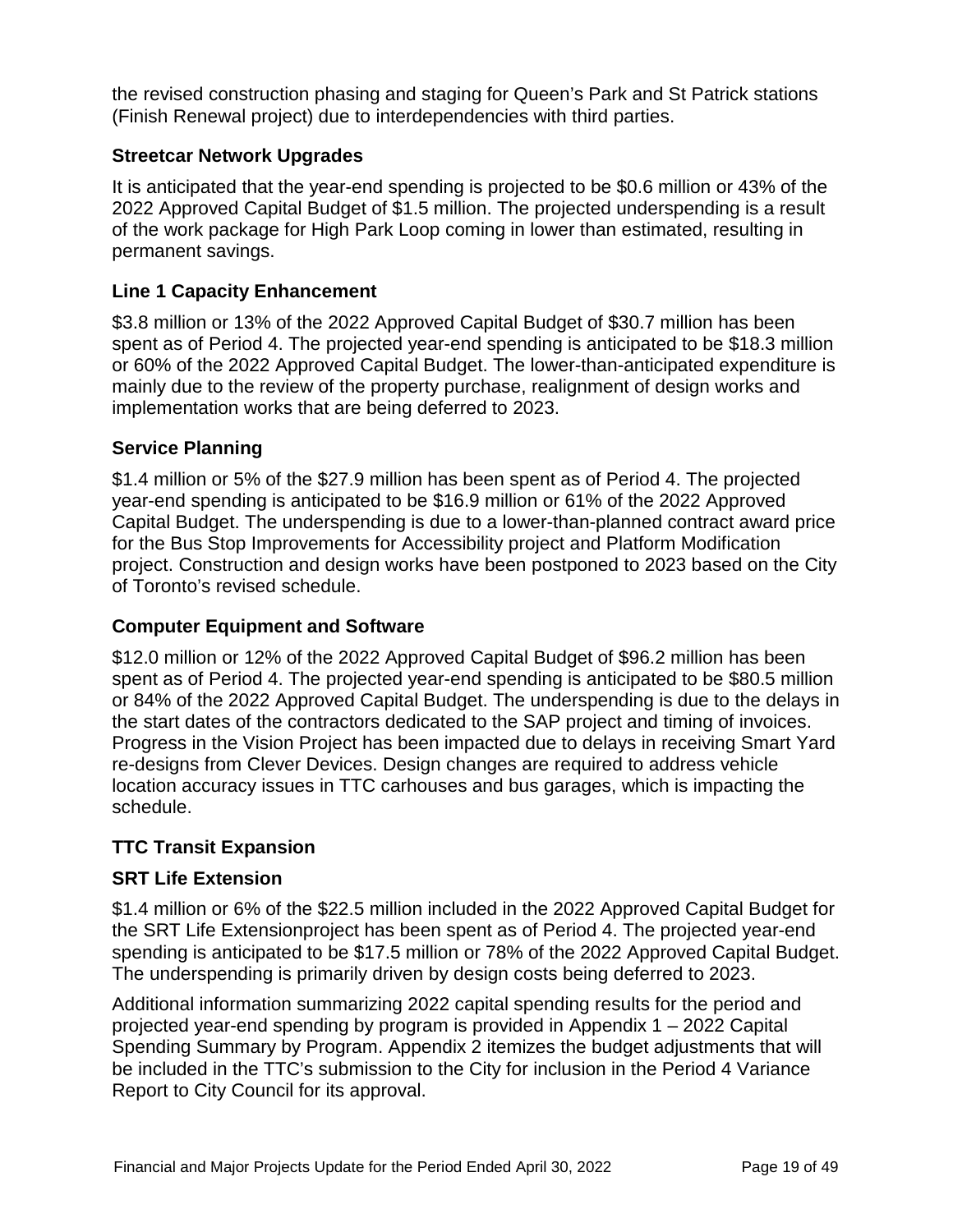### **Major Capital Projects Update**

The TTC's delivery of a multi-billion-dollar capital program is guided by the TTC's Project Management Framework. The broad range of capital projects are categorized into three project types; the greater the category the more complex the project (higher risks and uncertainties).

Please see Appendix 3 for the TTC's Category 3 Projects Capital Spending Dashboard, which highlights capital performance for the TTC's major capital projects and Appendix 4 for Category 3 Major Projects Update (as of year-end) which provides an update on the capital delivery performance for each major project within the TTC's base capital and transit expansion programs.

### **Contact**

Alex Cassar, Director – Budgets, Costing and Financial Reporting 416-393-3647 alex.cassar@ttc.ca

Jennifer Imbrogno, Director – Capital Accounting 416-393-3619 jennifer.imbrogno@ttc.ca

### **Signature**

Josie La Vita Chief Financial Officer

#### **Attachments**

Appendix 1 – 2022 Capital Spending Summary by Program Appendix 2 – 2022-2031 Capital Budget and Plan Adjustments for Council Approval Appendix 3 – Category 3 Projects Capital Spending Dashboard Appendix 4 – Category 3 Major Projects Update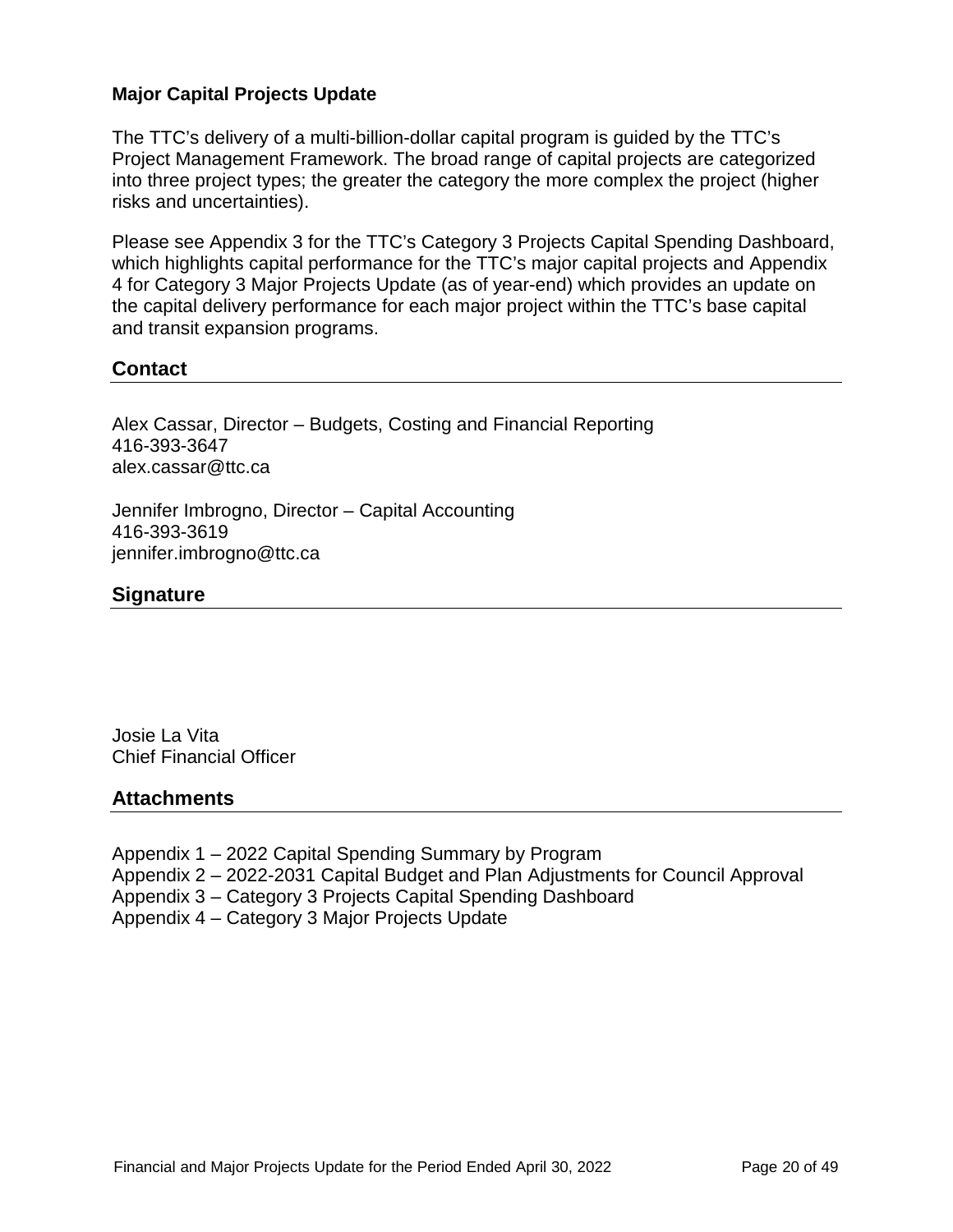### **Appendix 1 – 2022 Capital Spending Summary by Program**

**Toronto Transit Commission 2022 Capital Budget Variance (Pd 4) For the Period Ended April 30, 2022**

| <b>EXPENDITURES BY PROGRAM</b>                                                | 2022 Budget      | Year-to-Date    |                  |           | <b>Year End</b>  |                 |            |
|-------------------------------------------------------------------------------|------------------|-----------------|------------------|-----------|------------------|-----------------|------------|
|                                                                               |                  | <b>Actuals</b>  | Variance         | %         | Projection       | Variance        | %          |
| <b>TRACK</b>                                                                  | 92.174           | 13.318          | 78.856           | 14%       | 97.275           | (5.101)         | 106%       |
| 1.1 Subway Track                                                              | 33.172           | 9.567           | 23.604           | 29%       | 33.172           | (0.000)         | 100%       |
| 1.2 Surface Track                                                             | 59.002           | 3.751           | 55.251           | 6%        | 64.103           | (5.101)         | 109%       |
| <b>ELECTRICAL SYSTEMS</b>                                                     | 121.722          | 24.885          | 96.837           | 20%       | 101.472          | 20.250          | 83%        |
| 2.1 Traction Power                                                            | 27.678           | 5.111           | 22.567           | 18%       | 27.693           | (0.015)         | 100%       |
| 2.2 Power Distribution/Electric Systems                                       | 7.893            | 2.208           | 5.685            | 28%       | 7.025            | 0.867           | 89%        |
| 2.3 Communications                                                            | 14.703           | 3.746           | 10.957           | 25%       | 13.640           | 1.063           | 93%        |
| 2.4 Signal Systems                                                            | 16.193           | 4.598           | 11.595           | 28%       | 14.213           | 1.980           | 88%        |
| <b>ATC Resignalling</b>                                                       | 55.255           | 9.222           | 46.033           | 17%       | 38.901           | 16.355          | 70%        |
| <b>BUILDINGS &amp; STRUCTURES</b>                                             | 657.654          | 69.399          | 588.256          | 11%       | 646.500          | 11.155          | 98%        |
| 3.1 Finishes                                                                  | 27.428           | 3.704           | 23.724           | 14%       | 19.835           | 7.593           | 72%        |
| 3.2 Equipment                                                                 | 78.182           | 6.697           | 71.484           | 9%        | 74.311           | 3.871           | 95%        |
| 3.3 Yards & Roads                                                             |                  |                 |                  |           |                  |                 |            |
| Streetcar Network Upgrades & BRT                                              | 1.453            | (0.659)         | 2.112            | $-45%$    | 0.626            | 0.827           | 43%        |
| On-Grade Paving Rehabilitation Program                                        | 8.235            | 2.148           | 6.087            | 26%       | 9.495            | (1.260)         | 115%       |
| Bicycle parking at stations                                                   | 0.200            | 0.034           | 0.166            | 17%       | 0.200            | 0.000           | 100%       |
| <b>Transit Shelters &amp; Loops</b>                                           | 1.135            | 0.000           | 1.135            | 0%        | 1.135            | 0.000           | 100%       |
| 3.4 Bridges & Tunnels                                                         | 40.893           | 7.327           | 33.566           | 18%       | 38.811           | 2.082           | 95%        |
|                                                                               |                  |                 |                  |           |                  |                 |            |
| 3.9 Buildings and Structures Projects                                         |                  |                 |                  |           |                  |                 |            |
| Fire Ventilation Upgrades & Second Exits                                      | 44.622           | 15.974          | 28.648           | 36%       | 48.737           | (4.115)         | 109%       |
| Easier Access Phase III                                                       | 107.699          | 12.637          | 95.062           | 12%       | 100.142          | 7.557           | 93%        |
| Leslie Barns                                                                  | 1.610            | 0.101           | 1.509            | 6%        | 1.515            | 0.095           | 94%        |
| Toronto Rocket/T1 Rail Yard Accommodation                                     | 17.767           | 4.623           | 13.143           | 26%       | 32.910           | (15.143)        | 185%       |
| <b>McNicoll New Bus Garage</b>                                                | 0.500            | 0.073           | 0.427            | 15%       | 1.443            | (0.943)         | 289%       |
| Warehouse Consolidation                                                       | 0.587            | 0.012           | 0.575            | 2%        | 0.153            | 0.434           | 26%        |
| Yonge-Bloor Capacity Enhancement                                              | 50.000           | 1.349           | 48.651           | 3%        | 50.000           | 0.000           | 100%       |
| Line 1 Capacity Enhancement                                                   | 30.661           | 3.844           | 26.817           | 13%       | 18.319           | 12.342          | 60%        |
| Line 2 Capacity Enhancement                                                   | 10.191           | 1.830           | 8.361            | 18%       | 10.191           | 0.000           | 100%       |
| Other Buildings and Structures                                                | 236.491          | 9.702           | 226.789          | 4%        | 238.677          | (2.186)         | 101%       |
| <b>VEHICLES</b>                                                               | 512.466          | 90.018          | 422.447          | 18%       | 326.301          | 186.165         | 64%        |
| <b>REVENUE VEHICLES</b>                                                       |                  |                 |                  |           |                  |                 |            |
| 4.11 Purchase of Buses                                                        | 284.102          | 49.351          | 234.751          | 17%       | 133.800          | 150.302         | 47%        |
| 4.11 Purchase of Buses - Wheel Trans Buses                                    | 25.448           | 3.003           | 22.445           | 12%       | 25.168           | 0.280           | 99%        |
| 4.12 Purchase of Subway Cars                                                  | 8.628            | 0.815           | 7.814            | 9%        | 2.652            | 5.976           | 31%        |
| 4.13 Bus Overhaul                                                             | 77.098           | 16.333          | 60.765           | 21%       | 57.076           | 20.022          | 74%        |
| 4.15 Streetcar Overhaul                                                       | 7.063            | 1.027           | 6.036            | 15%       | 7.062            | 0.000           | 100%       |
| 4.16 Subway Car Overhaul                                                      | 32.207           | 9.440           | 22.767           | 29%       | 28.914           | 3.292           | 90%        |
| 4.18 Purchase of Streetcars                                                   | 59.650           | 9.331           | 50.319           | 16%       | 54.979           | 4.671           | 92%        |
| NON-REVENUE VEHICLES                                                          |                  |                 |                  |           |                  |                 |            |
| 4.21 Purchase Automotive Non-Revenue Vehicles                                 | 9.671            | 0.162           | 9.509            | 2%        | 11.071           | (1.400)         | 114%       |
| 4.22 Rail Non-Revenue Vehicle Overhaul                                        | 4.184            | 0.350           | 3.834            | 8%        | 2.904            | 1.280           | 69%        |
| 4.23 Purchase Rail Non-Revenue Vehicles<br><b>TOTAL OTHER</b>                 | 4.414<br>166.926 | 0.206<br>16.749 | 4.208<br>150.177 | 5%<br>10% | 2.675<br>137.669 | 1.740<br>29.256 | 61%<br>82% |
| TOOLING, MACHINERY & EQUIPMENT                                                |                  |                 |                  |           |                  |                 |            |
| 5.1 Shop Equipment                                                            | 9.308            | 0.505           | 8.804            | 5%        | 7.778            | 1.530           | 84%        |
| 5.2 Revenue & Fare Handling Equipment                                         | 8.820            | 0.161           | 8.659            | 2%        | 8.818            | 0.002           | 100%       |
| 5.3 Other Maintenance Equipment                                               | 3.426            | 0.258           | 3.167            | 8%        | 2.854            | 0.572           | 83%        |
| 5.4 Fare System                                                               | 6.420            | 0.214           | 6.207            | 3%        | 7.375            | (0.954)         | 115%       |
| ENVIRONMENTAL PROGRAMS                                                        |                  |                 |                  |           |                  |                 |            |
| 6.1 Environmental Programs                                                    | 12.923           | 2.112           | 10.811           | 16%       | 11.600           | 1.323           | 90%        |
| 6.1 Safety and Reliability                                                    | 1.477            | 0.126           | 1.351            | 9%        | 1.477            | 0.000           | 100%       |
| <b>COMPUTER EQUIPMENT &amp; SOFTWARE</b>                                      |                  |                 |                  |           |                  |                 |            |
| 7.1 Computer Equipment & Software                                             | 96.238           | 11.978          | 84.260           | 12%       | 80.455           | 15.783          | 84%        |
| OTHER                                                                         |                  |                 |                  |           |                  |                 |            |
| 9.1 Furniture & Office Equipment                                              | 0.366            | 0.000           | 0.366            | 0%        | 0.366            | (0.000)         | 100%       |
| 9.2 Service Planning                                                          | 27.947           | 1.395           | 26.552           | 5%        | 16.947           | 11.000          | 61%        |
| <b>Total Base Programs</b>                                                    | 1,550.941        | 214.369         | 1,336.572        | 14%       | 1,309.217        | 241.725         | 84%        |
| Toronto York Spadina Subway Extension                                         | 38.001           | 2.359           | 35.642           | 6%        | 38.000           | 0.001           | 100%       |
| Scarborough Rapid Transit Life Extension                                      | 22.495           | 1.361           | 21.133           | 6%        | 17.495           | 5.000           | 78%        |
| <b>Waterfront Transit - Design</b><br><b>Total Transit Expansion Projects</b> | 4.516<br>65.012  | 0.711<br>4.431  | 3.805<br>60.581  | 16%<br>7% | 4.066<br>59.561  | 0.450<br>5.451  | 90%<br>92% |
| <b>Total TTC Base &amp; Transit Expansion Projects</b>                        | 1,615.953        | 218.800         | 1,397.153        | 14%       | 1,368.777        | 247.176         | 85%        |
|                                                                               |                  |                 |                  |           |                  |                 |            |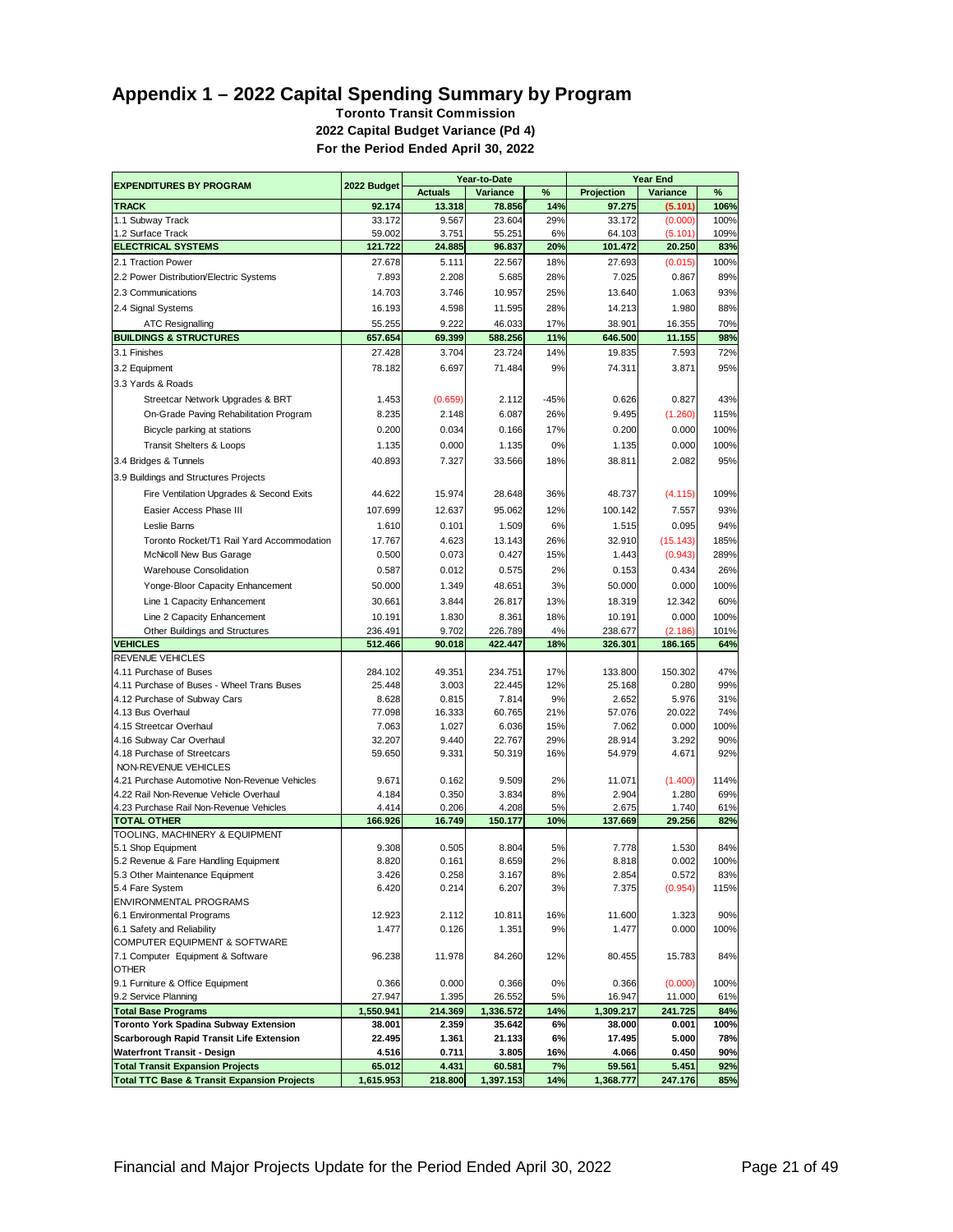| Appendix 2 – 2022-2031 Capital Budget & Plan Capital Budget Adjustment Request for City Council Approval |  |  |  |  |  |
|----------------------------------------------------------------------------------------------------------|--|--|--|--|--|
|----------------------------------------------------------------------------------------------------------|--|--|--|--|--|

| <b>CTT</b>    | Program                                    | 2022 Capital Budget<br><b>Adjustment Request</b><br>(5000's) | 2023 Capital Budget<br><b>Adjustment Request</b><br>(5000's) | <b>Total 10-Year Capital</b><br><b>Budget &amp; Plan</b><br><b>Adjustment Request</b><br>(5000's) |
|---------------|--------------------------------------------|--------------------------------------------------------------|--------------------------------------------------------------|---------------------------------------------------------------------------------------------------|
| <b>CTT002</b> | Surface Track                              | (2, 139)                                                     | 10,381                                                       | 12,602                                                                                            |
| <b>CTT003</b> | <b>Traction Power</b>                      | (1,016)                                                      | (2, 833)                                                     | (8, 208)                                                                                          |
| <b>CTT005</b> | Power Distribution/Electric Systems        | 309                                                          | 0                                                            | 309                                                                                               |
| <b>CTT010</b> | Finishes                                   | 200                                                          | 0                                                            | 200                                                                                               |
| CTT012        | Equipment                                  | 300                                                          | 715                                                          | 1,015                                                                                             |
| CTT024        | Fire Ventilation Upgrades and Second Exits | (2,808)                                                      | 386                                                          | (2, 422)                                                                                          |
| <b>CTT028</b> | Easier Access Phase III                    | 0                                                            | 331                                                          | 331                                                                                               |
| CTT051        | Subway Car Overhaul                        | (130)                                                        | 0                                                            | (130)                                                                                             |
| CTT052        | Automotive Non-Revenue Vehicle Replace     | (1,400)                                                      | 0                                                            | (1,400)                                                                                           |
| CTT055        | Shop Equipment                             | 1,398                                                        | 0                                                            | 1,398                                                                                             |
| CTT061        | Computer Equipment and Software            | 1,831                                                        | 378                                                          | 3,824                                                                                             |
| CTT110        | Other Buildings and Structures             | (48, 222)                                                    | 46,512                                                       | (1,709)                                                                                           |
| CTT112        | <b>Bus Overhaul</b>                        | 5,004                                                        | 0                                                            | 5,004                                                                                             |
| <b>CTT122</b> | Purchase of Legacy LRVs                    | (300)                                                        | (715)                                                        | (1,015)                                                                                           |
| CTT134        | Spadina Subway Extension                   | (25,966)                                                     | 25,966                                                       | 0                                                                                                 |
| CTT146        | Toronto Rocket/T1 Rail Yard Accommodation  | (6, 161)                                                     | 0                                                            | (6, 161)                                                                                          |
| CTT151        | Waterfront Transit - Design                | (2, 577)                                                     | 0                                                            | (2, 577)                                                                                          |
| CTT154        | Corporate Initiatives                      | 3,559                                                        | (1, 858)                                                     | 86                                                                                                |
| CTT155        | Yonge-Bloor Capacity Improvement           | (50,000)                                                     | 50,000                                                       | $\Omega$                                                                                          |
| CTT156        | Line 1 Capacity Enhancement                | 0                                                            | 1,875                                                        | 1,875                                                                                             |
| CTT157        | Line 2 Capacity Enhancement                | 0                                                            | 1,297                                                        | 1,297                                                                                             |
|               | <b>Total Adjustments</b>                   | (128, 118)                                                   | 132,437                                                      | 4,319                                                                                             |

Note: The increase of \$4.3 million in the 10-Year Capital Budget and Plan is based on the updated cost required to undertake the Queen Streetcar Infrastructure work for the Ontario Line Project as approved by the TTC Board at its meeting of February 10, 2022.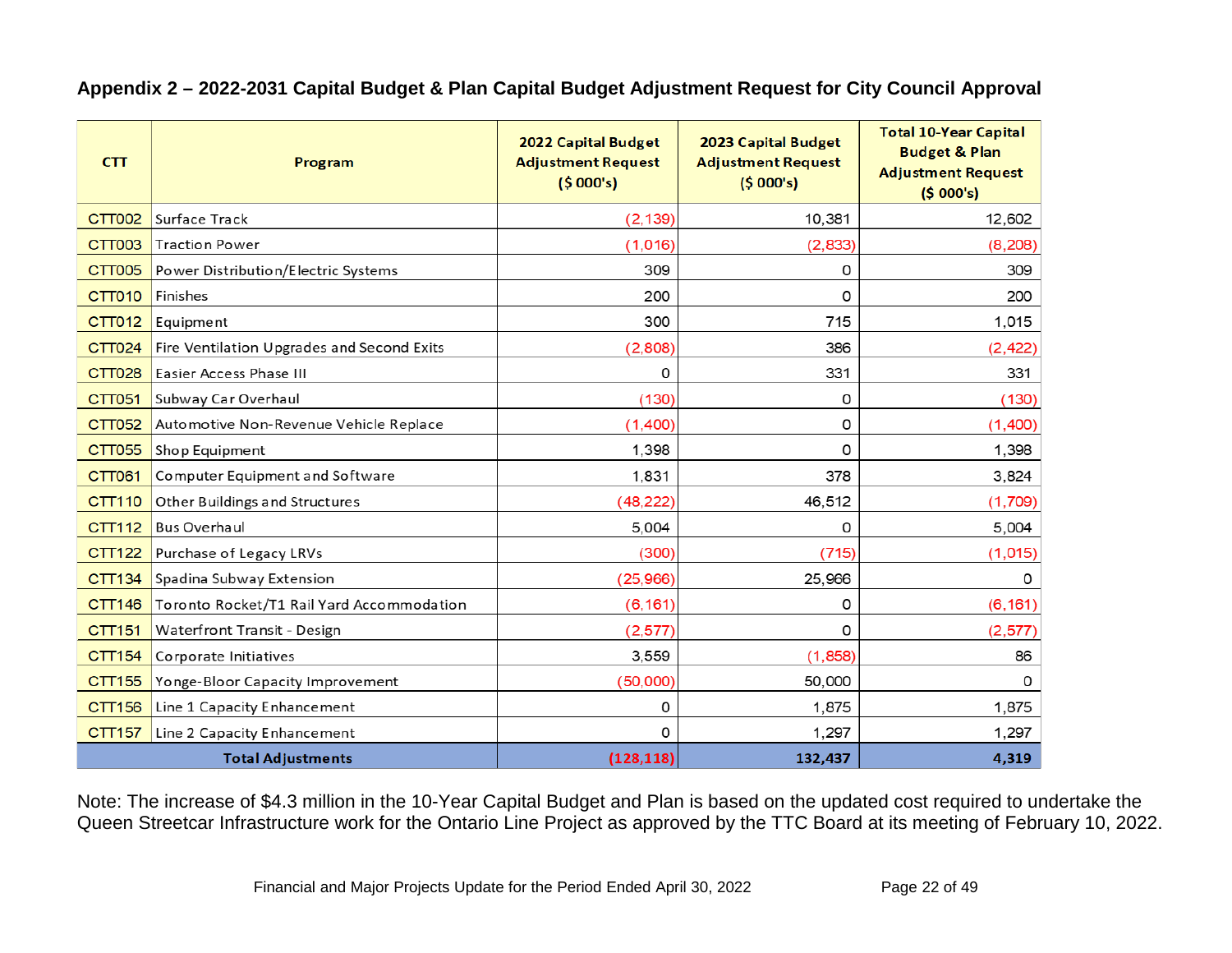|                                           | <b>Critical</b> | <b>Cost (millions)</b> |          |                   |         |               |            |            | <b>Status</b> |             |            |              |
|-------------------------------------------|-----------------|------------------------|----------|-------------------|---------|---------------|------------|------------|---------------|-------------|------------|--------------|
| <b>Projects/Programs</b>                  | Path            |                        | 2022 YTD | 2022              | 2022    | Approved      | Actual     | Projected  | Cost          | Schedule    | Scope      | Overall      |
|                                           |                 | <b>Budget</b>          | Actual   | Approved Forecast |         | <b>Budget</b> | <b>LTD</b> | <b>EFC</b> |               |             |            |              |
| <b>Category 3</b>                         |                 |                        |          |                   |         |               |            |            |               |             |            |              |
| ATC Resignalling - Line 1                 | 3               | \$12.4                 | \$8.8    | \$50.0            | \$36.5  | \$737.0       | \$618.7    | \$737.0    | $\bullet$     | $\bullet$   | $\bigcirc$ | $\bullet$    |
| Easier Access Phase III                   | 4               | \$24.1                 | \$12.6   | \$107.7           | \$91.5  | \$1089.6      | \$472.9    | \$1089.6   | $\bullet$     | $\bullet$   | $\bullet$  | $\bullet$    |
| <b>Fire Ventilation Upgrades</b>          | Safety          | \$10.8                 | \$16.0   | \$44.6            | \$48.7  | \$571.6       | \$354.5    | \$2279.1   | $\bullet$     | $\bullet$   | $\bullet$  | ◐            |
| Purchase of Buses                         | 3               | \$76.2                 | \$49.2   | \$282.7           | \$132.4 | \$889.1       | \$260.0    | \$3819.8   | $\bullet$     | $\bullet$   | $\bigcirc$ | $\bullet$    |
| <b>Charging Systems</b>                   | 3               | \$6.4                  | \$2.3    | \$40.5            | \$40.5  | \$117.9       | \$42.8     | \$766.2    | $\bullet$     | $\bullet$   | $\bullet$  | $\bullet$    |
| Purchase of 60 Streetcars                 | 3               | \$0.3                  | \$0.3    | \$14.8            | \$17.3  | \$468.0       | \$114.7    | \$468.0    | $\bullet$     | $\bullet$   | $\bullet$  | $\bullet$    |
| Wheels Trans 10-Yr Transformation Program | 4               | \$1.5                  | \$0.5    | \$4.4             | \$4.4   | \$49.8        | \$31.5     | \$49.8     | $\bullet$     | $\bullet$   | $\bigcirc$ | $\bullet$    |
| <b>PRESTO</b>                             | 3               | \$0.4                  | \$0.1    | \$5.5             | \$6.8   | \$79.8        | \$63.0     | \$79.8     | $\bullet$     | $\mathbf G$ | $\bullet$  | $\mathbf{G}$ |
| Stations Transformation                   | 4               | \$1.7                  | \$0.9    | \$8.9             | \$3.3   | \$50.8        | \$31.3     | \$50.8     | $\bullet$     | $\bullet$   | $\bullet$  | $\bullet$    |
| VISION Program (CAD/AVL)                  | 3               | \$1.4                  | \$1.2    | \$12.3            | \$6.9   | \$111.7       | \$89.2     | \$111.7    | $\bullet$     | $\bullet$   | $\bullet$  | $\bullet$    |
| <b>SAP ERP Implementation</b>             | 5               | \$8.3                  | \$3.1    | \$24.9            | \$19.4  | \$272.8       | \$90.2     | \$272.8    | $\bullet$     | $\bullet$   | $\bigcirc$ | $\bullet$    |
| Total                                     |                 | \$143.4                | \$95.0   | \$596.3           | \$407.7 | \$4,438.2     | \$2,168.9  | \$9,724.6  |               |             |            |              |





Note:

• Financials are reported as of Period 12, including Carry Forward amounts from 2021 and reflect budget approvals as of February 17, 2022 (Council Approval) and in-year adjustments subject to approval. All other Project Performance Indicators (overall status, schedule and scope) reflect year-to-date results as of April 30, 2022.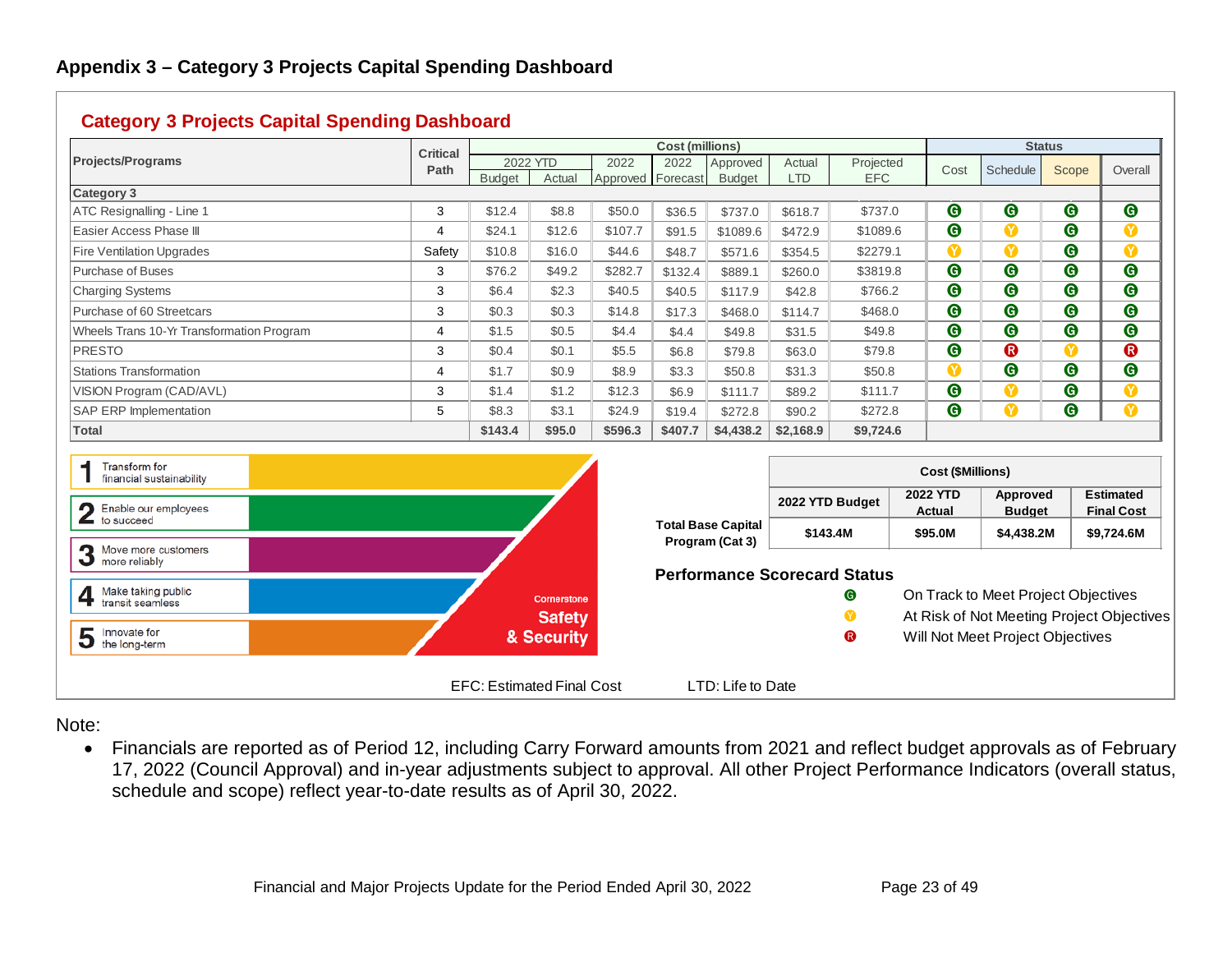### **Appendix 4 – Category 3 Major Projects Update**

**Overview**

The TTC's delivery of a multi-billion-dollar capital program is guided by TTC's Project Management Framework. The broad range of capital projects are categorized into three project types; the greater the category the more complex the project (higher risks and uncertainties). The categorization takes into consideration amongst other things – budget, staff experience in delivery, risks and uncertainty behind the project itself.

The programs and projects referred to hereafter as projects, have been included in the dashboard due to their magnitude and/or strategic significance. This quarterly update highlights the performance of these projects against their approved budget, planned schedule and in scope activities.

Please see Appendix 3 for Category Major Projects Capital Spending Dashboard.

Symbols:

Scorecard: **G** Good **M** Caution **Q** At Risk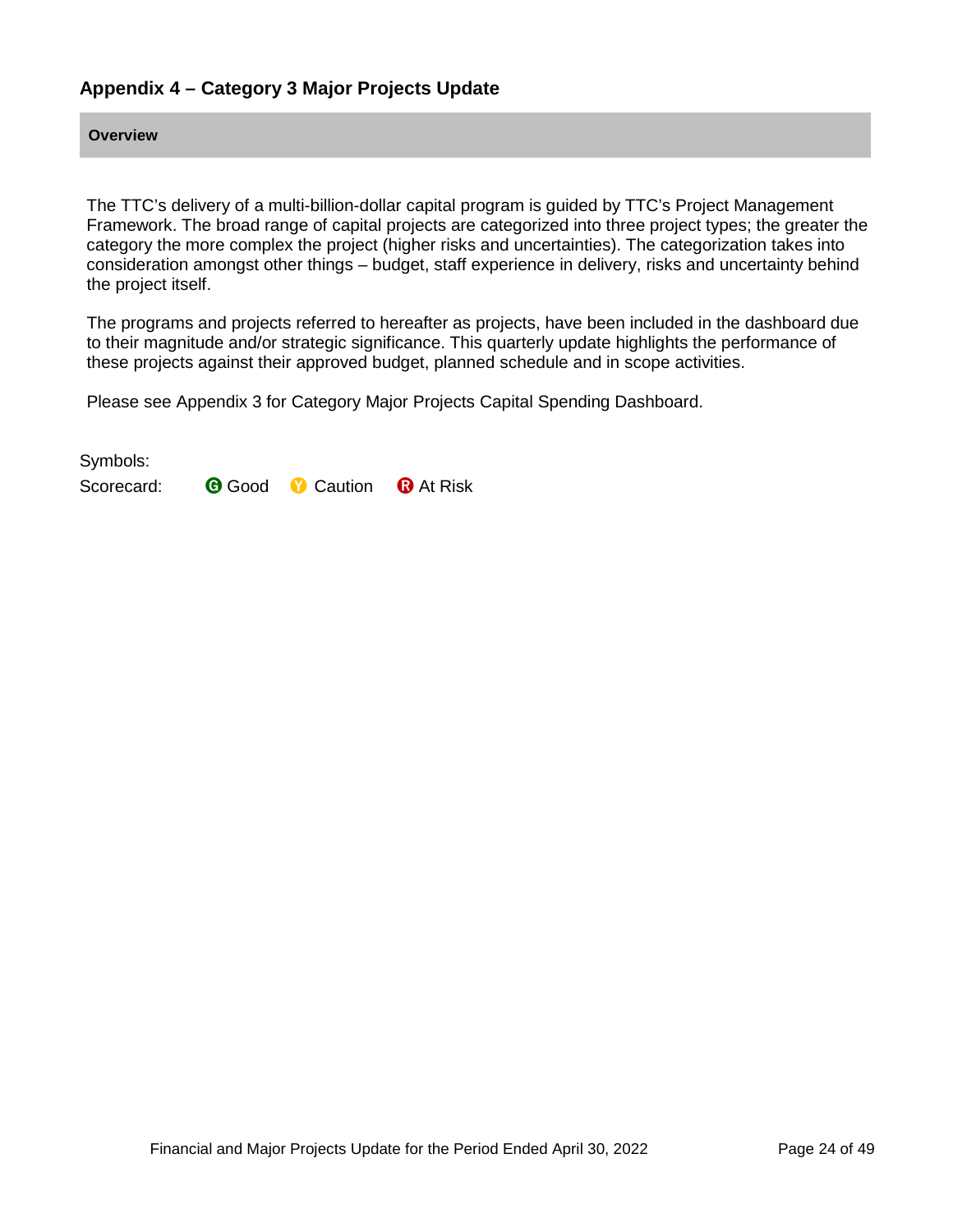Resignalling Line 1 (Yonge-University-Spadina) to enable reliability and provide customers with increased on-time service and reduced travel time.

| <b>Financials</b>                 |                        |                        |                |                   |
|-----------------------------------|------------------------|------------------------|----------------|-------------------|
| <b>Program Start</b>              | Forecast               | Total                  | Spend to Date  | <b>Estimated</b>  |
|                                   | <b>Completion Year</b> | <b>Approved Budget</b> |                | <b>Final Cost</b> |
| 2009                              | 2023                   | \$737.0M               | \$618.7M       | \$737.0M          |
| <b>Overall Performance Status</b> |                        | 2022 YTD               | 2022 YTD       | 2022 Approved     |
|                                   |                        | <b>Budget</b>          | <b>Actuals</b> | <b>Budget</b>     |
|                                   | ❻                      | \$17.0M                | \$8.8M         | \$50.0M           |

#### **Project Deliverables**

- Phase 1 (Yorkdale to Dupont) Completed In service Q4 2017
- Phase 2 (VMC to Sheppard West) Completed In service Q4 2017
- Phase 2B/2C (Wilson Yard Interface) Completed In service Q4 2018
- Phase 3A (Dupont to St. Patrick) Completed In service Q2 2019
- Phase 3B (St. Patrick to Queen) Completed In service Q1 2020
- Phase 3C (Queen to Rosedale) Completed In service Q4 2020
- Phase 4 (Rosedale to Eglinton) Completed In service Q4 2021
- Phase 5 (Eglinton to Finch) In progress, targeted for In service Q3 2022
- Phase 6 (ATC enhancements) In development Scope and Schedule under review

#### **Progress Update (P1 - P4 2022)**

- ATC is in operation from Vaughan Metropolitan Centre to Eglinton stations. Phase 4 of ATC (Rosedale to Eglinton) was commissioned in October 2021.
- The project is forecasting Phase 5 (Eglinton to Finch) will be commissioned by September 2022, resulting in the full implementation of ATC on Line 1. Recent progress on Phase 5 includes:
	- − Phase 5 Part 2 Low Speed testing completed in February 2022.
	- − Phase 5 Part 1 High Speed testing completed in March 2022.
	- 19 work cars have been equipped with Automatic Train Protection (ATP).
- Currently finalizing the scope for a new Phase 6 as a result of the inclusion of ATC flanking and fouling (to provide additional system protection for trains operating in emergency/manual (non-ATC) modes through a switch area) enhancements in Phase 4 and 5. Some non-safety critical functional changes has been moved into the new Phase 6.

#### **Key Issues/Risks and Mitigation Activities**

• Eglinton Crosstown LRT interface with ATC Project: The LRT project (Subway platform relocation for better passenger exchange) may impact the ATC implementation timeline (Phase 5 – if station stopping location is required to move prior to full revenue service). Mitigation: Current direction is that any change triggered by the Eglinton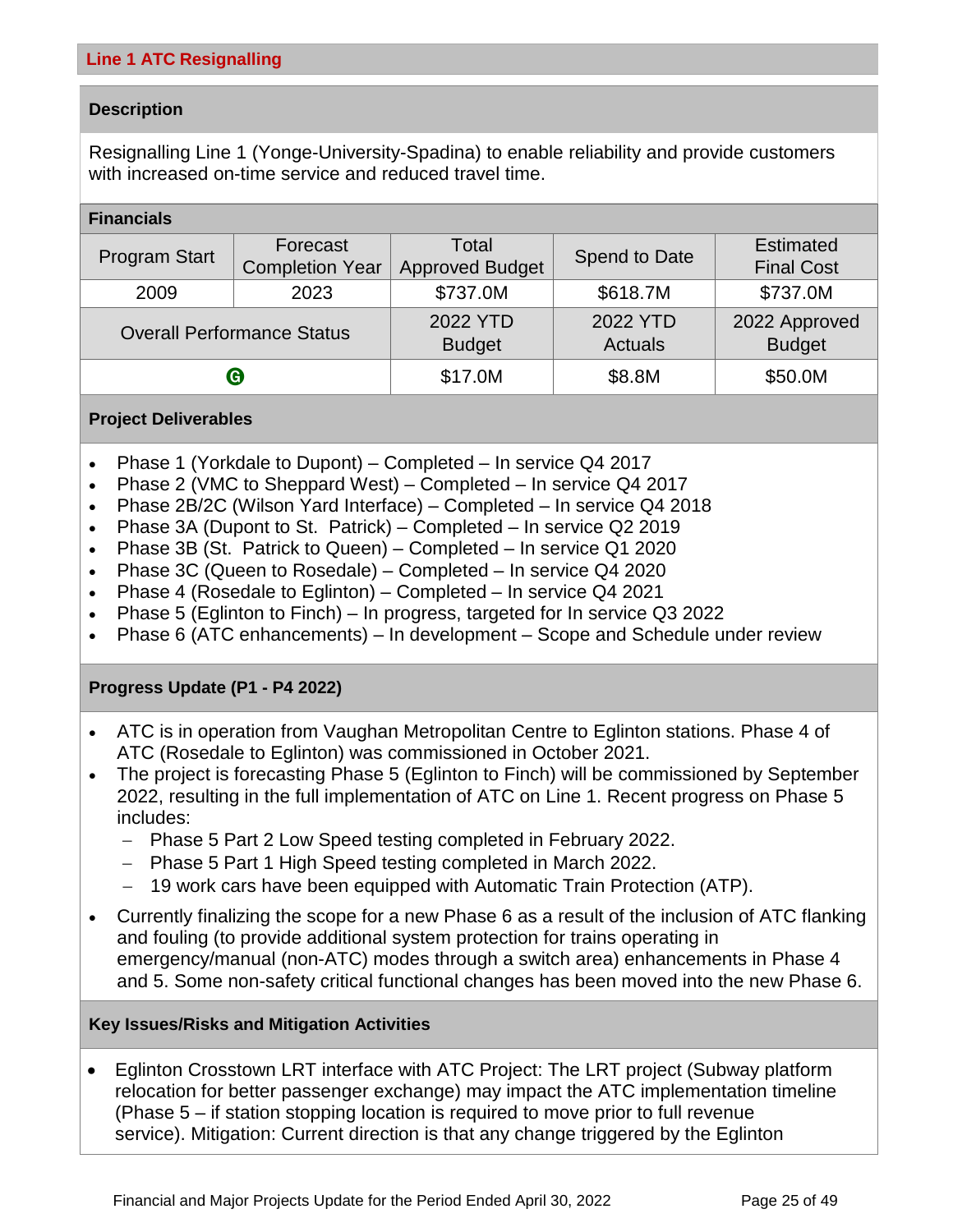Crosstown LRT project will be implemented post Phase 5, and movement of platform stopping point would be expected during Phase 6. RFQ initiated with Contractor.

### **Next Steps**

The following are the next key milestones under Phase 5 of the ATC project:

- Phase 5 High Speed Testing Part 2 (May 2022).
- Phase 5 Performance Testing (August 2022).
- Commissioning Eglinton to Finch (September 2022).

The following are next key milestones under Phase 6:

- Alstom to provide quote for the Flanking and Fouling enhancements RFQ that was issued in April 2022.
- Phase 6 Enhancement Deployment (Q1 2023 under review).

### **Note:**

• This project is included under 2.4 Signal Systems as indicated in Appendix 1.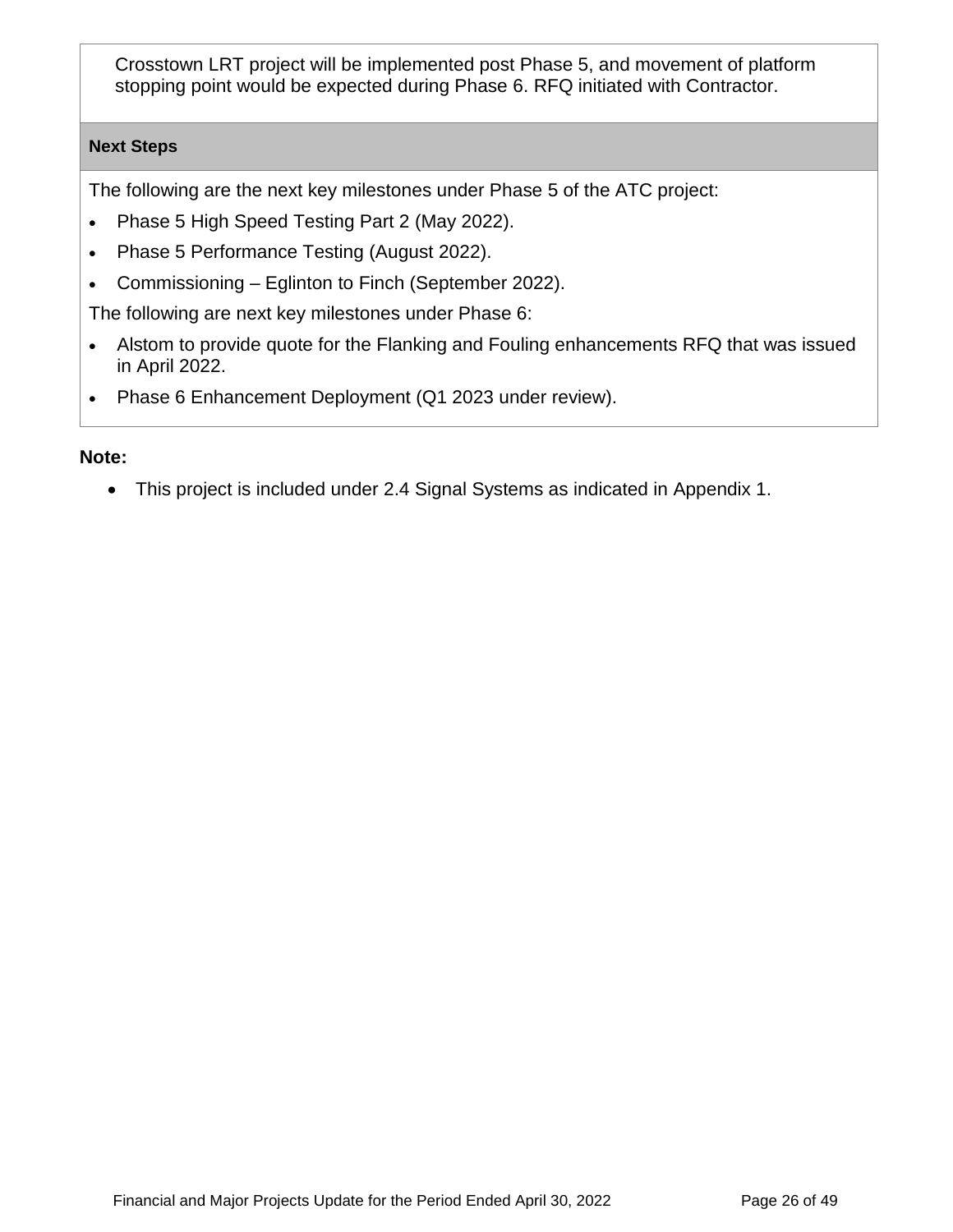Make all remaining subway stations accessible and compliant with required legislation by 2025.

#### **Financials**

| <b>Program Start</b>              | Forecast<br><b>Completion Year</b> | Total<br><b>Approved Budget</b> | Spend to Date  | <b>Estimated</b><br><b>Final Cost</b> |
|-----------------------------------|------------------------------------|---------------------------------|----------------|---------------------------------------|
|                                   |                                    |                                 |                |                                       |
| 2007                              | 2025                               | \$1,089.6                       | \$472.9M       | \$1,089.6                             |
| <b>Overall Performance Status</b> |                                    | 2022 YTD                        | 2022 YTD       | 2022 Approved                         |
|                                   |                                    | <b>Budget</b>                   | <b>Actuals</b> | <b>Budget</b>                         |
|                                   | Y                                  | \$24.1M                         | \$12.6M        | \$107.7M                              |

#### **Project Deliverables**

• Make subway stations accessible by providing elevators, ramps, wide fare gates, automatic sliding doors and signage improvements. Currently, 55 stations meet AODA requirements.

#### **Progress Update (P1 – P4 2022)**

- Posted Tender for King Station.
- Completed Tender evaluation for Museum and Spadina stations.
- Awarded contracts for Lawrence, Warden [Passenger Pick Up and Drop Off (PPUDO) and Platform Elevator], High Park and Christie stations.

The table below provides the status by station for the Elevator in Service (EIS) date, which is key to the TTC meeting its AODA requirements. The table also outlines the date by which substantial completion of all station works is anticipated.

| Station Status (April 30, 2022) |                       |                             |                               |  |  |  |  |
|---------------------------------|-----------------------|-----------------------------|-------------------------------|--|--|--|--|
| <b>Station</b>                  | <b>Current Status</b> | <b>Elevators in Service</b> | <b>Substantial Completion</b> |  |  |  |  |
| Keele                           | Completed             | In Service                  | Achieved                      |  |  |  |  |
| Yorkdale                        | Construction          | In Service                  | Q4 2022                       |  |  |  |  |
| Sherbourne                      | Completed             | In Service                  | Achieved                      |  |  |  |  |
| <b>Donlands</b>                 | Construction          | Q2 2023                     | Q3 2023                       |  |  |  |  |
| Lansdowne                       | Construction          | Q4 2022                     | Q4 2022                       |  |  |  |  |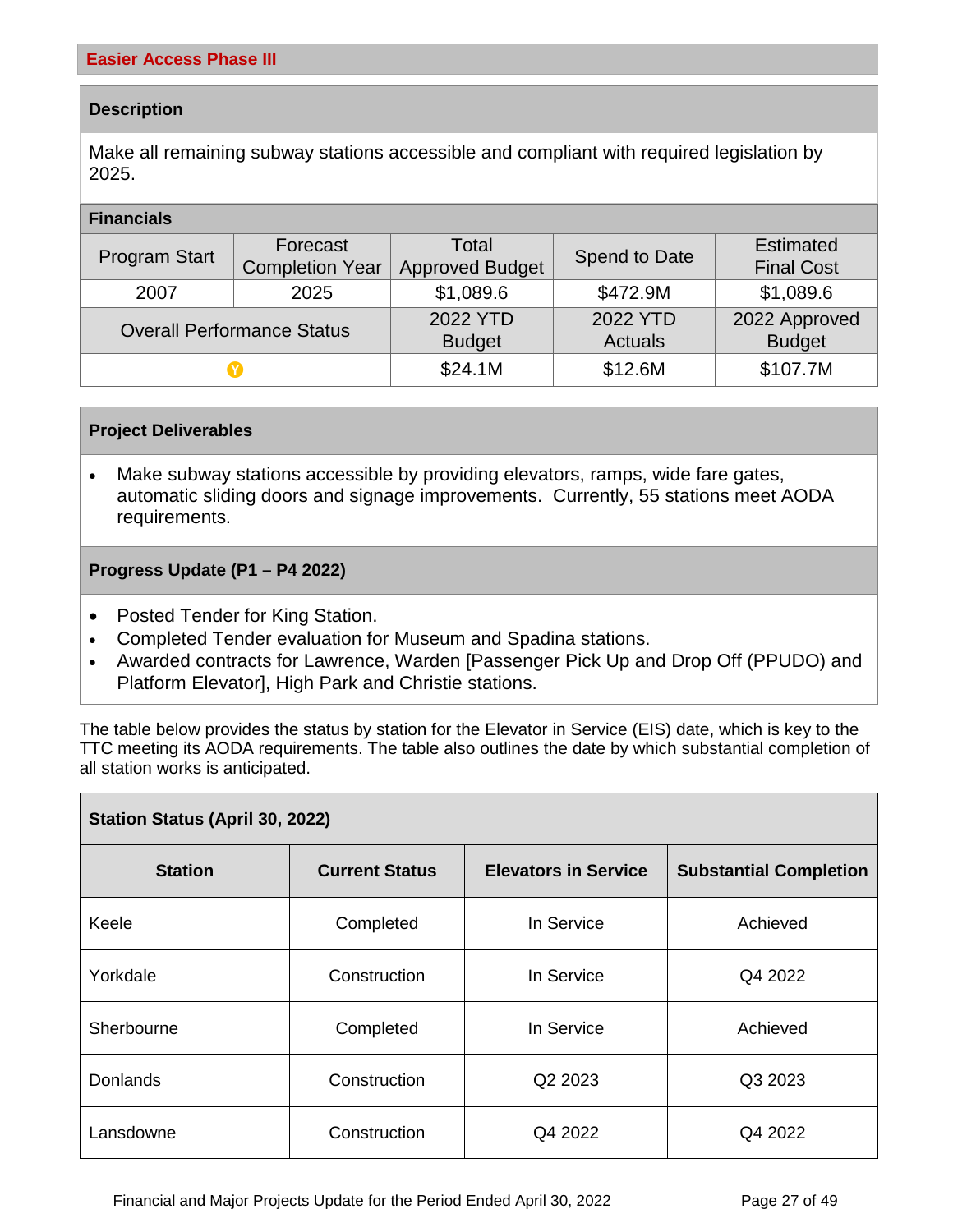| Station Status (April 30, 2022)    |                        |                      |         |  |  |
|------------------------------------|------------------------|----------------------|---------|--|--|
| College                            | Construction           | Q4 2023              | Q4 2023 |  |  |
| Summerhill                         | Construction           | Q4 2023              | Q1 2024 |  |  |
| <b>Castle Frank</b>                | Construction           | Q4 2023              | Q1 2024 |  |  |
| Rosedale                           | Construction           | Q4 2023              | Q1 2024 |  |  |
| Greenwood                          | Construction           | Q4 2023              | Q1 2024 |  |  |
| Glencairn                          | Construction           | Q1 2024              | Q2 2024 |  |  |
| Christie                           | Construction           | Q1 2024              | Q3 2024 |  |  |
| Lawrence                           | Construction           | Q4 2024              | Q4 2024 |  |  |
| Spadina                            | Tender                 | Q4 2024              | Q1 2025 |  |  |
| <b>High Park</b>                   | Tender                 | Q4 2024              | Q4 2024 |  |  |
| Museum                             | Tender                 | Q4 2024              | Q4 2024 |  |  |
| King                               | Tender                 | Q4 2024              | Q1 2025 |  |  |
| Old Mill                           | Design (100%)          | Q4 2024              | Q2 2025 |  |  |
| Islington <sup>1</sup> (EA/Re-dev) | <b>Detailed Design</b> | Q4 2024              | Q2 2026 |  |  |
| Warden EA <sup>2</sup>             | Tender                 | Q4 2023              | Q1 2024 |  |  |
| Warden (Re-dev)                    | <b>Detailed Design</b> | Q4 2024 <sup>3</sup> | Q3 2026 |  |  |

<sup>1</sup> Islington (EA/Re-dev) work will provide accessibility from new street entrance (ramp) to concourse and from concourse to subway platform (elevator). Accessibility from new bus terminal to concourse will be provided with an elevator as part of the Re-development. Bus access to new street level entrance anticipated to be completed by end of 2024.

<sup>2</sup> Warden EA Contract will provide accessibility from drop-off PPUDO to concourse (first elevator) and concourse to subway (second elevator).

<sup>3</sup> Warden Station will become accessible once construction of the temporary bus terminal is completed (end of 2024) under the Re-development contract.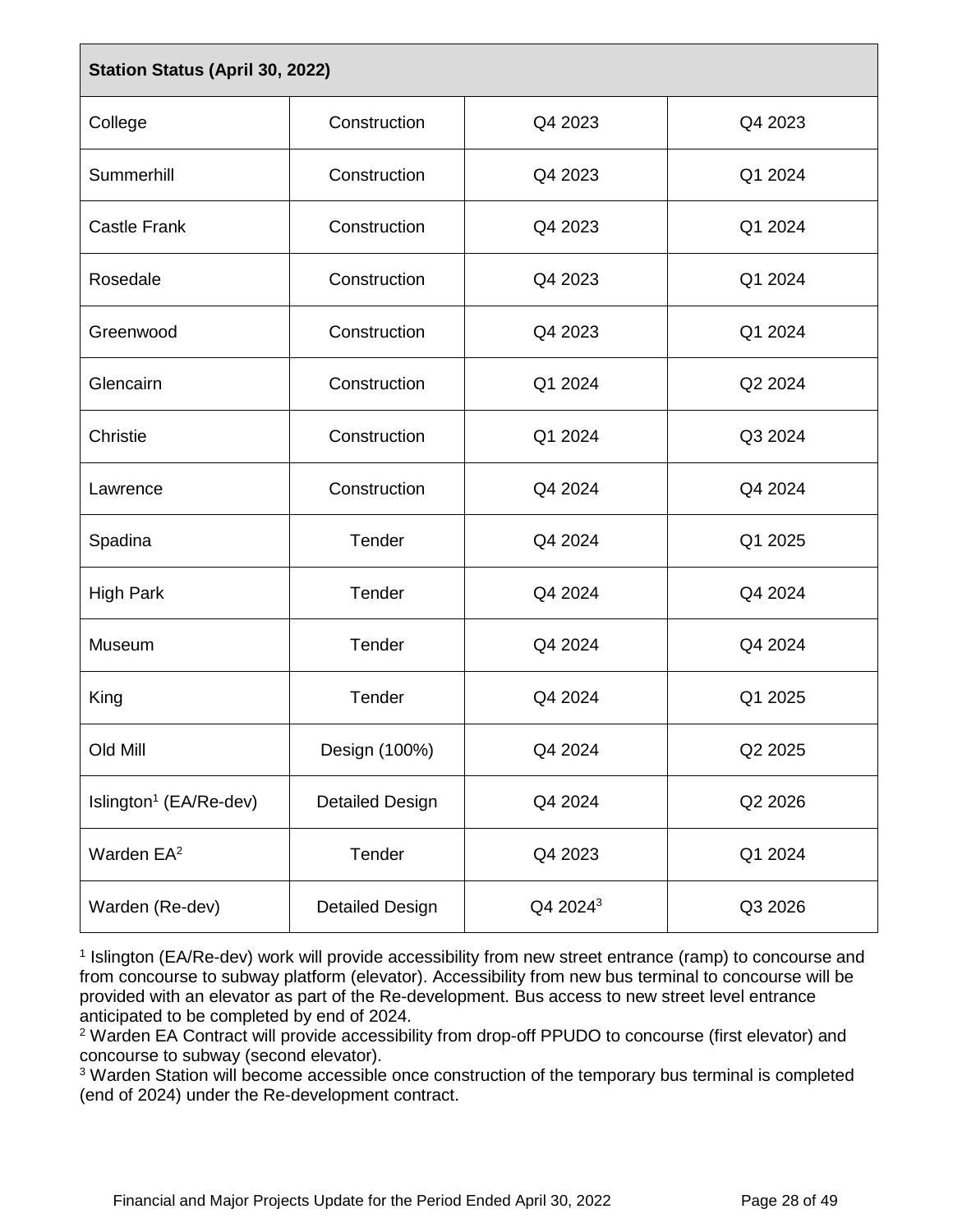#### **Key Issues/Risks and Mitigation Activities**

- Warden Station accessibility: Magnitude and complexity of the bus terminal redevelopment and interfacing with existing station, including site conditions, may delay full station accessibility. Site Plan Approval (SPA) by the City is required by mid-2022, including completion of design-related work and acceptance in parallel. Mitigation: PPUDO and platform elevators are targeted for award in Q2 2022 to achieve elevator-in-service as an advance work in Q4 2023 to fulfil AODA mandate for barrier-free accessibility from street/PPUDO level to subway platform level at the station.
- Islington Station accessibility: Magnitude and complexity of the bus terminal redevelopment and interface with existing station may delay full station accessibility. Site Plan Approval (SPA) by the City is required by mid-2022. Approvals by Toronto Water and Create TO and completion of design-related work, including internal acceptance is required by Q3 2022. City Transportation comments on SPA received in Q1 2022. Mitigation: TTC-City Executive steering committee engaged to facilitate high-level approvals with the City. Agreement is required with the City to mitigate municipal requirements (Council Approval) in order to achieve SPA approval on time.
- Property Expropriation/Easement: Property acquisitions may take longer than anticipated. Potential impact on EIS date for Old Mill, Museum and High Park. Mitigation: Agreements for High Park and Museum anticipated in Q2 2022. The work at Old Mill requires multiple property easements and ongoing discussions with City Real Estate Services and property owners while processing expropriations in parallel.
- 3rd Party Permits and Approvals, Utility relocations: Schedule impacts at Greenwood, King and Christie. Christie Station impacted by delay in municipal agreement. Mitigation: Proceeding with construction in parallel with ongoing discussions on provincial environmental protection mandate and municipal agreement. Continue close co-ordination with utility companies.
- Design and Construction Complexities: Impacts due to retrofit of complex stations, including stairs/escalators, adjacent properties, utility conflicts result in longer design durations to resolve issues. Impacted stations: King, Lawrence, Old Mill, Museum and High Park. Mitigation: Continue resolving issues to completion, including continued support from Operations during construction, service relocations, support for track level access, and closures to facilitate the work. Achieved agreement in principle on Enwave utility issue at King Station.
- Union Strikes: A number of construction unions, including LIUNA Local 183, International Union of Operating Engineers Local 793 and the Ontario Chapter of the United Brotherhood of Carpenters and Joiners have exercised their right to strike. These labour disruptions are impacting EAIII locations in construction, including: Glencairn, Lansdowne, Summerhill, Rosedale, Greenwood, Castle Frank, Donlands and College stations. Mitigation: Continue to monitor and work with Contractors to mitigate impacts where possible.

### **Next Steps**

- Contract award for Spadina and Museum stations (Q2 2022)
- Closing tender and contract award for King Station (Q3 2022)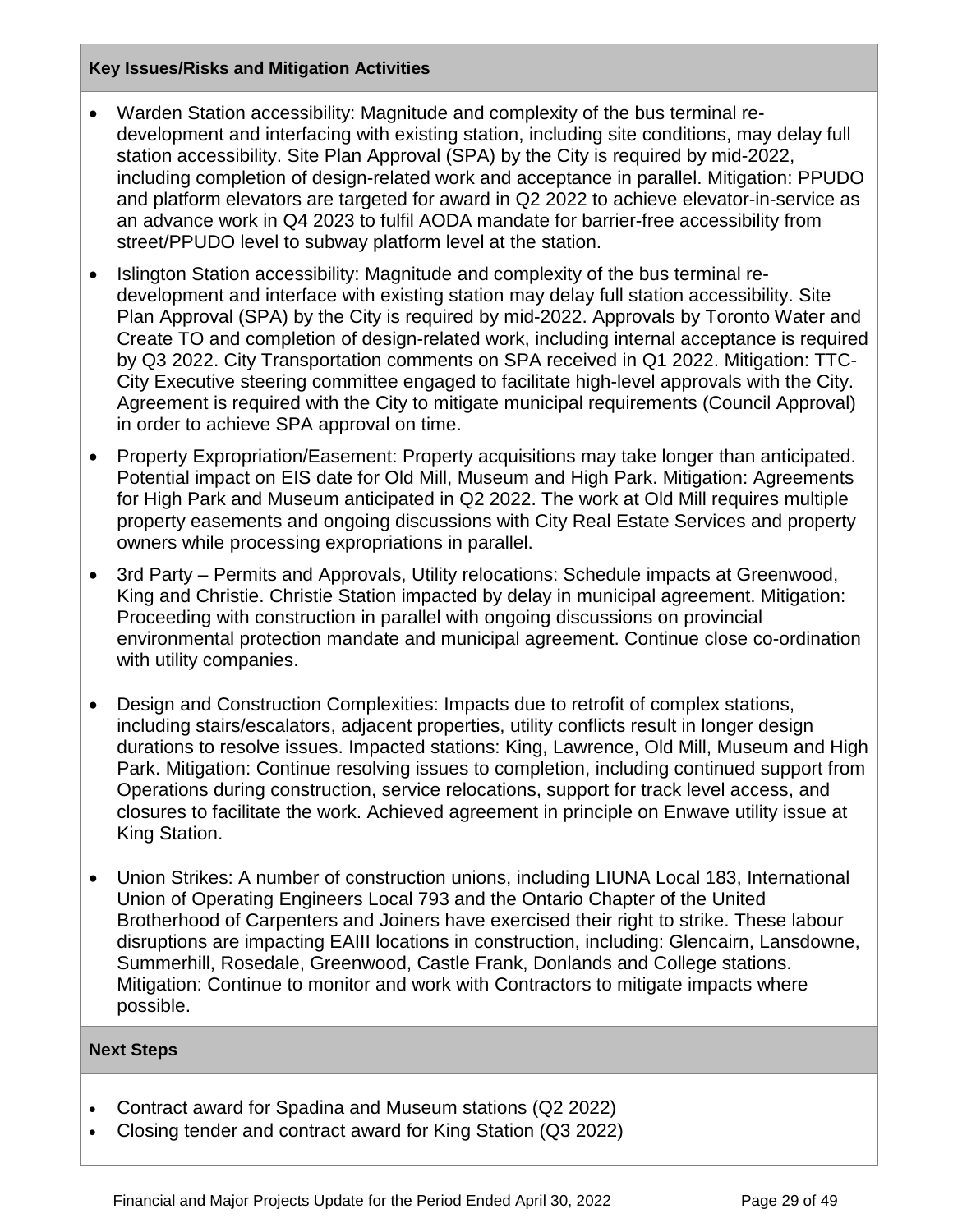# **Key Issues/Risks and Mitigation Activities**

• Posting for tender the contract for Old Mill Station (Q2 2022)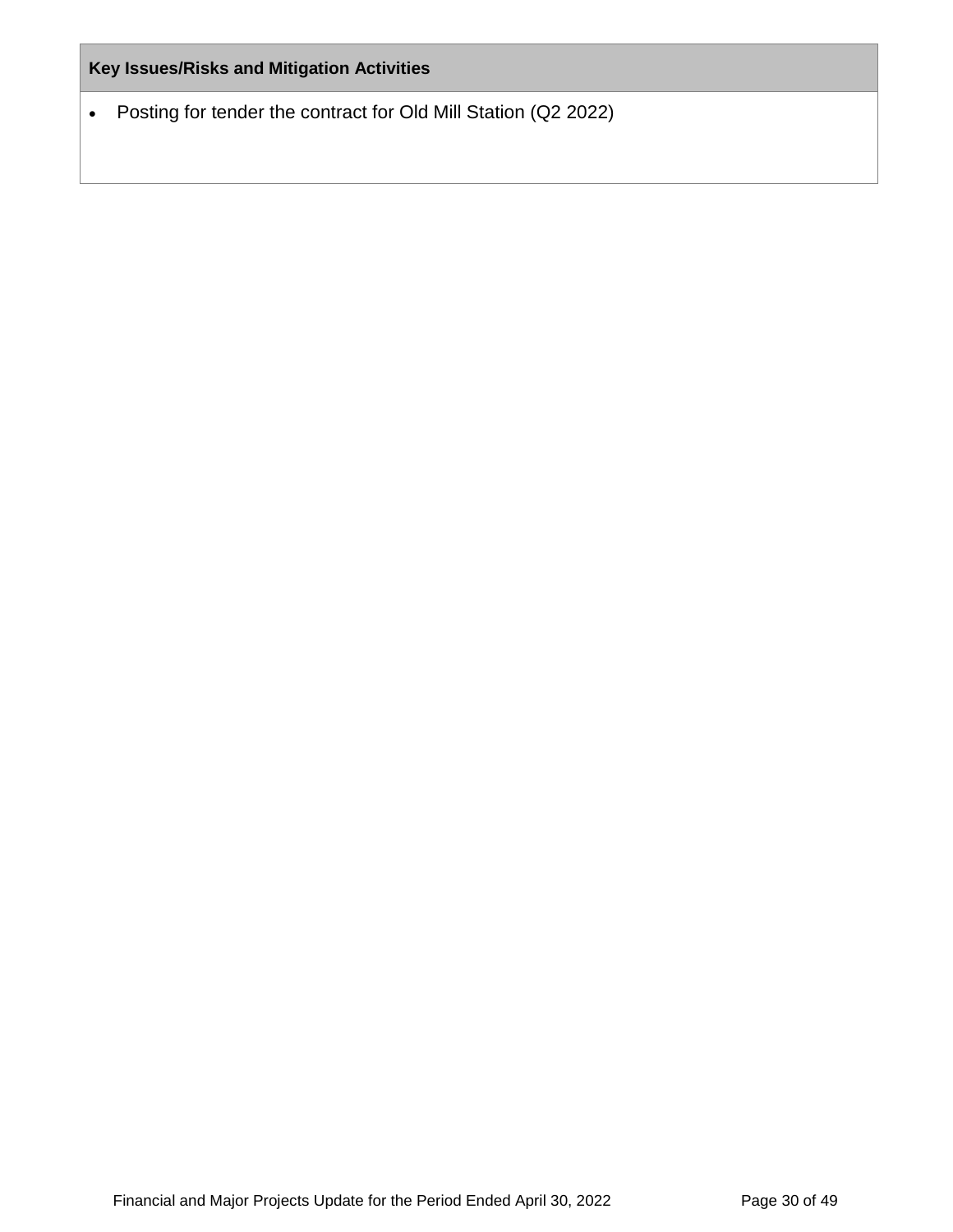Improvement of ventilation in subway tunnels, construction of second exits at 14 high-priority stations to provide second means of egress, and replace the existing subway ventilation equipment, which is nearing the end of its service life or due to failure.

| <b>Financials</b>          |                                    |                                 |                            |                                       |  |
|----------------------------|------------------------------------|---------------------------------|----------------------------|---------------------------------------|--|
| <b>Program Start</b>       | Forecast<br><b>Completion Year</b> | Total<br><b>Approved Budget</b> | Spend to Date              | <b>Estimated</b><br><b>Final Cost</b> |  |
| 1998                       | 20301                              | \$571.6M                        | \$354.5M                   | \$2,279.1M <sup>2</sup>               |  |
| <b>Overall Performance</b> |                                    | 2022 YTD<br><b>Budget</b>       | 2022 YTD<br><b>Actuals</b> | 2022 Approved<br><b>Budget</b>        |  |
|                            |                                    | \$10.8M                         | \$16.0M                    | \$44.6M                               |  |

#### **Project Deliverables**

- Subway Ventilation System Upgrades (5 Completed, 1 in construction). - Completed: York Mills, Sheppard, Finch, Union, Lawrence.
- Subway Ventilation Equipment Replacement (3 completed, 2 in construction).
	- Completed: Bloor F#2, Sheppard W. station F#2, Sherbourne.
- Second Exits at 14 priority stations (7 completed, 2 at planning/property search, 2 in Design, 1 in Procurement and 3 in Construction).
	- Completed: Broadview, Castle Frank, Pape, Dufferin, Woodbine, Wellesley, Chester.

#### **Progress Update (P1 - P4 2022)**

Progress is ongoing for the following:

- Construction:
	- − Eglinton Subway Ventilation Upgrade (Design Built by Metrolinx)
	- − Sheppard West and Clanton Park Emergency Service Building (ESB), and Dundas West Subway Ventilation Equipment Replacement
	- − Chester, Donlands and College Station Second Exits Combined with Easier Access
- Design Stage:
	- − Summerhill and Dundas West Second Exit/Entrance
- Tender evaluation completed for Museum Station Second Exit combined with Easier Access.

#### **Key Issues/Risks and Mitigation Activities**

• Property easements for Museum Second Exit may take longer than anticipated impacting the contract award timelines. Mitigation: TTC and City of Toronto personnel are following up and escalating the matter with the University of Toronto regarding finalization of the easement agreement. University of Toronto comments on the draft easement agreement are under review by TTC and City of Toronto.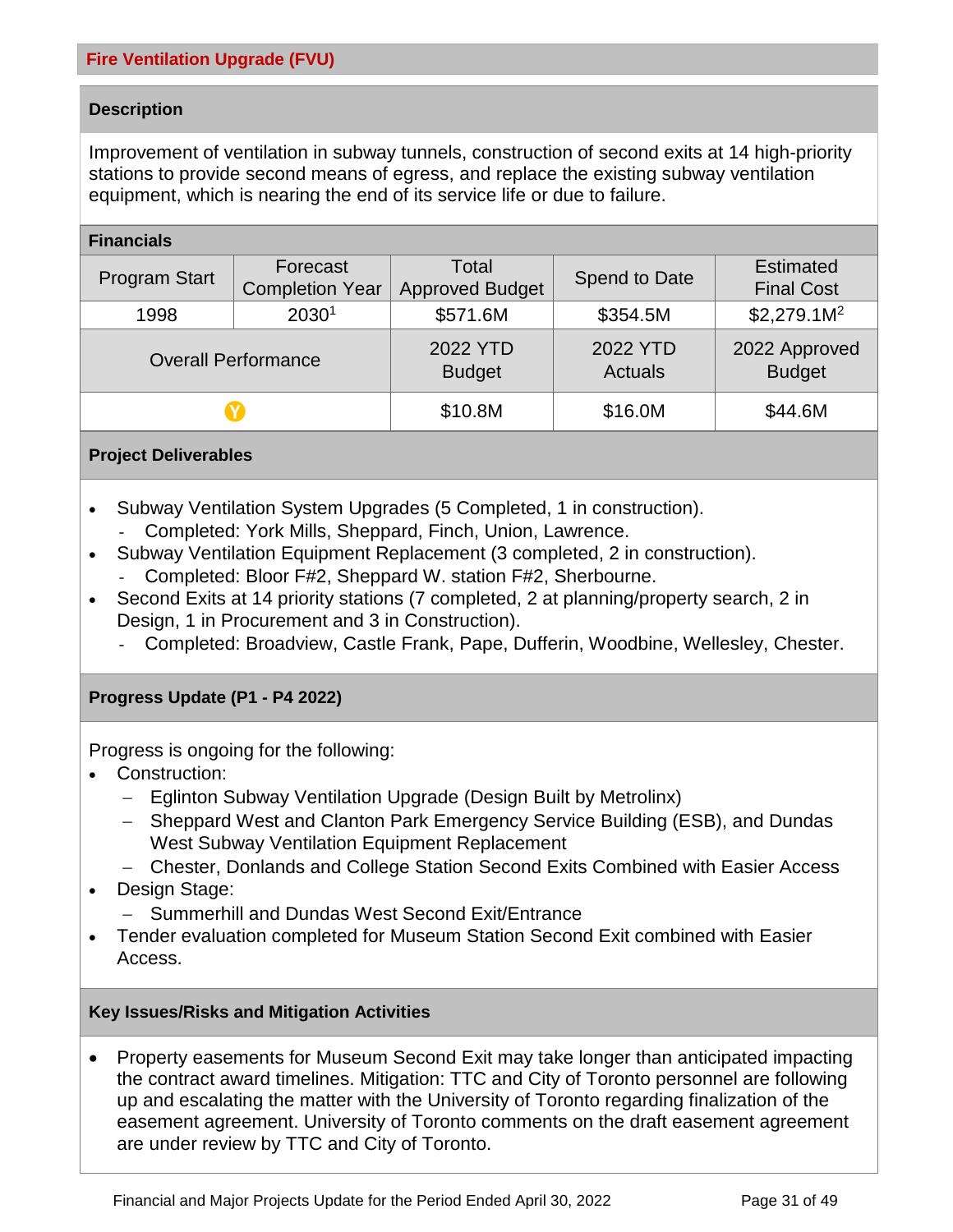- Unexpected site conditions and community impacts at College and Donlands during construction will impact Substantial Performance. Mitigation: TTC site teams are working collaboratively with the Contractors to develop and execute recovery plans.
- Complexity of Greenwood and Summerhill Second Exit projects may cause activities to take longer than expected and result in additional costs. Mitigation: Advance design and utility relocation work where possible. Request for additional funding may be identified as projects proceed through the stage gate process.
- Property unavailable and/or acquisition and may take longer than expected (Dundas and Greenwood Second Exits): Mitigation: Commence early consultations and negotiations with property owners for property acquisitions as required. Continue to work closely with the City and identify development opportunities early.
- Project Interdependencies: Delay in Substantial Performance of Sheppard West and Clanton Park ESB – Subway Ventilation Equipment Replacement due to delay in delivery of equipment due to supply chain issues related to COVID-19.

### **Next Steps**

• Award for Museum Station Second Exit combined with Easier Access (Q2 2022).

### **Note:**

<sup>1</sup> 2030 represents the completion of the funded scope.

<sup>2</sup> EFC includes \$1.5B in unfunded post 2030.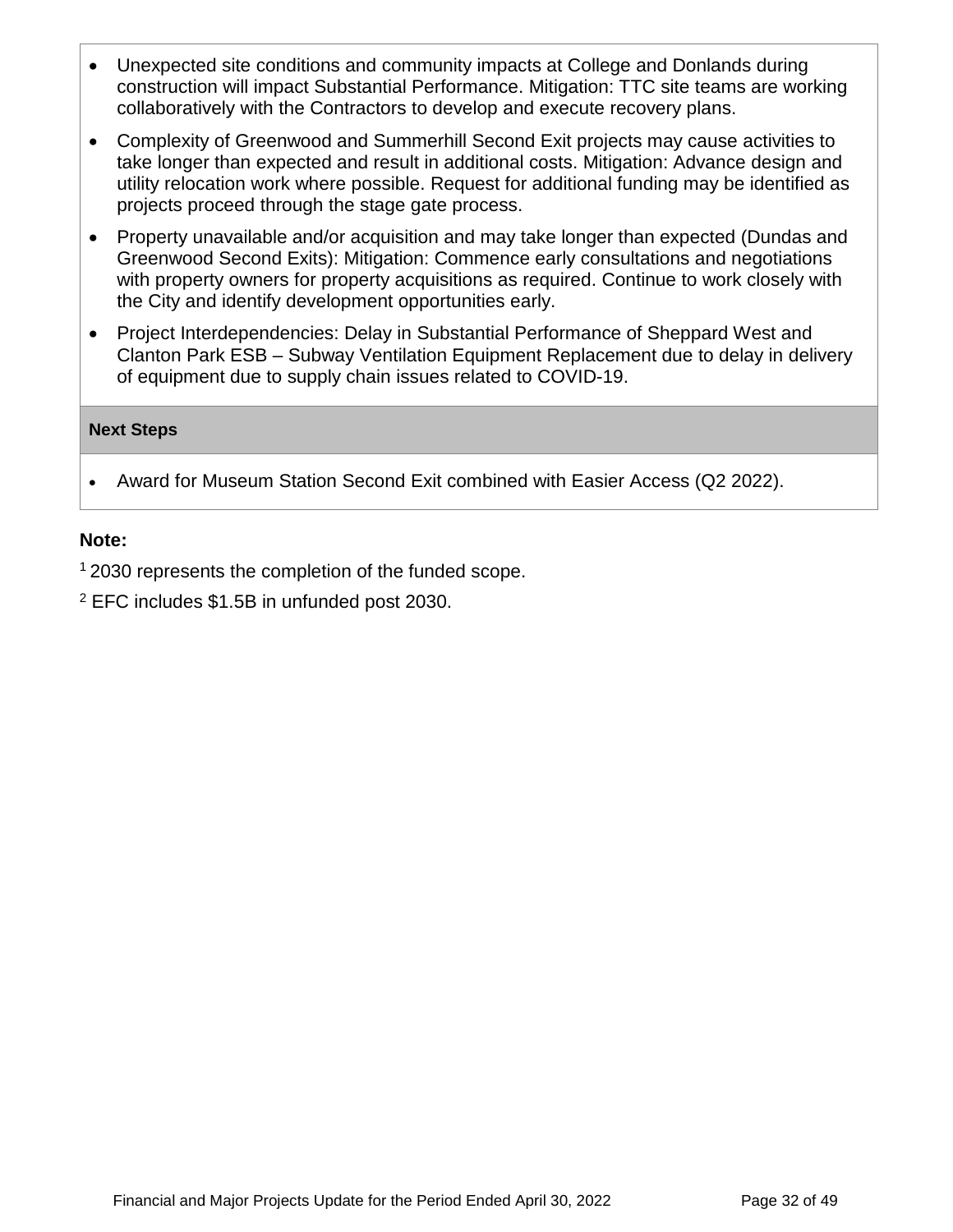Replacement of vehicles at end-of-life to maintain service reliability, increase system accessibility for customers, increase fleet capacity to match customer demand and reduce overcrowding. Advance the TTC's transition towards zero-emissions fleet by 2040 and meet the City of Toronto's TransformTO target of Net Zero by 2040.

#### **Financials**

| <b>Program Start</b>       | Forecast<br><b>Completion Year</b> | Total<br><b>Approved Budget</b> | Spend to Date              | <b>Estimated</b><br><b>Final Cost</b> |
|----------------------------|------------------------------------|---------------------------------|----------------------------|---------------------------------------|
| 2018                       | 2036                               | \$899.1M                        | \$260.0M                   | \$3,819.8M                            |
| <b>Overall Performance</b> |                                    | 2022 YTD<br><b>Budget</b>       | 2022 YTD<br><b>Actuals</b> | 2022 Approved<br><b>Budget</b>        |
| $\boldsymbol{\Theta}$      |                                    | \$76.2M                         | \$49.2M                    | \$282.7M                              |

#### **Project Deliverables**

• Current funding allows for the procurement of 336 hybrid-electric buses and approximately 240 zero-emission battery-electric buses (e-Buses) required between 2023 and 2025.

#### **Progress Update (P1 – P4 2022)**

- Hybrid-Electric Buses:
	- Contract was awarded on February 28, 2022. (134 forty-foot buses Nova, 134 forty-foot buses to New Flyer, and 68 sixty-foot articulated buses to New Flyer).
	- Commenced pre-production meetings on March 2022.
	- Preliminary delivery schedules have been provided by vendors allow TTC to plan for the delivery and decommissioning of end-of-life buses starting in 2023.
- e-Buses:
	- Issued Request for Proposal to the market on April 4, 2022 and completed the prequalification of vendors using pass/fail criteria on April 28, 2022.
	- Presented final report on the head-to-head evaluation to the Board on April 14, 2022.

#### **Key Issues/Risks and Mitigation Activities**

Hybrid-Electric Buses Risks:

• Issue: Vendor (New Flyer Industries) advised that a shortage of critical microprocessors may impact the vehicle delivery schedule. Corrective Action: Work closely with New Flyer to determine the impact to schedule and opportunities to recover.

e-Buses Issues:

• Issue: Vehicle availability of the BYD fleet of buses is not meeting targets. Action Plan: Meet with vendors weekly to review repairs and report on availability. Liquidated Damages regarding availability have been incorporated into the latest procurement specifications.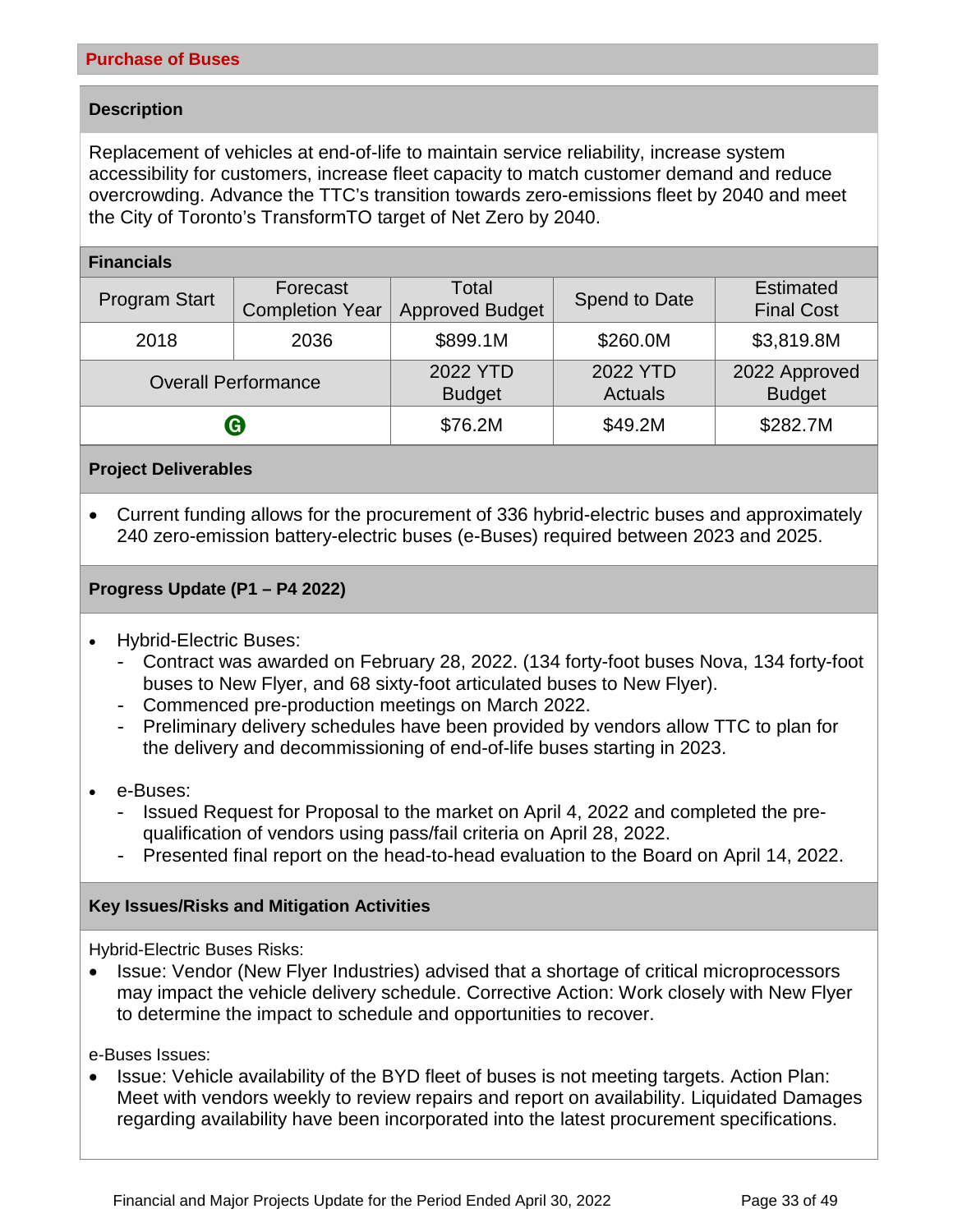e-Buses Risks:

• Risk: Inability to adapt to business transformation. The business transformation will include route design, planning and dispatching as well as transitioning from fueling buses with diesel to charging buses. Risk may impact the schedule and operations. Mitigation Activities: TTC will continue to engage its stakeholders through every stage of the program. Further, a full fleet electrification feasibility study is on track to be completed by Q4 2022.

e-Buses and Hybrid-Electric Buses Risks:

• Risk: General global supply chain challenges. Action Plan: Monitor the supply chain closely with vendors and enact recovery plans, alternative sources, etc. as required. Should there be an impact to the schedule, communicate and collaborate with all interdependent projects.

# **Next Steps**

Hybrid-Electric Buses:

- Review bus configuration with the vendors prior to bus production (June 2022).
- TTC to negotiate final delivery schedule with vendors (June 2022).
- Commence delivery of 336 buses (Q1 2023).

e-Buses:

- Commercial Confidential Meetings with the proponents (June 2022).
- Contract Award (Q3 2022).

# **Note:**

• This project is included under 4.11 Purchase of Buses as indicated in Appendix 1.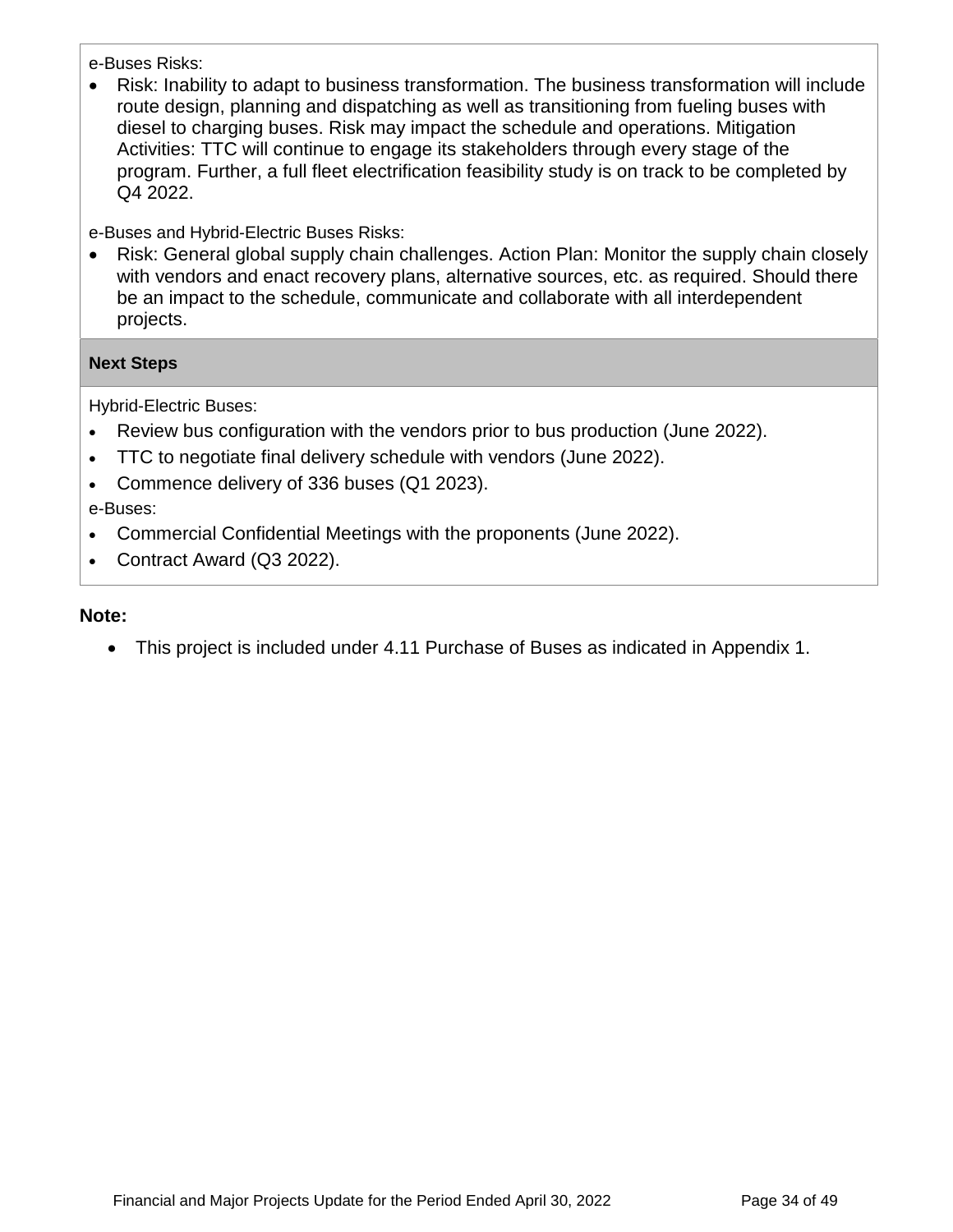The e-Bus Charging Systems Program consists of the design, delivery, construction, installation, operation and maintenance of charging infrastructure at bus garages. This includes the installation of approximately 2,200 charge points for electric buses, an upgrade of power to each property, installation of substation, battery energy storage system, natural gas emergency backup generators, Level 2 non-revenue electric vehicle (EV) chargers and solar panels where practical to advance the TTC's transition towards zero-emissions fleet along with the City of Toronto's TransformTO target of Net Zero by 2040.

| <b>Financials</b>          |                        |                        |                |                   |
|----------------------------|------------------------|------------------------|----------------|-------------------|
|                            | Forecast               | Total                  | Spend to Date  | <b>Estimated</b>  |
| <b>Program Start</b>       | <b>Completion Year</b> | <b>Approved Budget</b> |                | <b>Final Cost</b> |
| 2016                       | 2040                   | \$117.9M               | \$42.8M        | \$766.2M          |
| <b>Overall Performance</b> |                        | 2022 YTD               | 2022 YTD       | 2022 Approved     |
|                            |                        | <b>Budget</b>          | <b>Actuals</b> | <b>Budget</b>     |
| $\boldsymbol{\Theta}$      |                        | \$6.4M                 | \$2.3M         | \$40.5M           |

#### **Project Deliverables**

- Design, delivery, construction, installation, operation and maintenance of charging infrastructure at bus garages to support the TTC's Green Fleet plan. This includes:
	- Phase 1 Approximately 25% electrification (up to 50 charge points) at six garages: Eglinton, Wilson, Birchmount, Malvern, McNicoll and Queensway by 2024.
	- Phase 2 Approximately 50% electrification at each garage: Eglinton, Wilson, Birchmount, Malvern, McNicoll, Queensway, Arrow Road and Mount Dennis by 2030.
	- Phase 3 100% electrification at each garage: Eglinton, Wilson, Birchmount, Malvern, McNicoll, Queensway, Arrow Road and Mount Dennis by 2037.

#### **Progress Update (P1 - P4 2022)**

- Completed site mobilization for the Birchmount Proof of Concept (PoC).
- Completed e-Bus feasibility studies for the following garages: Malvern, Mount Dennis, McNicoll, Queensway, Eglinton, Wilson, Birchmount and Arrow Road.
- At the February 10, 2022 TTC Board meeting, the CEO received delegated authority to enter into the TTC-PowerON Principal Agreement (PA) with PowerON Energy Solutions. The final PA is in progress with a target completion by Q3 2022. Phase 1 engineering and design is ongoing for Phase 1 at Wilson, Eglinton, Birchmount, Malvern, McNicoll and Queensway garages.

#### **Key Issues/Risks and Mitigation Activities**

Risks:

• Delay in the execution of TTC-PowerOn Principal Agreement can hinder the timely completion of Phase 1 of the program. Mitigation: Continue to work with internal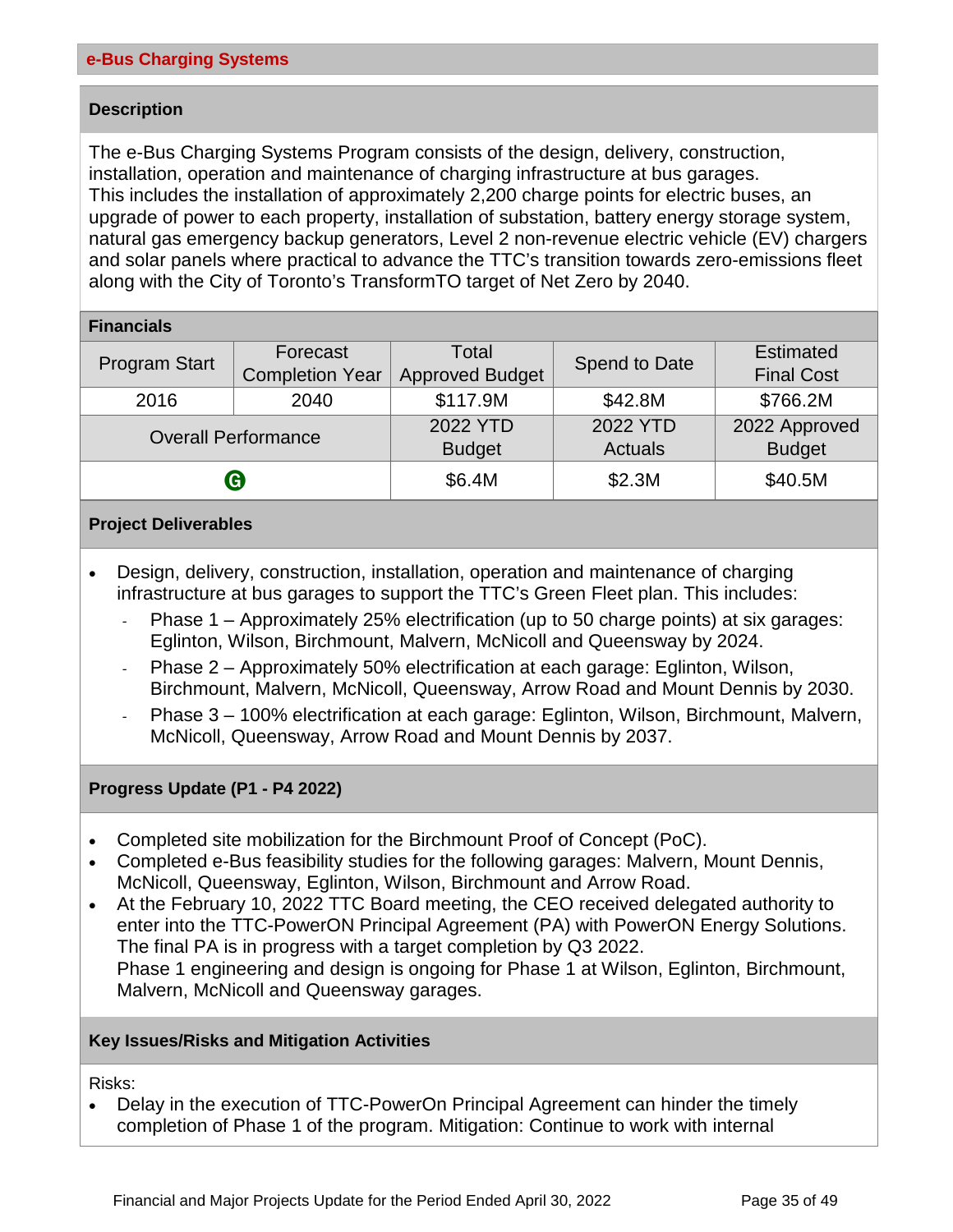stakeholders and PowerON to resolve any outstanding points of clarification or potential issues. Target completion is Q3 2022.

- Challenge in adapting to business transformation may impact program schedule and operations. Mitigation: Continue to foster collaboration and take a holistic view of the capabilities of the new technologies and develop the appropriate training programs to enhance the internal skills and tools required to use and maintain the new technology efficiently. A full fleet electrification feasibility study is expected to be completed by Q4 2022; this will further all stakeholder's understanding of the entire business needs to enable business transformation readiness.
- Lack of program funding may impact the ability to deliver on the full program scope. Mitigation: The TTC will continue to work with various levels of government to acquire the appropriate funding for the various phases of the program and will keep the TTC Board updated on the plan and its progress for the implementation of the system-wide charging infrastructure.

### **Next Steps**

- Finalize the TTC-PowerON Principal Agreement by Q3 2022 and issue the Notice to Proceed (NTP) to PowerON upon execution.
- Complete end-to-end testing of existing Battery Energy Storage System (BESS) by the end of June 2022.
- Complete the draft design package for Birchmount, Malvern, Wilson and Eglinton garages by Q3 2022.
- Complete the PoC for Birchmount by Q4 2022.

**Note:** This project is included under 3.2 Equipment as indicated in Appendix 1.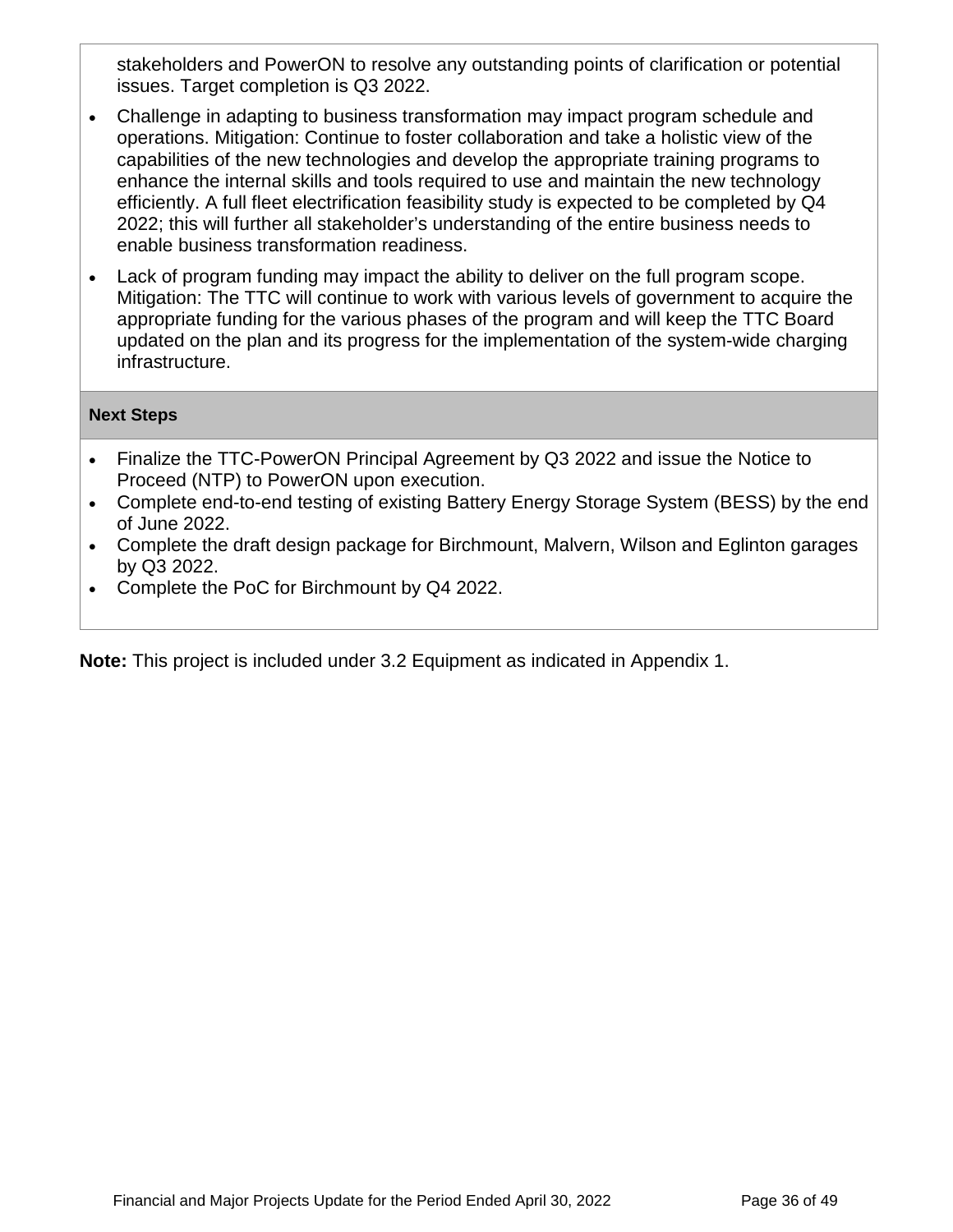a a s

This project provides for the purchase of 60 new accessible streetcars to address latent service demand, projected increases in travel time due to traffic congestion, and enable growth.

| <b>Financials</b>          |                        |                        |                |                   |
|----------------------------|------------------------|------------------------|----------------|-------------------|
|                            | Forecast               | Total                  | Spend to Date  | <b>Estimated</b>  |
| <b>Program Start</b>       | <b>Completion Year</b> | <b>Approved Budget</b> |                | <b>Final Cost</b> |
| 2019                       | 2026                   | \$468.0M               | \$114.7M       | \$468.0M          |
| <b>Overall Performance</b> |                        | 2022 YTD               | 2022 YTD       | 2022 Approved     |
|                            |                        | <b>Budget</b>          | <b>Actuals</b> | <b>Budget</b>     |
| $\boldsymbol{\Theta}$      |                        | \$0.3M                 | \$0.3M         | \$14.9M           |

#### **Project Deliverables**

• The procurement and delivery of 60 streetcars by 2026.

#### **Progress Update (P1 - P4 2022)**

- Production of major sub-assemblies continue to ramp-up.
- Produced cab and sidewall structures for two complete car sets. In addition, completed Customer Final Article Inspections for the cab structure in Sahagun and side wall structures in La Pocatière.
- The setup of a Transfer Payment Agreement (TPA) and Contribution Agreement (CA) with the Ministry of Transportation (MTO) and Infrastructure Canada (INFC) are in progress.

#### **Key Issues/Risks and Mitigation Activities**

- Risk: Given market conditions and recent increases in escalation, there is a risk that the EFC may increase. Per contract, the escalation formula includes factors that are correlated to the market conditions and associated indices. Mitigation: Continue to monitor producer's price indices, update escalation projections and explore potential funding opportunities and offsets.
- Risk: Potential technical and quality issues with the remobilized production line and subsuppliers. Mitigation: Continue to work with Alstom and ensure quality through final article inspection of components and the introduction of joint quality gates.
- Risk: Certain parts may become obsolete prior to production. Mitigation: Continue to work with Alstom to evaluate alternative solutions prior to production.

#### **Next Steps**

- Conduct Canadian Content audit by Q3 2022.
- Complete the Transfer Payment Agreement with MTO by Q3 2022.
- Complete Contribution Agreement with Infrastructure Canada by Q4 2022.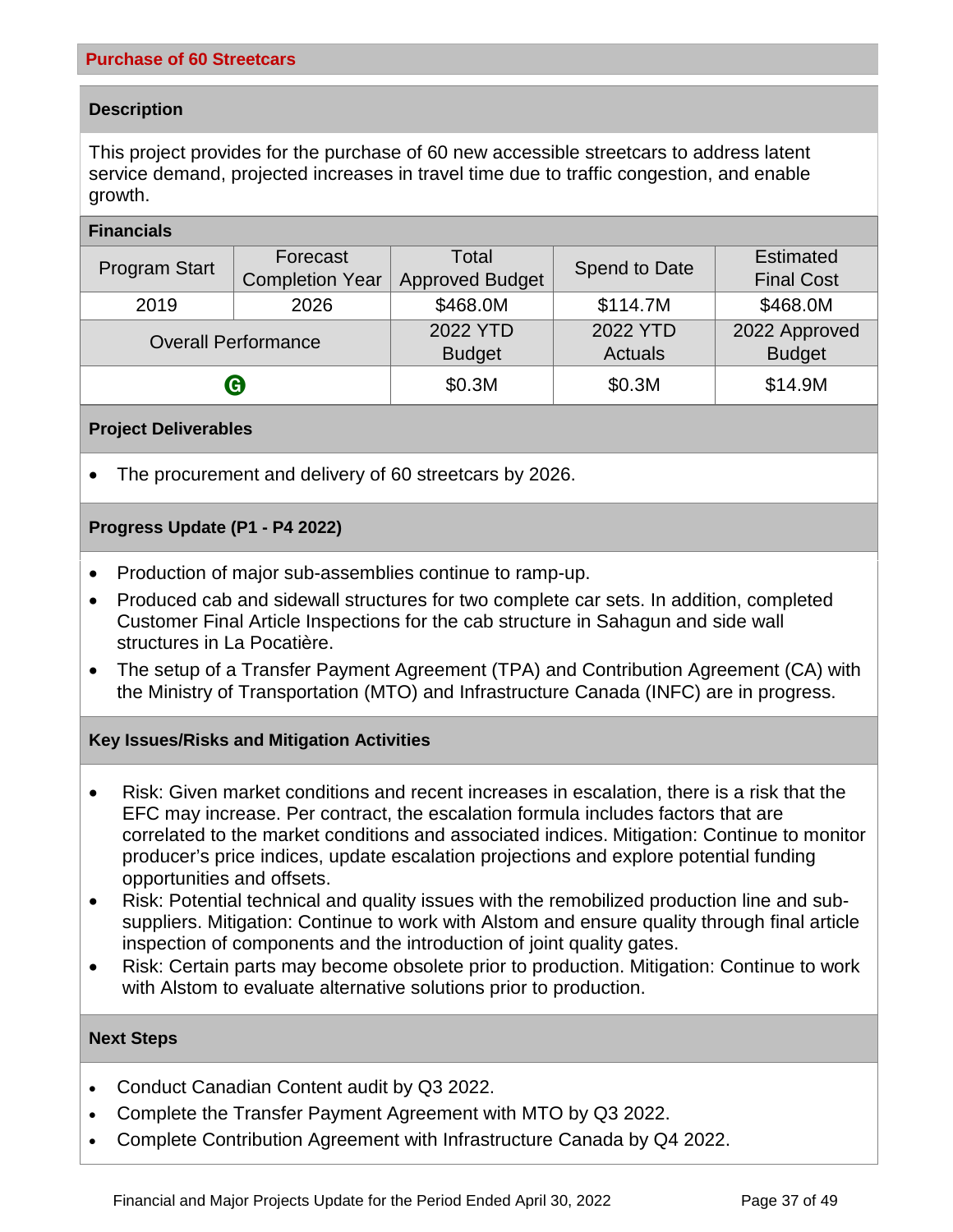• Complete connection of major sub-assemblies for the first car, including underframe, side walls and roof (Splice of First Car) – Q4 2022.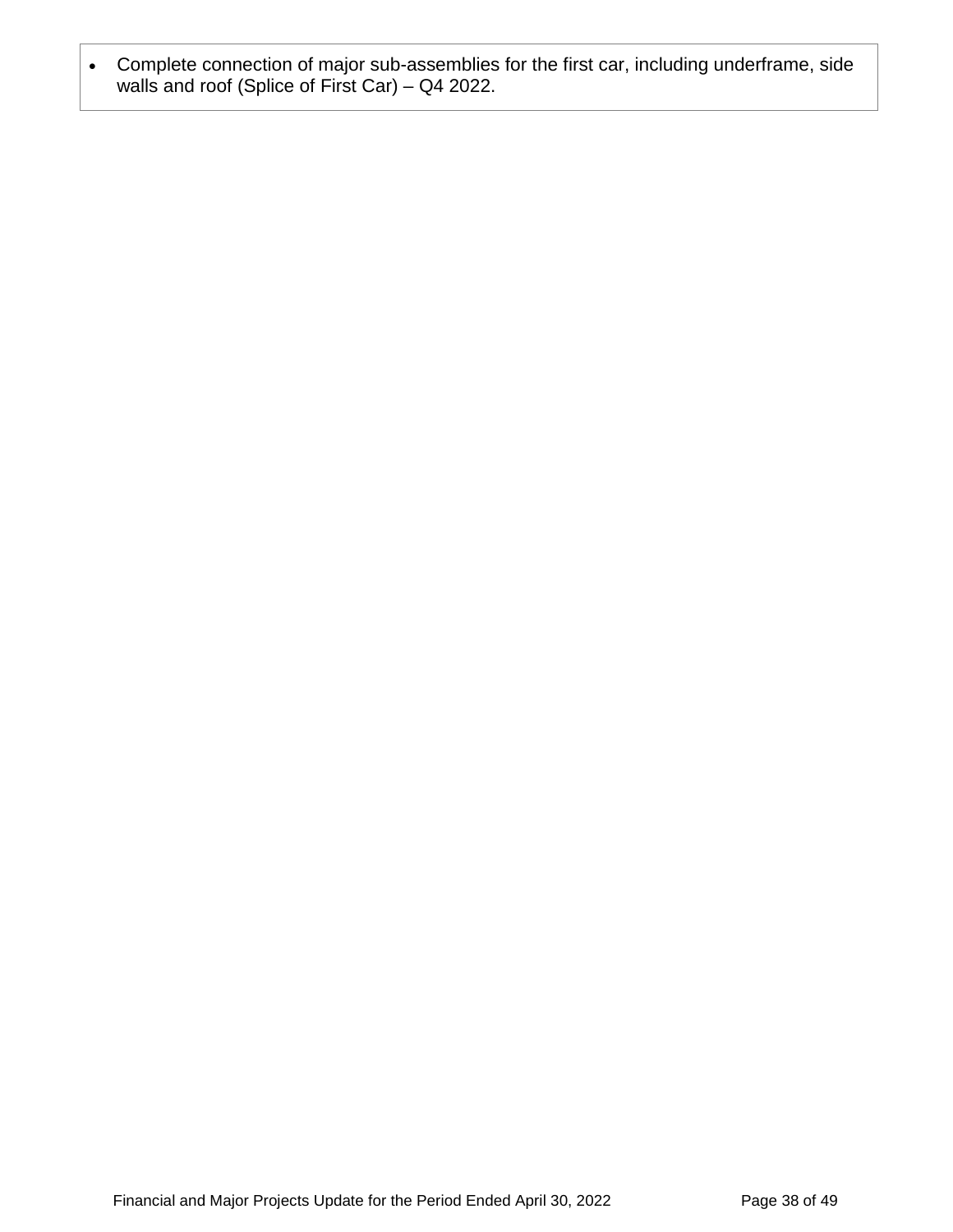Implement new policies, processes and systems to support a new service delivery model that integrates Wheel-Trans (WT) customers into the TTC's accessible conventional network through a 'Family of Services' (FOS) approach.

| <b>Financials</b>          |                        |                        |                |                   |
|----------------------------|------------------------|------------------------|----------------|-------------------|
| <b>Program Start</b>       | Forecast               | Total                  | Spend to Date  | <b>Estimated</b>  |
|                            | <b>Completion Year</b> | <b>Approved Budget</b> |                | <b>Final Cost</b> |
| 2017                       | 2026                   | \$49.8M                | \$31.5M        | \$49.8M           |
| <b>Overall Performance</b> |                        | 2022 YTD               | 2022 YTD       | 2022 Approved     |
|                            |                        | <b>Budget</b>          | <b>Actuals</b> | <b>Budget</b>     |
|                            | ❻                      | \$1.5M                 | \$0.5M         | \$4.4M            |

### **Project Deliverables**

- Phase 1-4 (Reservation, Scheduling and Dispatch (RSD)):
	- Family of Services (FOS) operationalized in 2018.
	- Upgrade of the Integrated Voice Response (IVR) system completed in 2018.
	- Full complement of 128 six-metre ProMaster mini-buses in service by December 2019.
	- Customer Relationship Management facilitating mass e-mailing capability implemented in 2019.
	- Upgraded RSD to enhance FOS capabilities and introduced Mobile App pilot in 2020.
	- Construction of 16 Access Hubs completed in 2020.
	- Conditional Trip Matching in progress.
	- RSD Phase 4 Go-Live implemented in Q4 2021.
- Phase 5-8 Reservation, Scheduling and Dispatch Improvements: third-party assessment in progress.

### **Progress Update (P1 - P4 2022)**

- Program is prepared for Stage Gate 3. Business Transformation Projects remain active with 5 of 8 now closed.
- BI Reporting and Analytics Phase 4 project is on track for May 2022 completion.
- ITS Solution Assessment: Formally awarded the RFP to vendor "IBI Group" in early January 2022 and kicked off the project in late January 2022.
- ITS Solution Assessment: Phase 1 "As-Is Discovery" completed on March 31, 2022.
- ITS Solution Assessment: Phase 2 "Options and Recommendation" commenced on April 4, 2022.
- FOS Project: Wave 6 Routes and Stops SSP Stop Assessment review in progress. 2,000 stops added for FOS trips, testing in progress.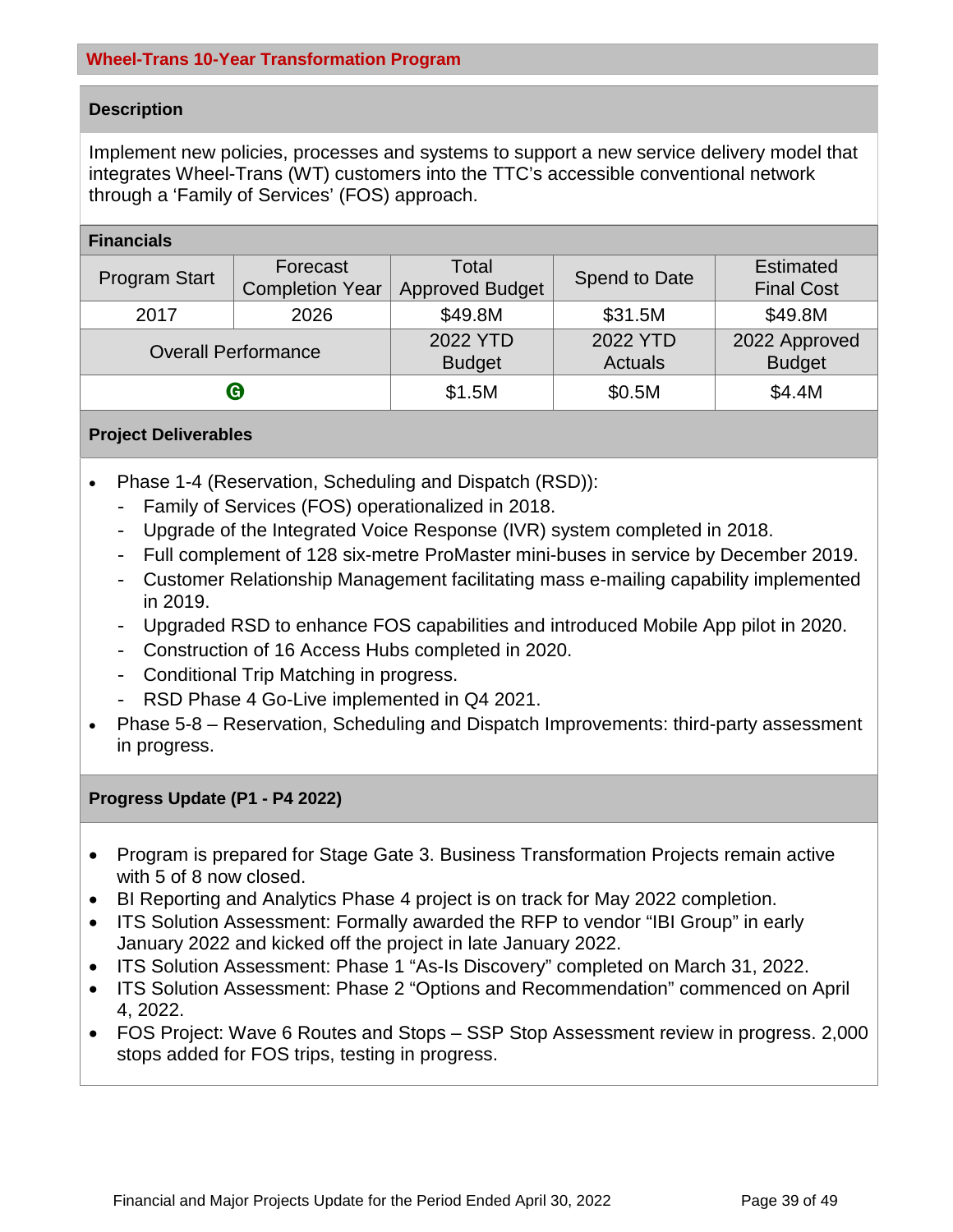#### **Key Issues/Risks and Mitigation Activities**

- Issue: COVID impact on Conditional Trip Matching. Action Plan: Revaluate in Q4 2022 via Toronto Public Health guidance and Customer Surveys.
- Potential risk that there will be negative customer response to mandatory re-registration and Conditional Trip Matching (requiring capable customers to utilize the fully accessible TTC network). Action Plan: Communicate benefits of re-registering to customers. Current efforts are having a positive impact with over 7,000 customers re-registered.

### **Next Steps**

- Implement BI Reporting and Analytics Phase 4 in May 2022.
- Complete the ITS Solution Assessment in Q3 2022 and present executive summary of assessment and recommendations back to the Board in Q4 2022.

### **Note:**

• This project is included under 3.9 Building and Structures as indicated in Appendix 1.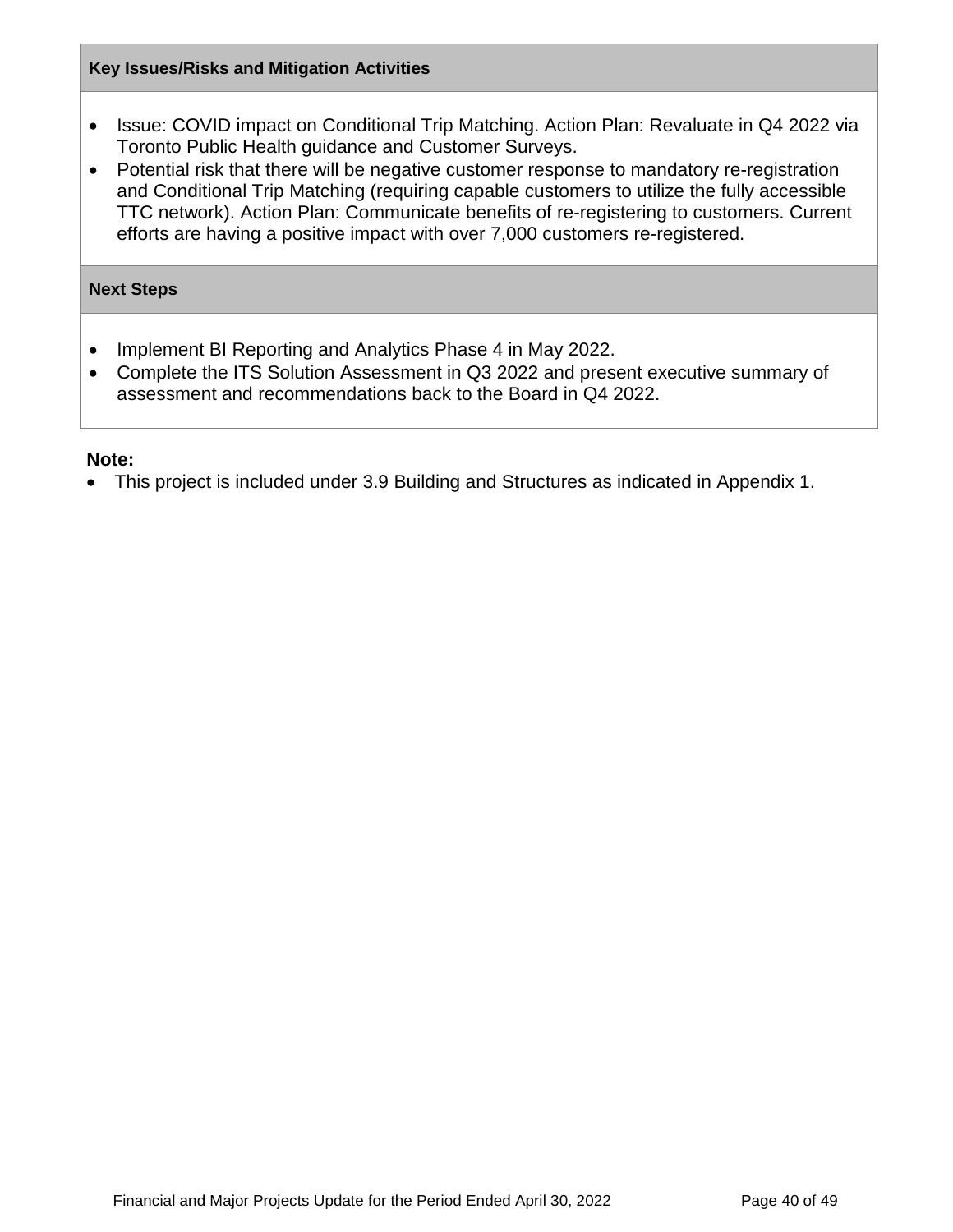Transforming the TTC fare collection processes, including TTC's scope of work supporting Metrolinx activities for the implementation of the PRESTO fare card system, overall project management, assistance with equipment installation, upgrades to TTC facilities to accommodate PRESTO equipment, and oversight to ensure the PRESTO system fully meets the TTC's business requirements.

| <b>Financials</b>          |                        |                        |                |                   |
|----------------------------|------------------------|------------------------|----------------|-------------------|
|                            | Forecast               | Total                  | Spend to Date  | <b>Estimated</b>  |
| <b>Program Start</b>       | <b>Completion Year</b> | <b>Approved Budget</b> |                | <b>Final Cost</b> |
| 2012                       | 2024                   | \$79.8M                | \$63.0M        | \$79.8M           |
| <b>Overall Performance</b> |                        | 2022 YTD               | 2022 YTD       | 2022 Approved     |
|                            |                        | <b>Budget</b>          | <b>Actuals</b> | <b>Budget</b>     |
| ®                          |                        | \$0.4M                 | \$0.1M         | \$5.5M            |

#### **Project Deliverables**

- Measure fare compliance system-wide across buses, streetcars and stations (2023).
- Human Machine Interface (HMI):
	- a) Provide customers with additional fare payment information, including displaying card balances and time remaining in the 2-hour transfer window.
	- b) Display the same light and sound for Fair Pass concession card as Adult concession when tapped to avoid differentiation of customers using a Fair Pass.
	- c) Apply distinct light and sound for Child Concession to distinguish it from all other concession cards to avoid fraud.
	- d) Settlement Negotiation: Finalize Minutes of Settlement with settlement amount from Metrolinx and terms and conditions for Metrolinx to deliver all the outstanding requirements from the Metrolinx e-Master Agreement.

#### **Progress Update (P1 – P4 2022)**

- Bus Fare Transaction Processors (BFTP)/Light Rail Fare Transaction Processors (LFTP): Compressed schedule presented by PRESTO to commence installation in late August and completed by the end of November 2022 as per the original plan.
- User Acceptance Testing (UAT) for BFTB and LFTP proceeding as per plan.
- Mobile Fare Transaction Processors (MFTP): Completed accessible taxis vehicle assessments and released Mobile Fare Payment Application (MFPA) HMI software on April 26, 2022.
- Completed field trials and uploaded HMI release on April 30, 2022.
- Bulk Limited Use Media (LUMs): Completed UAT and PRESTO back-end system enabled to begin Pilot.
- Faregate Smart Card Reader II to be implemented for Open Payment and PRESTO Virtual Card (VC) in Google Wallet. Will need another reader upgrade (Smart Card Reader III) to enable PRESTO VC in Apple Wallet.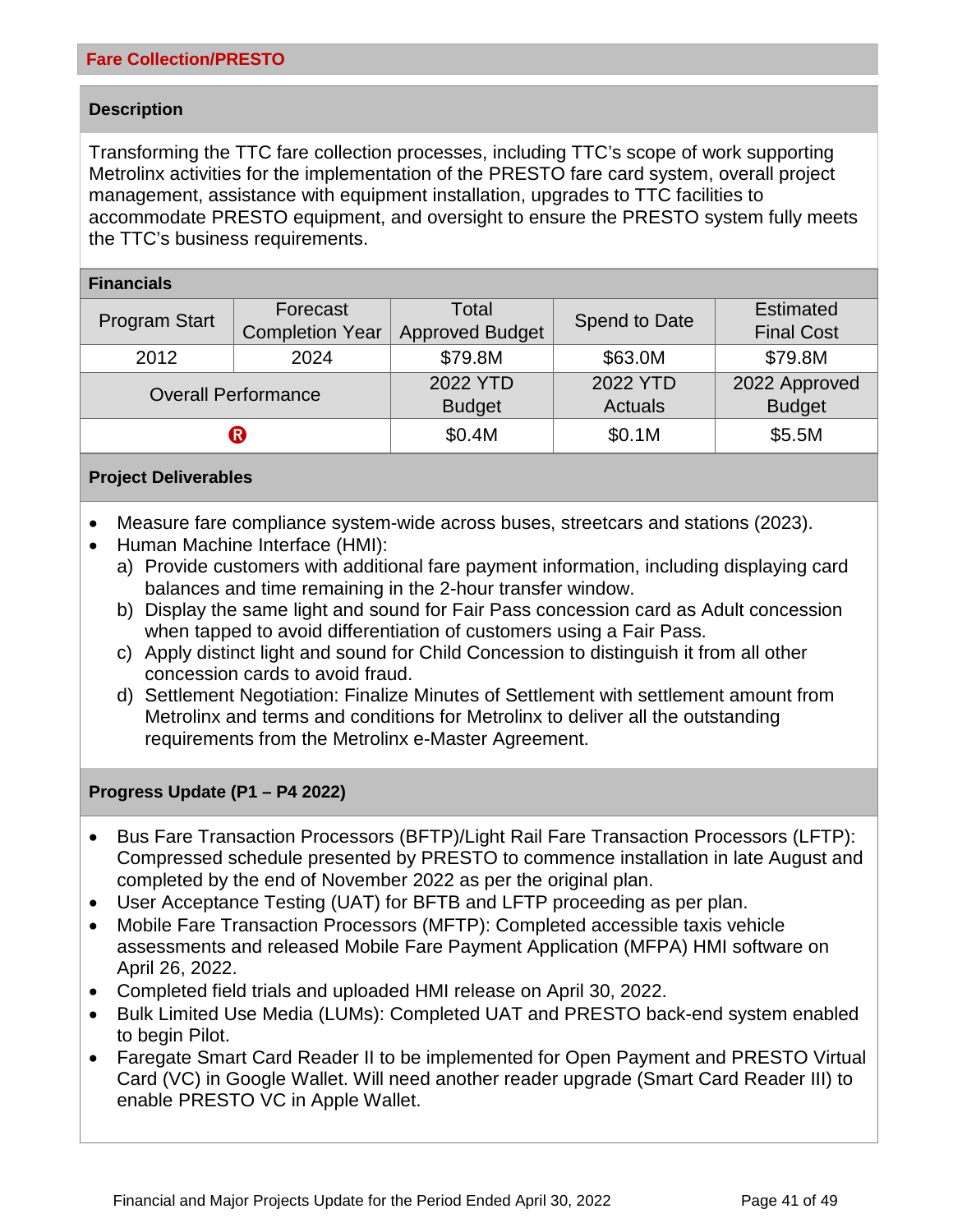### **Key Issues/Risks and Mitigation Activities**

- Device Refresh for BFTP/LFTP Hardware delays caused by supply chain issues in China, resulting in contracting needed for installations. Mitigation: Installation schedule to be compressed with completion date of November 30, 2022.
- Metrolinx's capability to deliver quality completion plan on time. Mitigation: Escalated to TTC-Metrolinx Governance body and monitor closely.
- TTC stakeholders have concerns related to delivery timelines and unclear risk mitigation strategies by Metrolinx. Mitigation: Support Metrolinx to define the respective TTC-owned activities in the delivery plans. Identify project acceptance criteria and establish a penalty structure due to project delay or cancellation by Metrolinx.

# **Next Steps**

- DR MFPA Complete HMI upgrade to all sedan taxis and accessible taxis.
- MFTP Hardware installation plan provided by PRESTO.
- DR BFTP/LFTP Receive hardware installation plan from PRESTO.
- Facilitate a compressed schedule to replace all devices with new Open Payment and Mobile Wallet enabled hardware.
- Bulk LUMs Complete TTC Customer Service Centre pilot enrollment with a new order as the first customer.
- PRESTO enrollment of 3 major TTC customers; TDSB, TCDSB and the City of Toronto.

### **Note:**

- This project is included under 5.4 Fare System as indicated in Appendix 1.
- Fare gate program is not included in this update.
- Approved budget and completion year adjusted to reflect approval to end of 10-year envelope.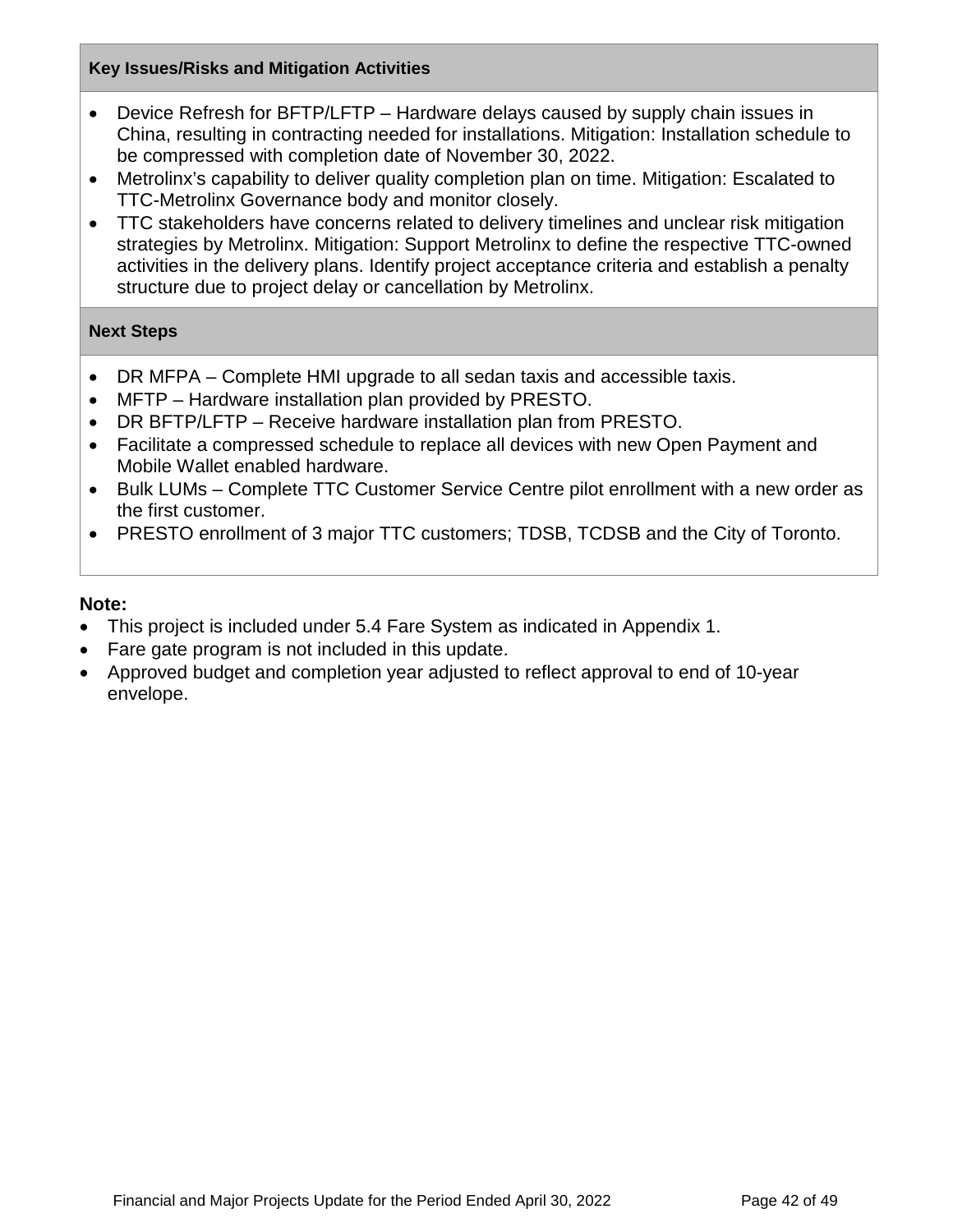To enhance the customer experience by introducing Customer Service Agents (CSA) and infrastructure improvements, which will result in increased safety and security of TTC stations, employees and customers.

| <b>Financials</b>          |                        |                        |                |                   |
|----------------------------|------------------------|------------------------|----------------|-------------------|
| <b>Program Start</b>       | Forecast               | Total                  | Spend to Date  | <b>Estimated</b>  |
|                            | <b>Completion Year</b> | <b>Approved Budget</b> |                | <b>Final Cost</b> |
| 2017                       | 2024                   | \$50.8M                | \$31.3M        | \$50.8M           |
| <b>Overall Performance</b> |                        | 2022 YTD               | 2022 YTD       | 2022 Approved     |
|                            |                        | <b>Budget</b>          | <b>Actuals</b> | <b>Budget</b>     |
| Y                          |                        | \$1.7M                 | \$0.9M         | \$8.9M            |

#### **Project Deliverables**

- Introduction of CSAs to proactively assist customers facing barriers in navigating the system.
- Upgrading the Public Announcement (PA) system.
- Upgrading the stations Passenger Assistance Intercoms (PAI) by making them user friendly, improving sound quality and live video feed for customers needing assistance.
- Installing/upgrading of existing CCTV cameras.
- Constructing six zone Hubs to serve as central command posts monitoring the stations and responding to emergencies in an efficient manner.

#### **Progress Update (P1 – P4 2022)**

- Installed CCTV monitors at 27 stations with secondary/auto entrances out of 46 stations. This will enhance customers' security/safety and mitigate illegal behaviour, including fare evasion deterrence.
- New digital IP cameras have been installed at 6 out of 70 stations (excludes SRT stations due to be decommissioned in 2023) to increase the stations camera coverage to 90%. Installation design has been completed for 35 stations. This will augment stations visibility and aid staff with investigations and improve safety and security of customers.
- Construction has been completed for St Clair West and Sheppard hubs. Currently going through the deficiencies list for remedial action.
- Ongoing discussions with Union to finalize the transitioning of Collectors to CSAs.

#### **Key Issues/Risks and Mitigation Activities**

• Risk: Increased construction costs for St Clair West and Sheppard Hubs due to construction delays and COVID impact. Currently reviewing claims to determine legitimacy of claims.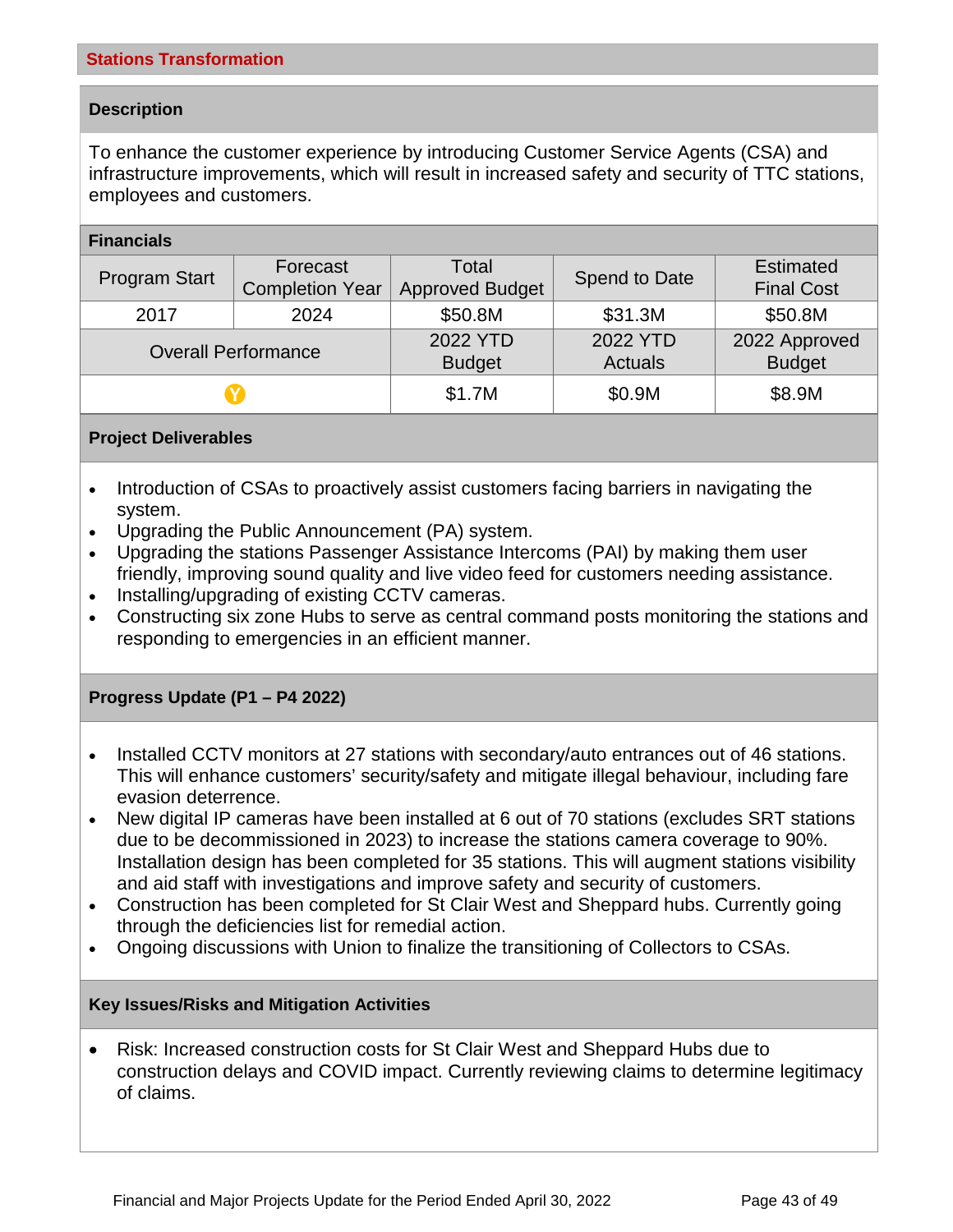### **Next Steps**

- St Clair West and Sheppard Hubs projected to be completed in Q2 2022.
- Security fare line monitored to be installed at all secondary entrances Q4 2022.

**Note:** This program is included under 3.9 Building and Structures as indicated in Appendix 1.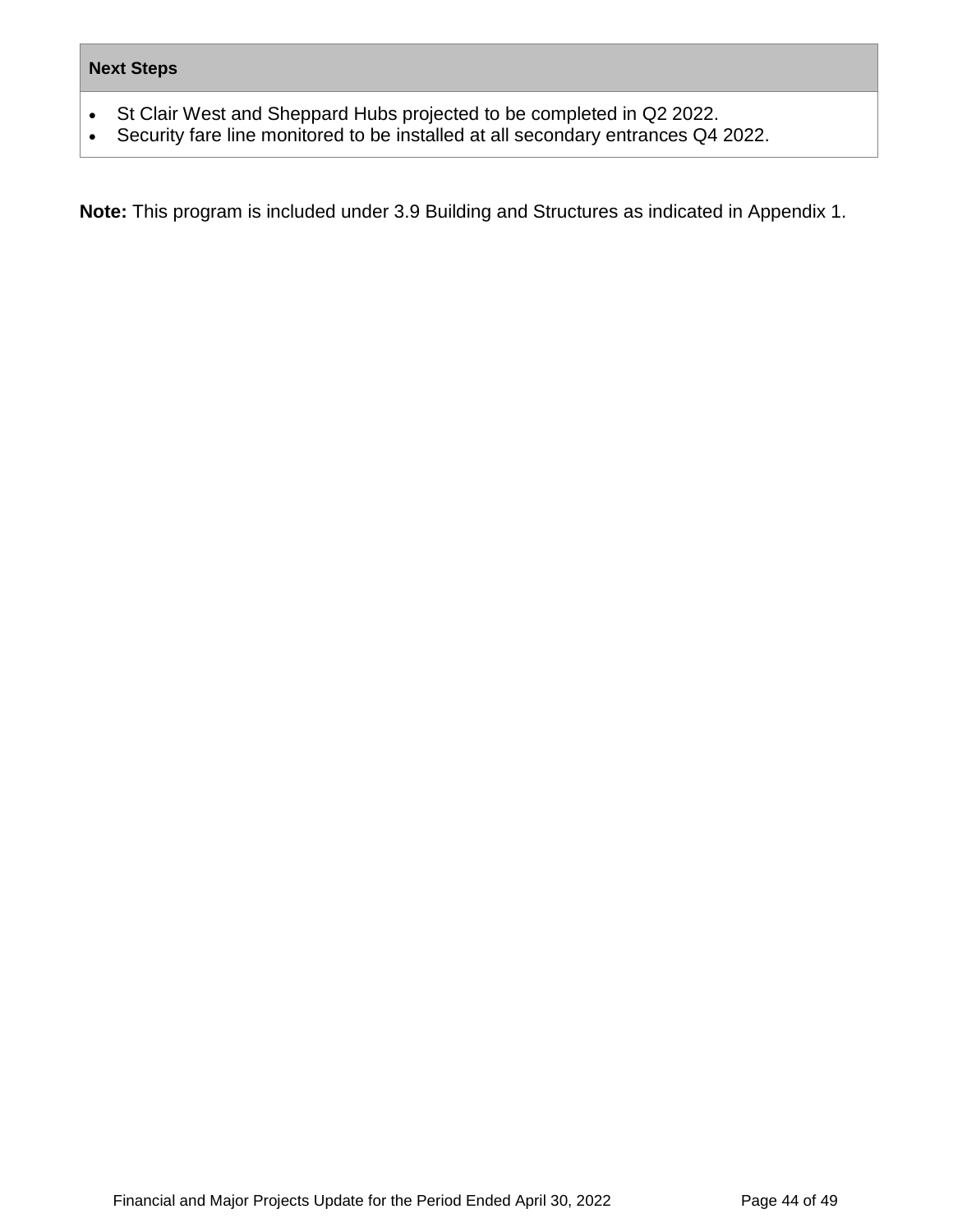Implementation of a new Computer Aided Dispatch/Automatic Vehicle Location (CAD/AVL) System on the TTC's bus and streetcar fleets to: a) enable tracking and managing communications with TTC's fleet of more than 2,000 buses and streetcars; b) provide better information for scheduling and planning; c) provide better real-time information to provide operators and customers during their trip; d) provide more efficient Transit Signal Priority to keep TTC vehicles moving; and e) provide more efficient yard management and crew signups.

#### **Financials**

| <b>Program Start</b>       | Forecast               | Total                  | Spend to Date  | <b>Estimated</b>  |
|----------------------------|------------------------|------------------------|----------------|-------------------|
|                            | <b>Completion Year</b> | <b>Approved Budget</b> |                | <b>Final Cost</b> |
| 2016                       | 2023                   | \$111.7M               | \$89.2M        | \$111.7M          |
| <b>Overall Performance</b> |                        | 2022 YTD               | 2022 YTD       | 2022 Approved     |
|                            |                        | <b>Budget</b>          | <b>Actuals</b> | <b>Budget</b>     |
| Y                          |                        | \$1.4M                 | \$1.2M         | \$12.3M           |
|                            |                        |                        |                |                   |

#### **Project Deliverables**

- Implement on-board CAD/AVL solution on TTC's bus and streetcar vehicle fleet (i.e. data and voice communications, automatic vehicle location and stop display, stop announcements, vehicle performance monitoring): Completed
- Integrate central CAD/AVL solution with existing onboard camera on buses: Completed
- Integrate central CAD/AVL solution with automatic passenger counting systems on buses and streetcars in scope: Completed on buses and to be completed on streetcars by Q4 2022.
- Implement the Operator Performance module: Completed Q3 2021.
- Implement Yard Management System at all streetcar, carhouses and bus garages: In Progress, Construction 70% complete, Clever Devices Commissioning 10% complete, with Target completion in 2023.

#### **Progress Update (P1 - P4 2022)**

• Progress has been impacted due to delays in receiving Smart Yard re-designs from Clever Devices. Siemens has reviewed the issues and has recommended design changes to Clever Devices. The design recommendations were piloted at Leslie Barns and improvements in vehicle tracking were observed. New versions of Smart Yard Software to correct issues were delivered. An initial acceptance test at Leslie Barns was completed in May 2022. A second acceptance test is schedule for the first week of July. Clever Devices has delivered samples of new antennae to correct signal issues at Arrow Garage. The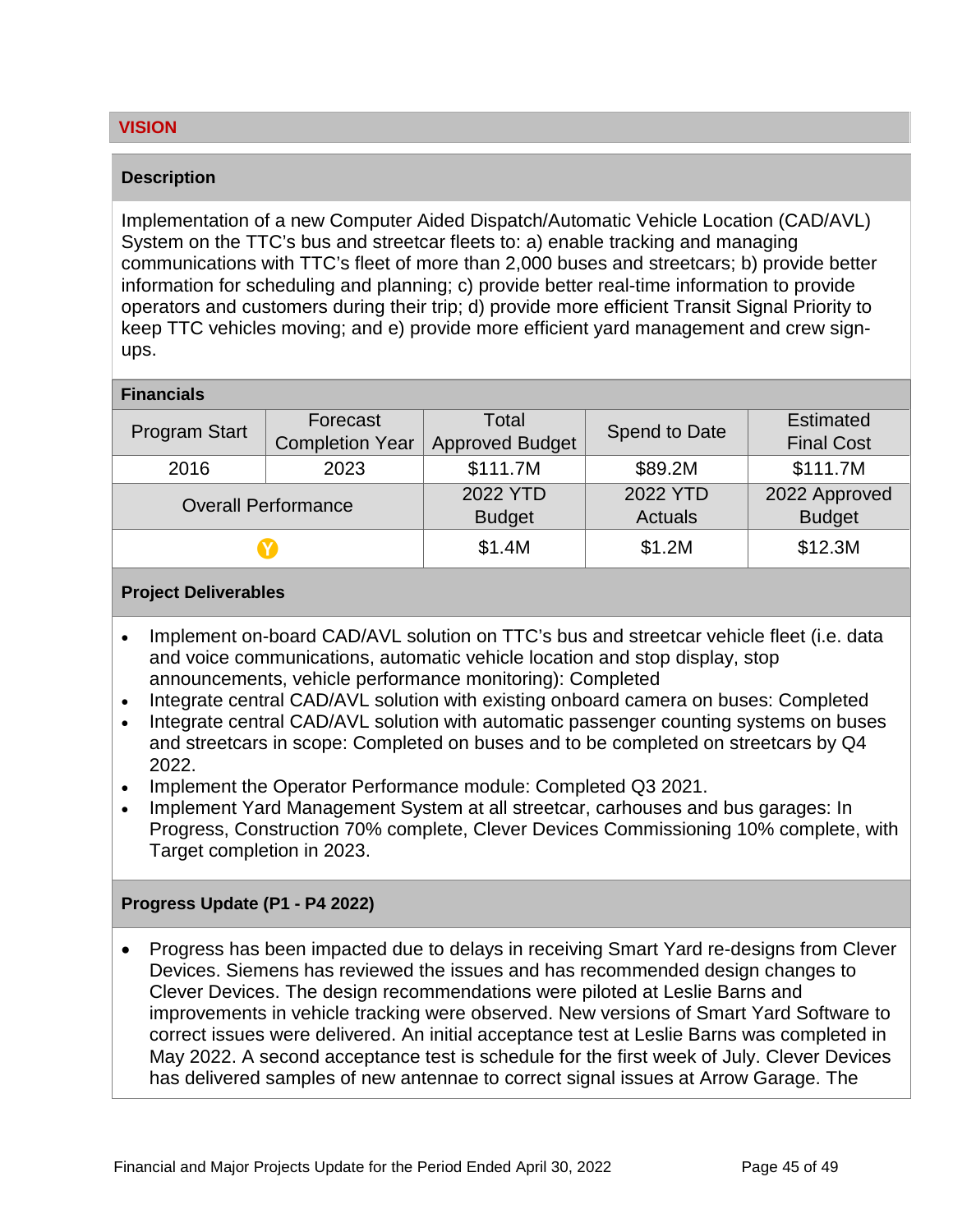antennae were installed on 2 buses during the last week of May and are currently being piloted. Thus far, initial results are looking positive.

- Completed construction of Mount Dennis Garage TTC Smart Yard and the garage has been handed over to Clever Devices for commissioning.
- In progress of testing the General Transit Feed/Real-time (GTFS/RT) feed. This real-time feed once implemented will be visible to public consumers (i.e. open data) to provide realtime expected arrivals at stops and bus crowding information.
- CleverVISION upgrades were delivered and demonstrated to Marketing and Customer Experience for 585 buses equipped with CleverVISION signs.

### **Key Issues/Risks and Mitigation Activities**

- Issue: Design changes are required to address vehicle location accuracy issues in TTC carhouses and bus garages, which are impacting the project's schedule. Action Plan: TTC has escalated to Clever Devices' senior management and Clever Devices is working with Siemens to identify design gaps.
- Issue: Defects in the Smart Yard software solution is delaying the acceptance test of the solution and in result delaying the commissioning of the solution at the carhouses and garages. Action Plan: Clever Devices is addressing the defects. TTC has escalated concerns of quality to Clever Devices' is working with Siemens to resolve issues at Leslie Carhouse and Arrow Road Garage.

#### **Next Steps**

- Commissioning of Yard Management at Leslie Barns Carhouse and Arrow Garage.
- Commission Smart Yard at Leslie Barns Carhouse and Arrow Road Garage (Q3 2022).
- Rollout of General Transit Feed Specification/Real-Time (Q3 2022).
- Integrate Transit Signal Priority (TSP) with the VISION system (Q4 2022).

**Note:** This project is included under 7.1 Computer Equipment and Software as indicated in Appendix 1.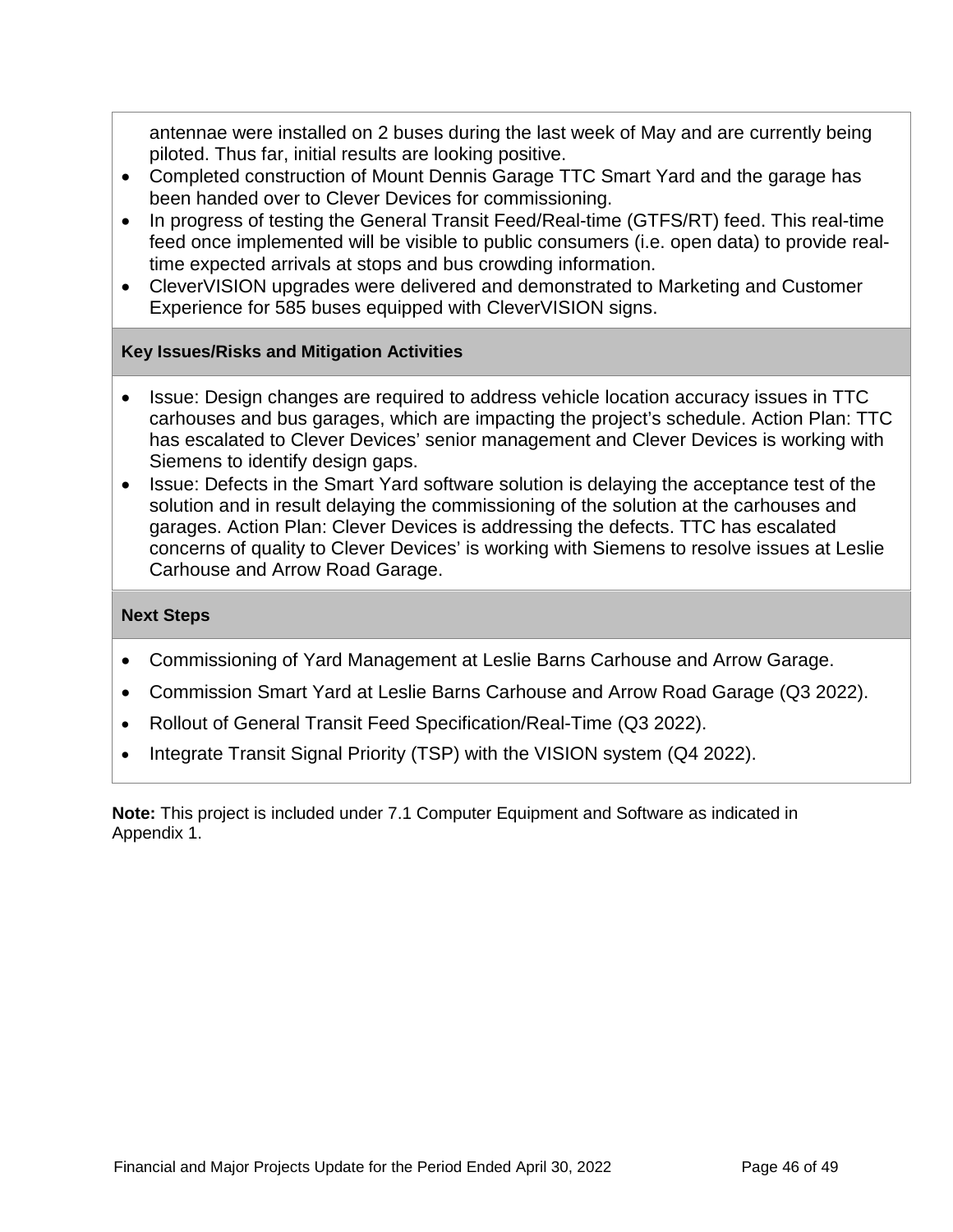#### **SAP Enterprise Resource Planning Program**

#### **Description**

Implementing an industry-standard enterprise software solution that modernizes TTC's core systems that aligns with the City of Toronto's SAP Roadmap by integrating business processes through the replacement of legacy systems and modernizing business processes.

The SAP implementation will establish a system of record to provide improved information for decision making for various areas of the business with focus on:

- a. Payroll, Time, Attendance and Workforce Scheduling for all Employees
- b. Procurement, Materials/Warehouse Management and Accounts Payable and Accounts Receivable
- c. Costing for Reporting of Maintenance Operations, Facilities for Capital and Operating **Costs**
- d. Asset Accounting
- e. Learning Management System
- f. Corporate Communications Employee Mobile App
- g. Resume Screening Tool powered by AI
- h. Employee Performance and Compensation Management
- i. Succession Development and Planning
- j. Grievance Management
- k. Employee Engagement

#### **Financials**

| <b>Program Start</b>       | Forecast               | Total                  | Spend to Date  | <b>Estimated</b>  |  |
|----------------------------|------------------------|------------------------|----------------|-------------------|--|
|                            | <b>Completion Year</b> | <b>Approved Budget</b> |                | <b>Final Cost</b> |  |
| 2015                       | 2025                   | \$272.8M               | \$90.2M        | \$272.8M          |  |
| <b>Overall Performance</b> |                        | 2022 YTD               | 2022 YTD       | 2022 Approved     |  |
|                            |                        | <b>Budget</b>          | <b>Actuals</b> | <b>Budget</b>     |  |
| ❻                          |                        | \$8.3M                 | \$3.1M         | \$24.9M           |  |

#### **Project Deliverables and Status**

Phase 2:

- Finance Accounts Payable (Release1) Completed and Closed.
- Corporate Communications Employee Mobile App Completed and Closed.
- New Learning Management System (LMS) Launch Completed, Closeout in Progress by June 2022.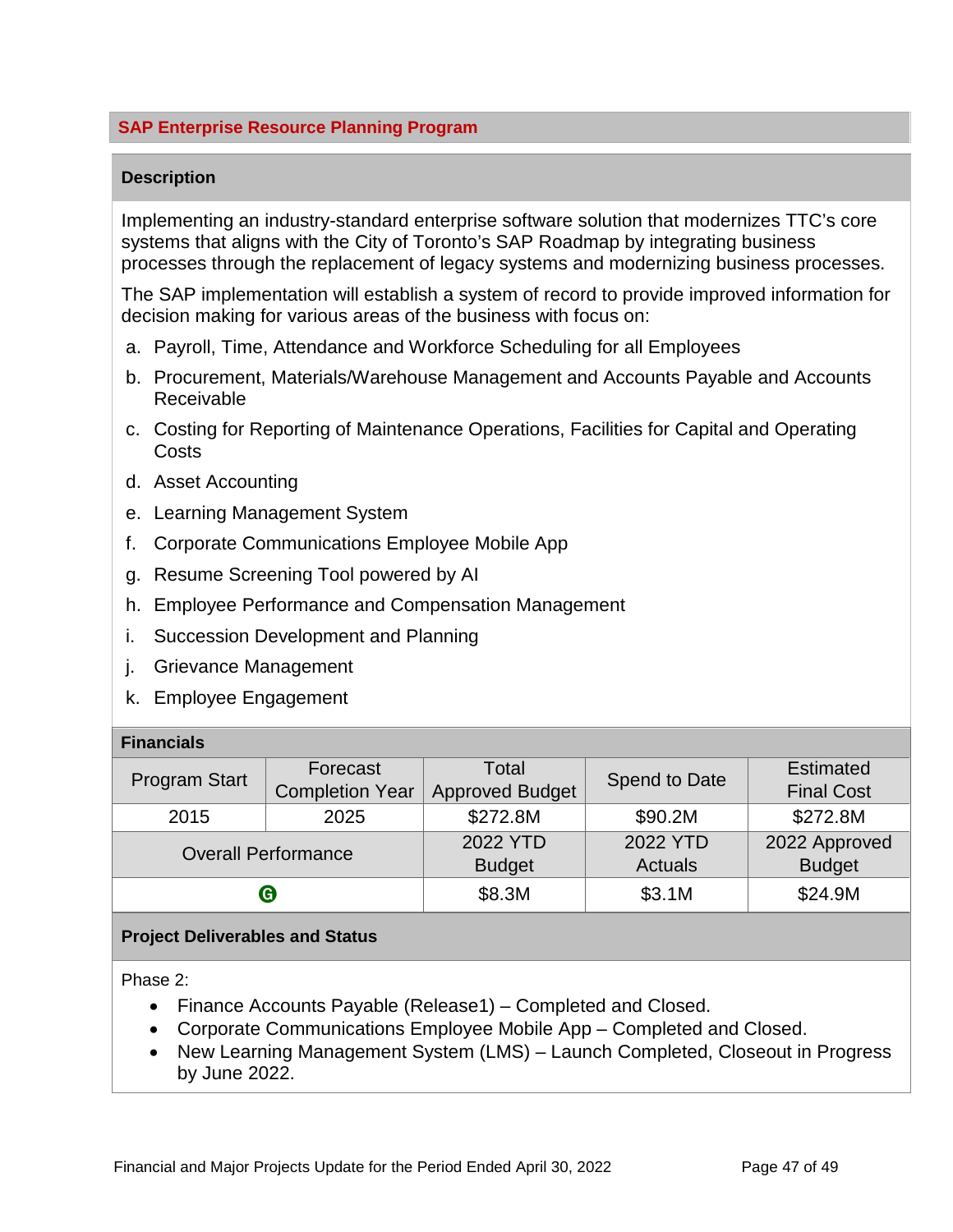- SAP Costing Release 1 Solution for Operations In Progress, targeted completion by Q4 2022.
- Time, Attendance and Workforce Scheduling System In Progress, targeted completion by 2025.
- Employee Engagement Platform Assessment Phase in Progress.

Phase 3:

- Procurement/Management/Materials Management/Finance In Progress, assessment phase targeted completion by Q3 2022.
- Asset Accounting In Progress, assessment phase targeted completion by Q3 2022.
- Talent Management Resume Screening Tool Solution Design Completed. Targeted launch planned for Q3 2022. Employee Engagement.

### **Progress Update (P1 - P4 2022)**

- New Learning Management System (LMS) Project Closeout in Progress.
- SAP Procurement/Materials Management/Finance: Completed final presentation of assessment report and received approval for TTC SAP Roadmap. RFP Planning Initiated.
- SAP Time and Attendance: In Progress, Solution Workshops for Non-Union Release 1, Transit Operations Workforce Management Solution RFP Published.
- SAP Asset Accounting: Pilot assets identified for financial data sourcing initiated.
- SAP Costing Solution Release 1: Solution Design presented and approved. Build Phase Kicked off.
- Talent Management: Resume Screening Tool Workshops in progress.

#### **Key Issues/Risks and Mitigation Activities**

• 40-year-old legacy system (Job Based Cost System) data requires cleansing for 17,000+ Job number records used to record Operations costs, which will take longer than planned. This will impact migration/conversion efforts to load data in SAP. Mitigation: Business teams to review active jobs and prioritize data cleansing activities.

#### **Next Steps**

- Learning Management System Stage Gate 7 (Q2 2022).
- SAP Costing Solution Release 1 Stage Gate 6 (Q4 2022).
- SAP Procurement and Category Management and Materials Management Stage Gate 5 (Q3 2022).
- Time, Attendance and Workforce Scheduling Release 1 Stage Gate 6 (Q4 2023).
- SAP Asset Accounting Stage Gate 1 (Q2 2022).
- Talent Management Resume Screening Tool Stage Gate 6 (Q3 2022).

#### **Note:**